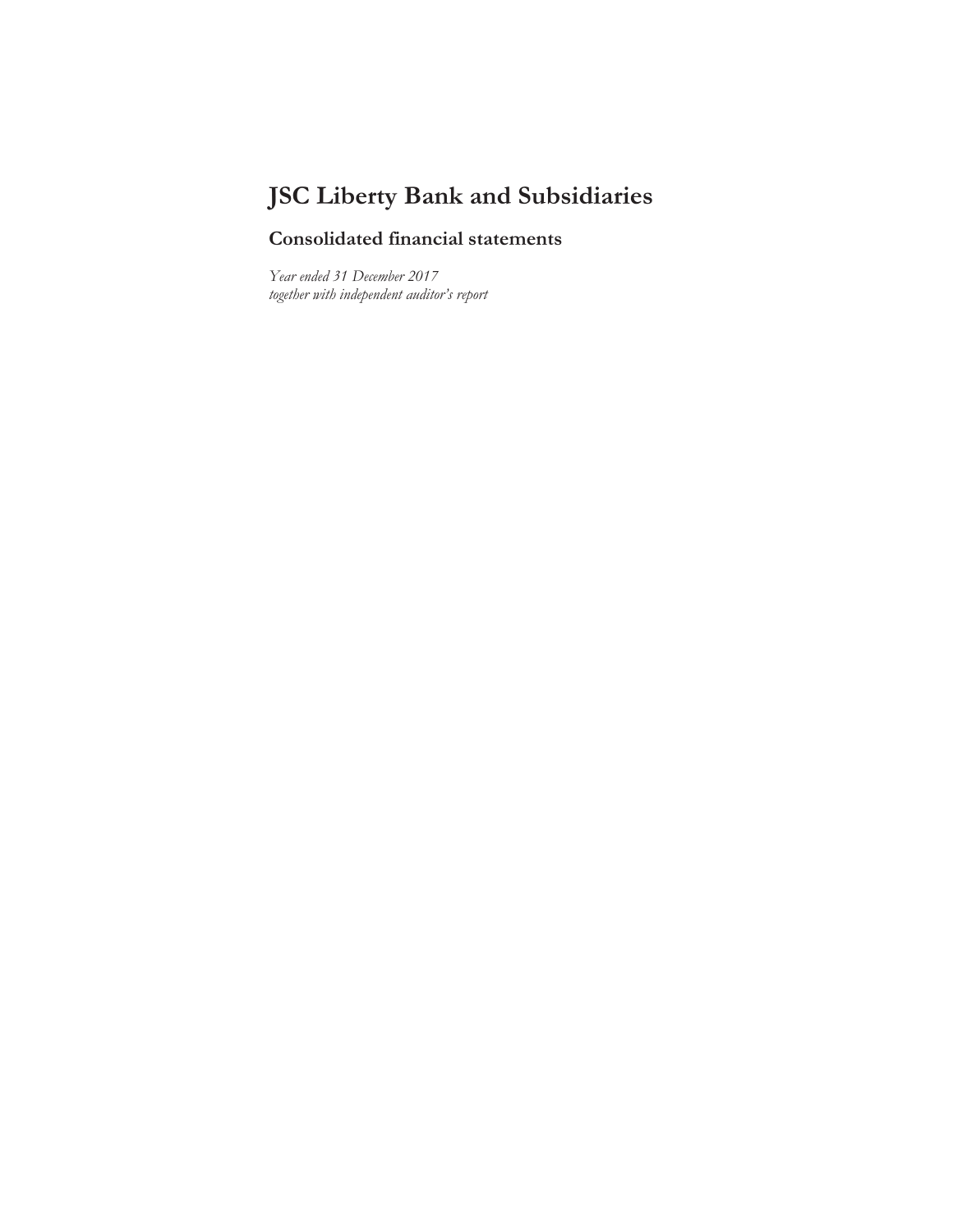## **Contents**

### Independent auditor's report

### Consolidated financial statements

### Notes to the consolidated financial statements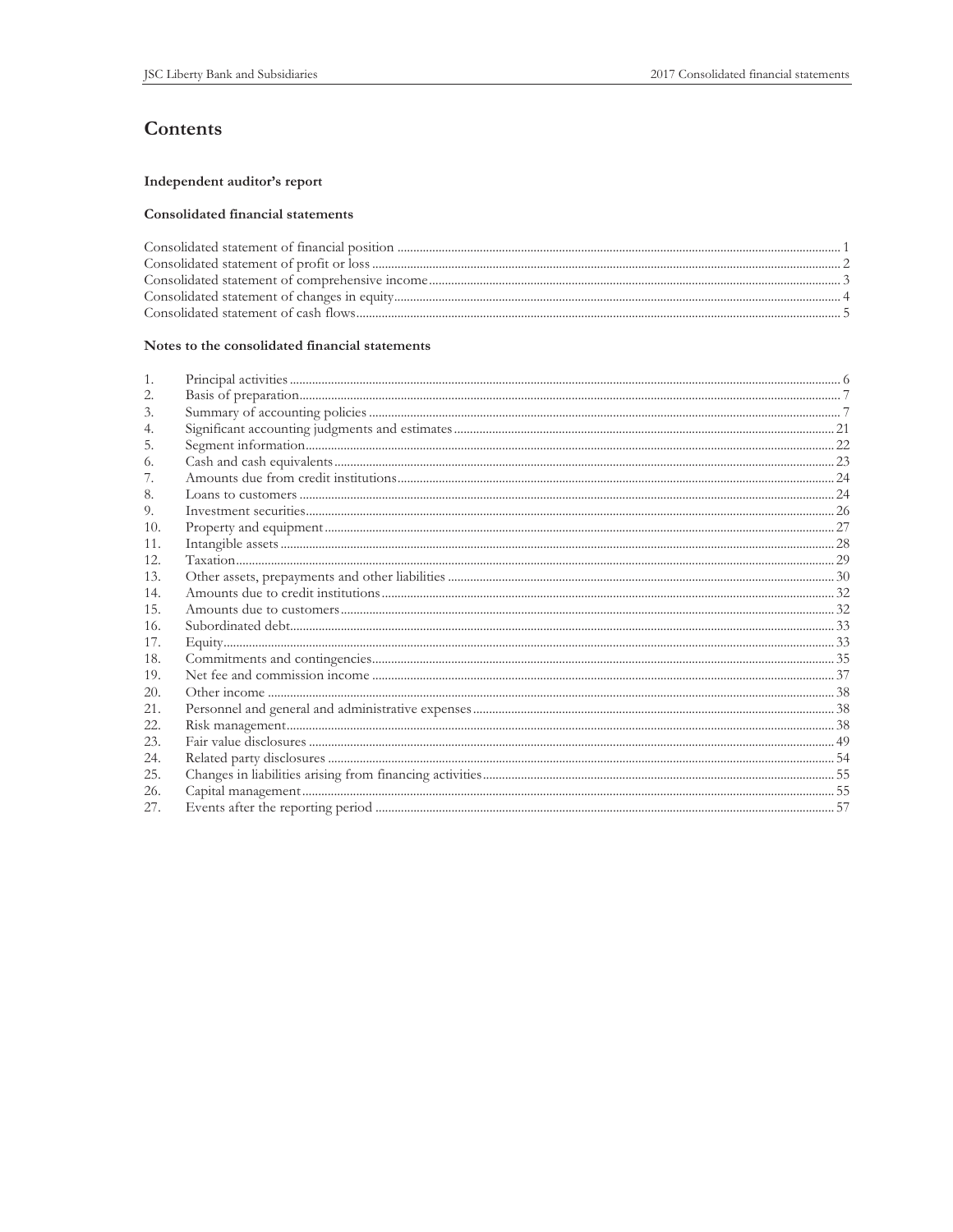

EY Georgia LLC Kote Abkhazi Street, 44 Tbilisi, 0105, Georgia  $+995(32)$  215 8811 Tel: +995 (32) 215 8822 Fax: www.ev.com/ae

შპს იუაი საქართველო<br>საქართველო, 0105 თბილისი კოტე აფხაზის ქუჩა 44<br>კოტე აფხაზის ქუჩა 44<br>ტელ: +995 (32) 215 8811<br>ფაქსი: +995 (32) 215 8822

## **Independent auditor's report**

To the Shareholders and Supervisory Board of JSC Liberty Bank

### *Opinion*

We have audited the consolidated financial statements of JSC Liberty Bank and its subsidiaries (the Group), which comprise the consolidated statement of financial position as of 31 December 2017, and the consolidated statement of profit or loss, the consolidated statement of comprehensive income, consolidated statement of changes in equity and consolidated statement of cash flows for the year then ended, and notes to the consolidated financial statements, including a summary of significant accounting policies.

In our opinion, the accompanying consolidated financial statements present fairly, in all material respects, the consolidated financial position of the Group as at 31 December 2017 and its consolidated financial performance and its consolidated cash flows for the year then ended in accordance with International Financial Reporting Standards (IFRSs).

## *Basis for opinion*

We conducted our audit in accordance with International Standards on Auditing (ISAs). Our responsibilities under those standards are further described in the *Auditor's responsibilities for the audit of the consolidated financial statements* section of our report. We are independent of the Group in accordance with the International Ethics Standards Board for Accountants' Code of Ethics for Professional Accountants (IESBA Code), and we have fulfilled our other ethical responsibilities in accordance the IESBA Code. We believe that the audit evidence we have obtained is sufficient and appropriate to provide a basis for our opinion.

## *Key audit matters*

Key audit matters are those matters that, in our professional judgment, were of most significance in our audit of the consolidated financial statements of the current period. These matters were addressed in the context of our audit of the consolidated financial statements as a whole, and in forming our opinion thereon, and we do not provide a separate opinion on these matters. For the matter below, our description of how our audit addressed the matter is provided in that context.

We have fulfilled the responsibilities described in the *Auditor's responsibilities for the audit of the consolidated financial statements* section of our report, including in relation to this matter. Accordingly, our audit included the performance of procedures designed to respond to our assessment of the risks of material misstatement of the consolidated financial statements. The results of our audit procedures, including the procedures performed to address the matter below, provide the basis for our audit opinion on the accompanying consolidated financial statements.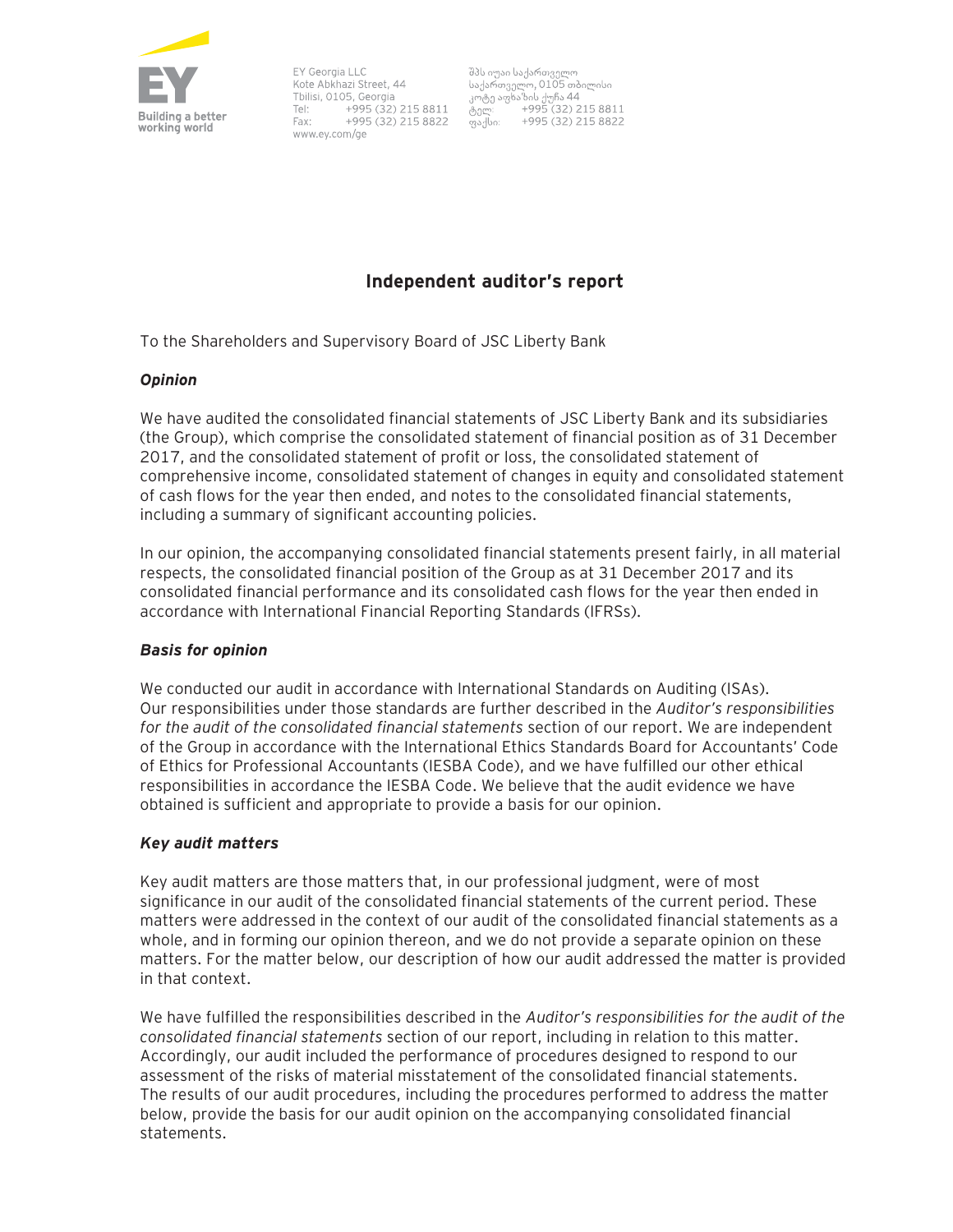

## Key audit matter **How our audit addressed the key audit matter**

### **Allowance for impairment of loans to customers**

The significance of loans to customers and the inherent uncertainty of their collectability makes allowance for impairment a key audit matter. The calculation of the impairment allowance for collectively assessed loans involves credit modelling techniques that utilize significant unobservable inputs and factors, such as probability of default and loss-given-default assumptions. The calculation of the impairment allowance assessed on an individual basis requires recoverability assessments based on significant unobservable inputs, such as the financial performance of the counterparty, expected future cash flows, collateral value, and other factors. The use of different modelling techniques and assumptions could produce significantly different estimates of the allowance for impairment.

We focused on analysis of the following areas during our audit:

- Models and assumptions used to determine credit impairments on a collective basis.
- ► Projected future cash flows, including collateralsourced cash flows, in relation to credit exposures, with signs of deterioration of credit performance.

Our audit procedures included evaluation of the methodologies used by the Group in identifying impairment events and calculating impairment allowance. For a sample of significant credit exposures subject to individual impairment assessment, we inspected assumptions on the expected future cash flows, including the value of collateral. For collectively assessed impairment, we tested the underlying credit models, key inputs and assumptions used. We also assessed the disclosures in the consolidated financial statements of the Group in relation to the impairment allowance.

Information on the impairment of loans to customers is included in Note 8. Loans to customers and Note 22. Risk Management to the consolidated financial statements.

## *Other information included in the Group's 2017 Annual report*

Other information consists of the information included in the Annual Report other than the consolidated financial statements and our auditor's report thereon. Management is responsible for the other information. The Annual Report is expected to be made available to us after the date of this auditor's report.

Our opinion on the consolidated financial statements does not cover the other information and we will not express any form of assurance conclusion thereon.

In connection with our audit of the consolidated financial statements, our responsibility is to read the other information identified above when it becomes available and, in doing so, consider whether the other information is materially inconsistent with the consolidated financial statements or our knowledge obtained in the audit or otherwise appears to be materially misstated.

### *Responsibilities of management and the Supervisory Board for the consolidated financial statements*

Management is responsible for the preparation and fair presentation of the consolidated financial statements in accordance with IFRSs, and for such internal control as management determines is necessary to enable the preparation of consolidated financial statements that are free from material misstatement, whether due to fraud or error.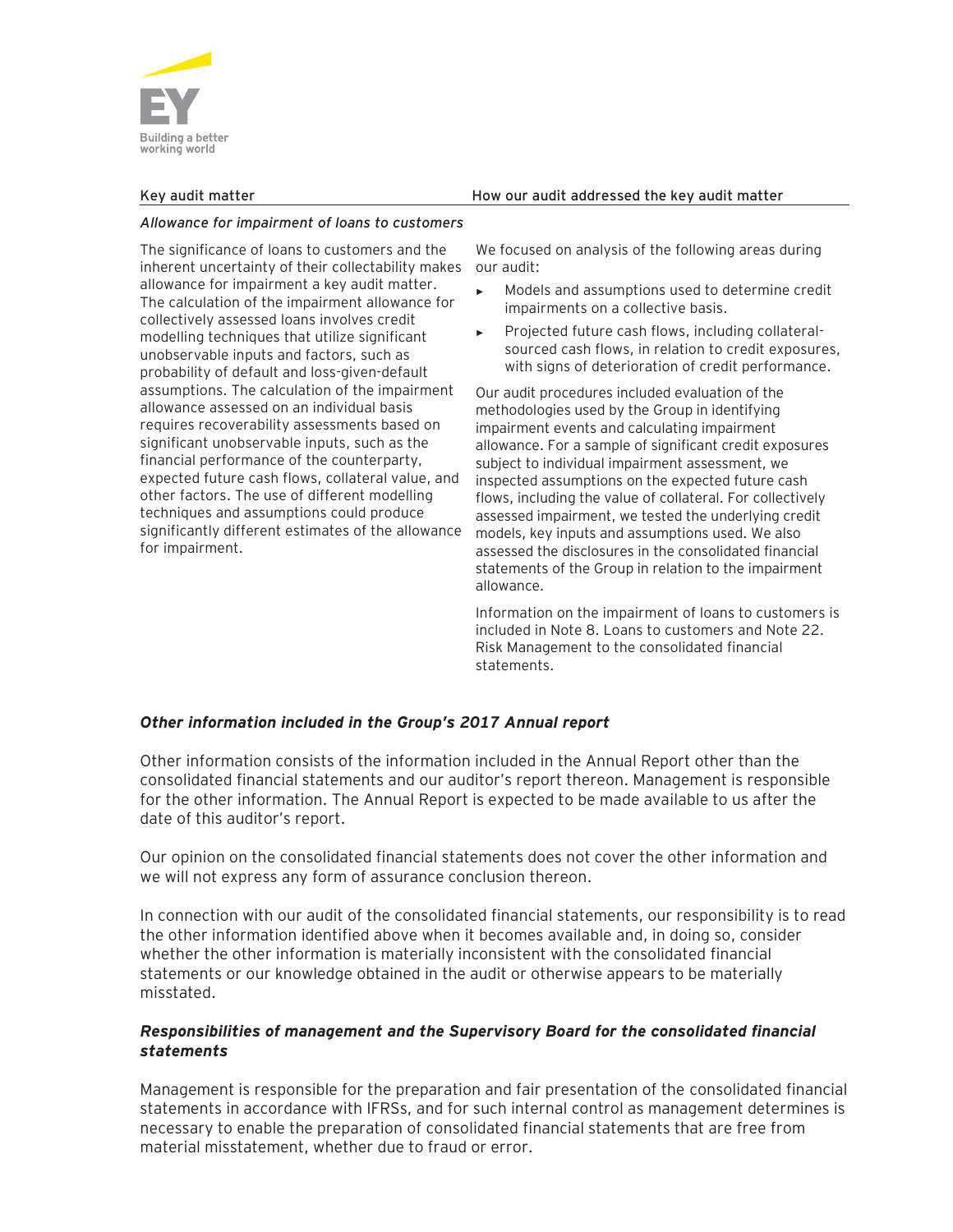

In preparing the consolidated financial statements, management is responsible for assessing the Group's ability to continue as a going concern, disclosing, as applicable, matters related to going concern and using the going concern basis of accounting unless management either intends to liquidate the Group or to cease operations, or has no realistic alternative but to do so.

The Supervisory Board is responsible for overseeing the Group's financial reporting process.

## *Auditor's responsibilities for the audit of the consolidated financial statements*

Our objectives are to obtain reasonable assurance about whether the consolidated financial statements as a whole are free from material misstatement, whether due to fraud or error, and to issue an auditor's report that includes our opinion. Reasonable assurance is a high level of assurance, but is not a guarantee that an audit conducted in accordance with ISAs will always detect a material misstatement when it exists. Misstatements can arise from fraud or error and are considered material if, individually or in the aggregate, they could reasonably be expected to influence the economic decisions of users taken on the basis of these consolidated financial statements.

As part of an audit in accordance with ISAs, we exercise professional judgment and maintain professional skepticism throughout the audit. We also:

- Identify and assess the risks of material misstatement of the consolidated financial statements, whether due to fraud or error, design and perform audit procedures responsive to those risks, and obtain audit evidence that is sufficient and appropriate to provide a basis for our opinion. The risk of not detecting a material misstatement resulting from fraud is higher than for one resulting from error, as fraud may involve collusion, forgery, intentional omissions, misrepresentations, or the override of internal control.
- ► Obtain an understanding of internal control relevant to the audit in order to design audit procedures that are appropriate in the circumstances, but not for the purpose of expressing an opinion on the effectiveness of the Group's internal control.
- ► Evaluate the appropriateness of accounting policies used and the reasonableness of accounting estimates and related disclosures made by management.
- Conclude on the appropriateness of management's use of the going concern basis of accounting and, based on the audit evidence obtained, whether a material uncertainty exists related to events or conditions that may cast significant doubt on the Group's ability to continue as a going concern. If we conclude that a material uncertainty exists, we are required to draw attention in our auditor's report to the related disclosures in the consolidated financial statements or, if such disclosures are inadequate, to modify our opinion. Our conclusions are based on the audit evidence obtained up to the date of our auditor's report. However, future events or conditions may cause the Group to cease to continue as a going concern.
- ► Evaluate the overall presentation, structure and content of the consolidated financial statements, including the disclosures, and whether the consolidated financial statements represent the underlying transactions and events in a manner that achieves fair presentation.
- ► Obtain sufficient appropriate audit evidence regarding the financial information of the entities or business activities within the Group to express an opinion on the consolidated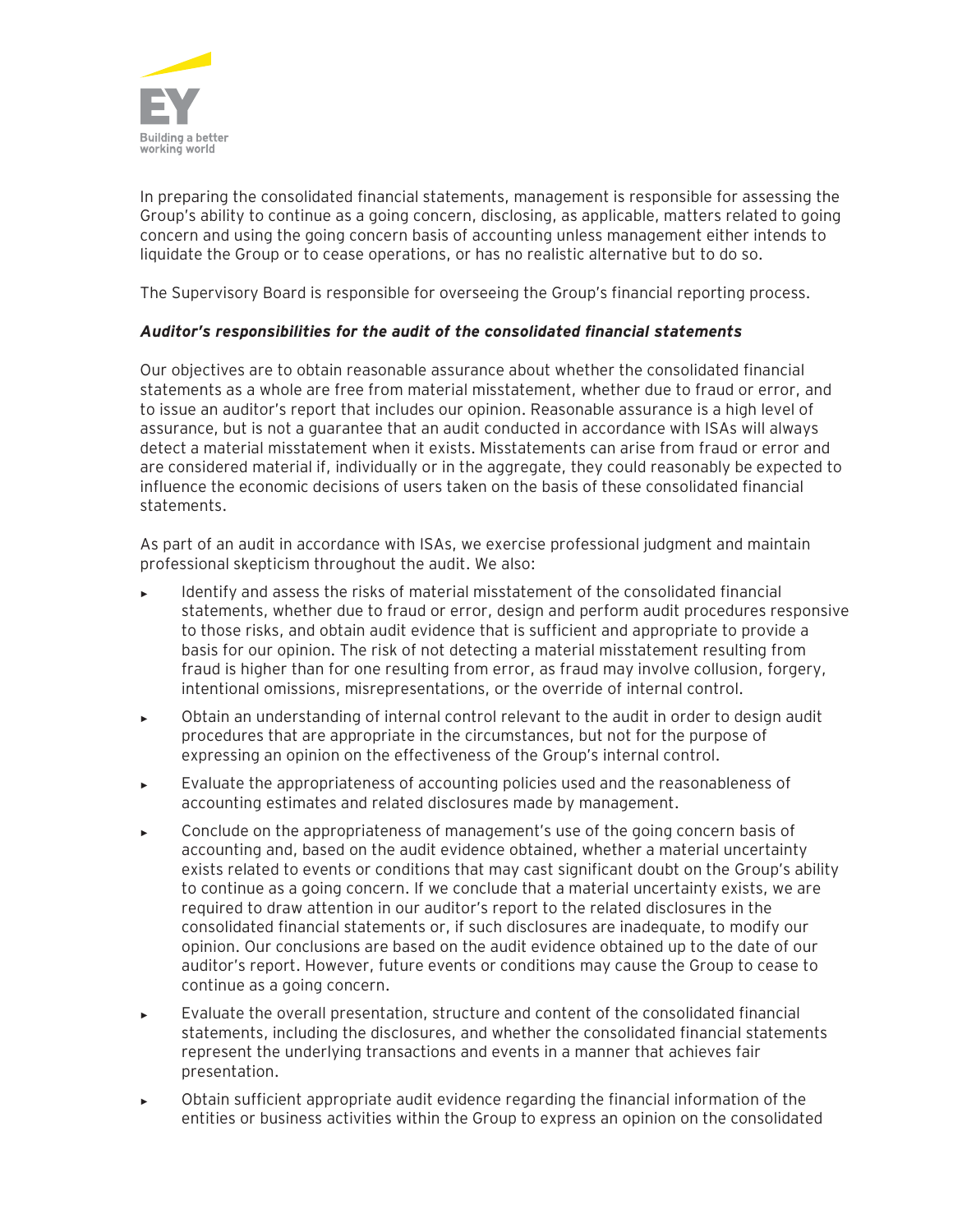

financial statements. We are responsible for the direction, supervision and performance of the group audit. We remain solely responsible for our audit opinion.

We communicate with the Supervisory Board regarding, among other matters, the planned scope and timing of the audit and significant audit findings, including any significant deficiencies in internal control that we identify during our audit.

We also provide the Supervisory Board with a statement that we have complied with relevant ethical requirements regarding independence, and to communicate with them all relationships and other matters that may reasonably be thought to bear on our independence, and where applicable, related safeguards.

From the matters communicated with the Supervisory Board, we determine the matter that was of most significance in the audit of the consolidated financial statements of the current period and is therefore the key audit matter. We describe this matter in our auditor's report unless law or regulation precludes public disclosure about the matter or when, in extremely rare circumstances, we determine that a matter should not be communicated in our report because the adverse consequences of doing so would reasonably be expected to outweigh the public interest benefits of such communication.

The partner in charge of the audit resulting in this independent auditor's report is Oleg Youshenkov.

Ruslan Khoroshvili On behalf of EY Georgia LLC

Tbilisi, Georgia

6 April 2018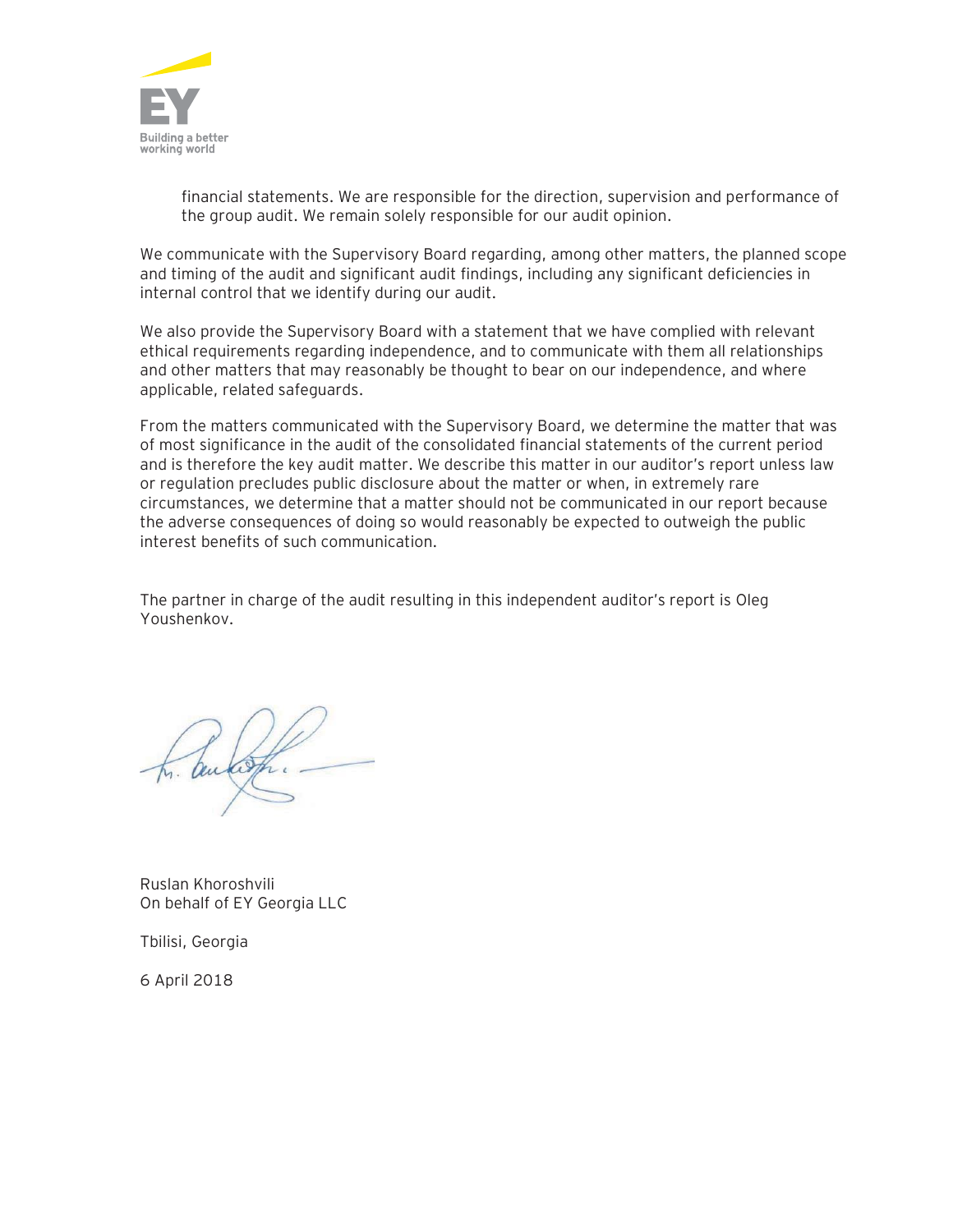### **Consolidated statement of financial position**

### **As of 31 December 2017**

*(thousands of Georgian Lari)* 

|                                      | <b>Notes</b> | 2017      | 2016      |
|--------------------------------------|--------------|-----------|-----------|
| Assets                               |              |           |           |
| Cash and cash equivalents            | 6            | 464,402   | 462,887   |
| Amounts due from credit institutions | 7            | 73,430    | 96,255    |
| Loans to customers                   | 8            | 757,065   | 631,481   |
| Investment securities:               | $\circ$      |           |           |
| - Loans and receivables              |              | 152,425   | 164,139   |
| - Held to maturity                   |              | 70,375    | 82,451    |
| Property and equipment               | 10           | 132,582   | 133,337   |
| Intangible assets                    | 11           | 26,349    | 21,498    |
| Prepayments                          | 13           | 6,814     | 4,026     |
| Deferred income tax assets           | 12           | 66        |           |
| Other assets                         | 13           | 19,969    | 17,011    |
| Total assets                         |              | 1,703,477 | 1,613,085 |
| Liabilities                          |              |           |           |
| Amounts due to credit institutions   | 14           | 6,497     | 21,800    |
| Amounts due to customers             | 15           | 1,346,288 | 1,292,053 |
| Current income tax liabilities       |              | 2,375     | 1,688     |
| Deferred income tax liabilities      | 12           |           | 581       |
| Other liabilities                    | 13           | 25,231    | 16,812    |
| Subordinated debt                    | 16           | 105,753   | 94,920    |
| <b>Total liabilities</b>             |              | 1,486,144 | 1,427,854 |
| Equity                               | 17           |           |           |
| Share capital                        |              | 54,405    | 54,233    |
| Additional paid-in capital           |              | 34,300    | 34,300    |
| Treasury shares                      |              | (10, 454) | (10, 454) |
| Convertible preferred shares         |              | 6,139     | 6,139     |
| Retained earnings                    |              | 116,529   | 84,224    |
| Other reserves                       |              | 16,414    | 16,789    |
| Total equity                         |              | 217,333   | 185,231   |
| Total liabilities and equity         |              | 1,703,477 | 1,613,085 |

**Signed and authorised for release on behalf of the Management Board of the Bank:** 

Giorgi Kalandarishvili Chief Executive Officer

David Melikidze<br>
6 April 2018<br>
Chief Financial Officer<br>
Chief Financial Officer

6 April 2018

*The accompanying notes on pages 6 to 57 are an integral part of these consolidated financial statements.*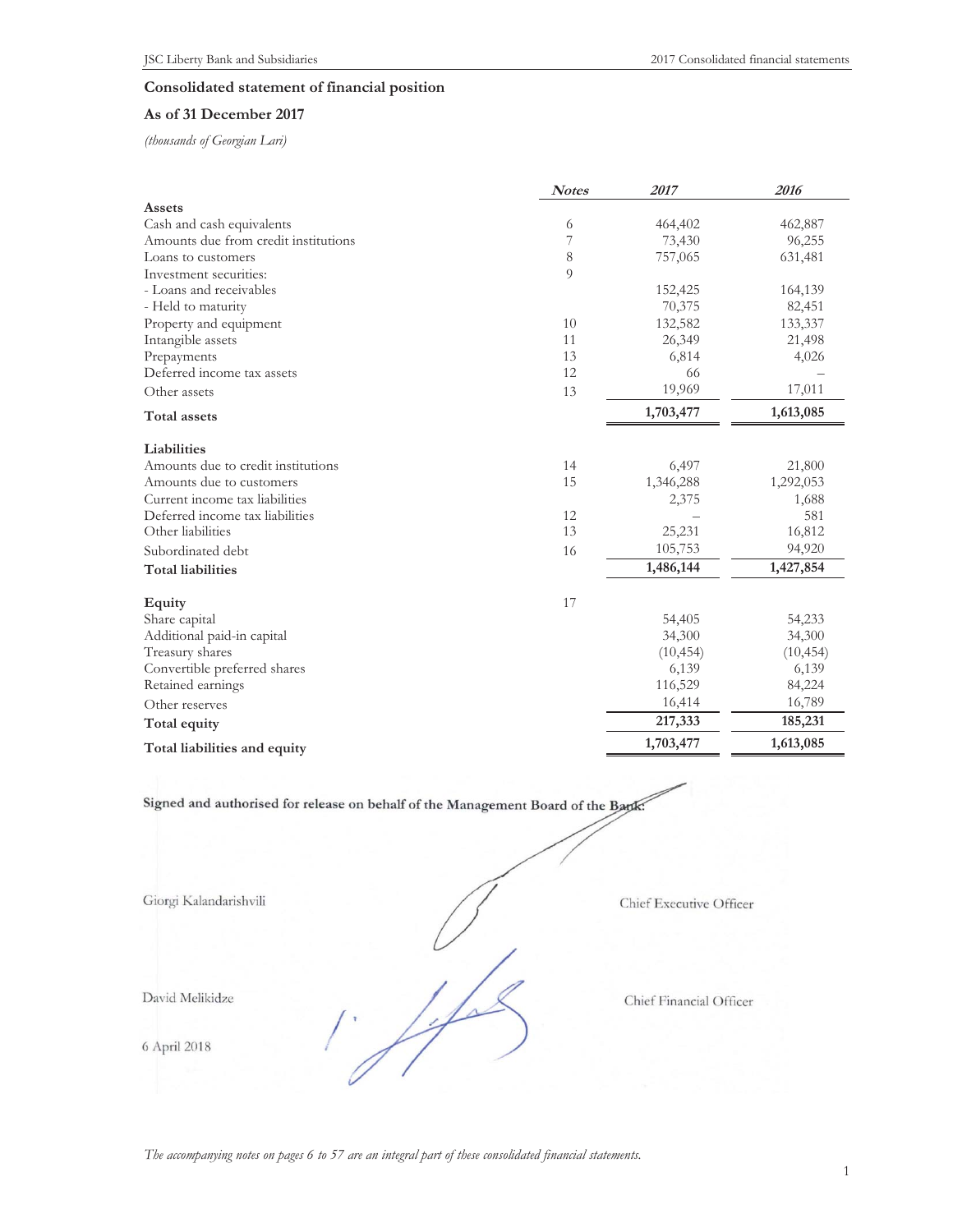### **Consolidated statement of profit or loss**

## **For the year ended 31 December 2017**

*(thousands of Georgian Lari)* 

|                                                                              | <b>Notes</b> | <i>2017</i> | 2016       |
|------------------------------------------------------------------------------|--------------|-------------|------------|
| Interest income                                                              |              |             |            |
| Loans to customers                                                           |              | 270,897     | 247,278    |
| Investment securities                                                        |              | 18,760      | 17,493     |
| Amounts due from credit institutions                                         |              | 5,652       | 5,375      |
|                                                                              |              | 295,309     | 270,146    |
| Interest expense                                                             |              |             |            |
| Amounts due to customers                                                     |              | (100, 030)  | (107, 604) |
| Amounts due to credit institutions                                           |              | (326)       | (1, 155)   |
| Subordinated debt                                                            |              | (13, 408)   | (10,605)   |
|                                                                              |              | (113, 764)  | (119, 364) |
| Net interest income                                                          |              | 181,545     | 150,782    |
| Loan impairment charge                                                       | 8            | (37, 897)   | (21, 025)  |
| Net interest income after loan impairment charge                             |              | 143,648     | 129,757    |
| Net fee and commission income<br>Net gains/(losses) from foreign currencies: | 19           | 26,885      | 27,600     |
| - Dealing                                                                    |              | (34)        | 6,294      |
| - Translation differences                                                    |              | 1,536       | (7,900)    |
| Other income                                                                 | 20           | 21,461      | 17,120     |
| Non-interest income                                                          |              | 49,848      | 43,114     |
| Personnel expenses                                                           | 21           | (72,036)    | (67, 604)  |
| General and administrative expenses                                          | 21           | (35,050)    | (36, 236)  |
| Depreciation and amortisation                                                | 10, 11       | (20, 894)   | (19, 458)  |
| Other operating expenses                                                     |              | (6,795)     | (4,179)    |
| Other impairment and provisions reversal/(charge)                            | 13           | 79          | (971)      |
| Non-interest expense                                                         |              | (134, 696)  | (128, 448) |
| Profit before income tax expense                                             |              | 58,800      | 44,423     |
| Income tax (expense)/benefit                                                 | 12           | (5,786)     | 3,291      |
| Profit for the year                                                          |              | 53,014      | 47,714     |
| Earnings per share:                                                          | 17           |             |            |
| - Basic and diluted earnings per share (in $\mathbb{C}$ full amount)         |              | 0.01166     | 0.01045    |

*The accompanying notes on pages 6 to 57 are an integral part of these consolidated financial statements.*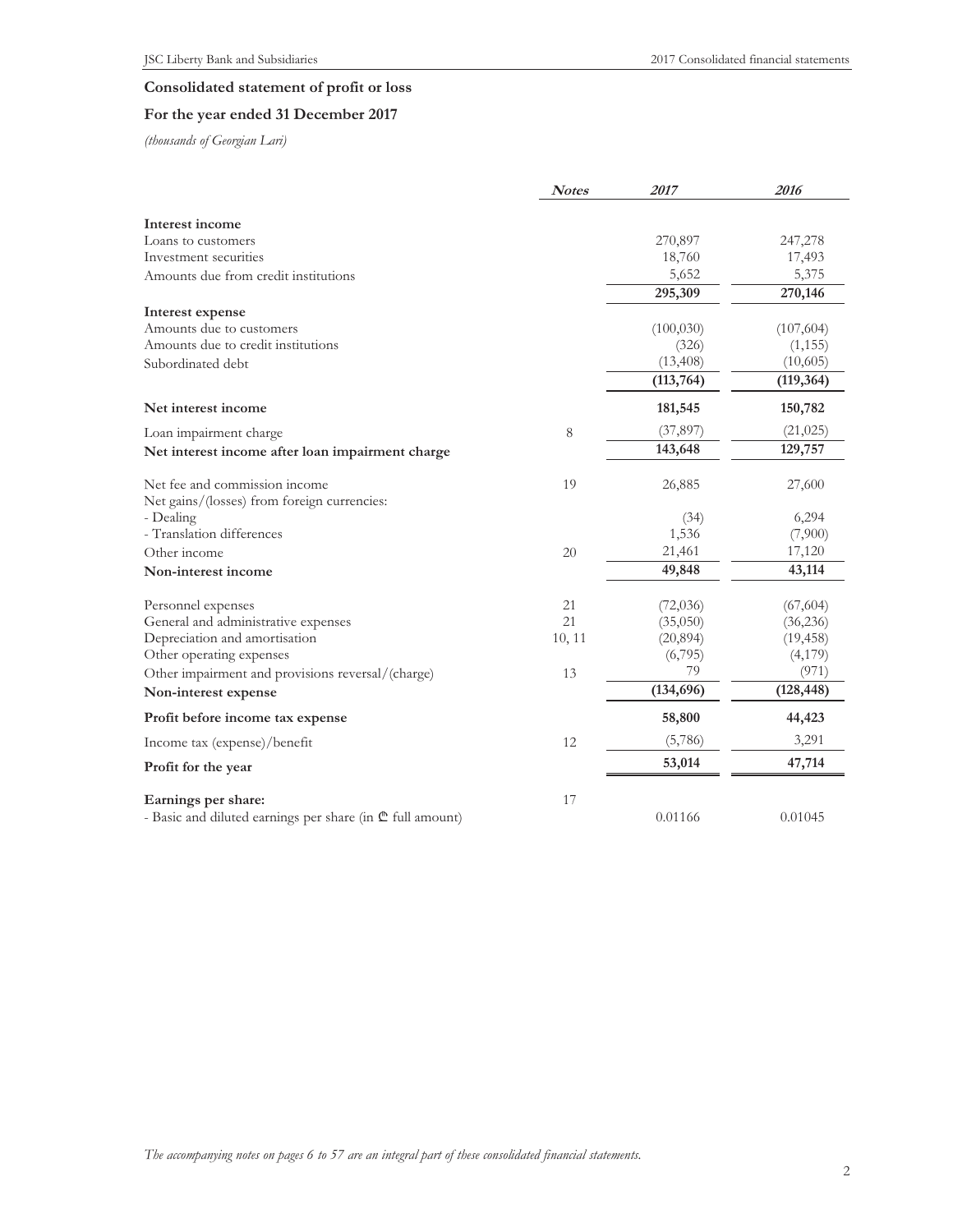### **Consolidated statement of comprehensive income**

## **For the year ended 31 December 2017**

*(thousands of Georgian Lari)* 

|                                                                                  | <b>Notes</b> | 2017   | 2016   |
|----------------------------------------------------------------------------------|--------------|--------|--------|
| Profit for the year                                                              |              | 53,014 | 47,714 |
| Other comprehensive income                                                       |              |        |        |
| Other comprehensive income not to be reclassified subsequently to profit or loss |              |        |        |
| Revaluation of buildings                                                         | 10           |        | 7,508  |
| Income tax effect                                                                | 12, 17       |        | 1,343  |
| Net other comprehensive income not to be reclassified                            |              |        |        |
| subsequently to profit or loss                                                   |              |        | 8,851  |
| Other comprehensive income for the year, net of tax                              |              |        | 8,851  |
| Total comprehensive income for the year                                          |              | 53,014 | 56,565 |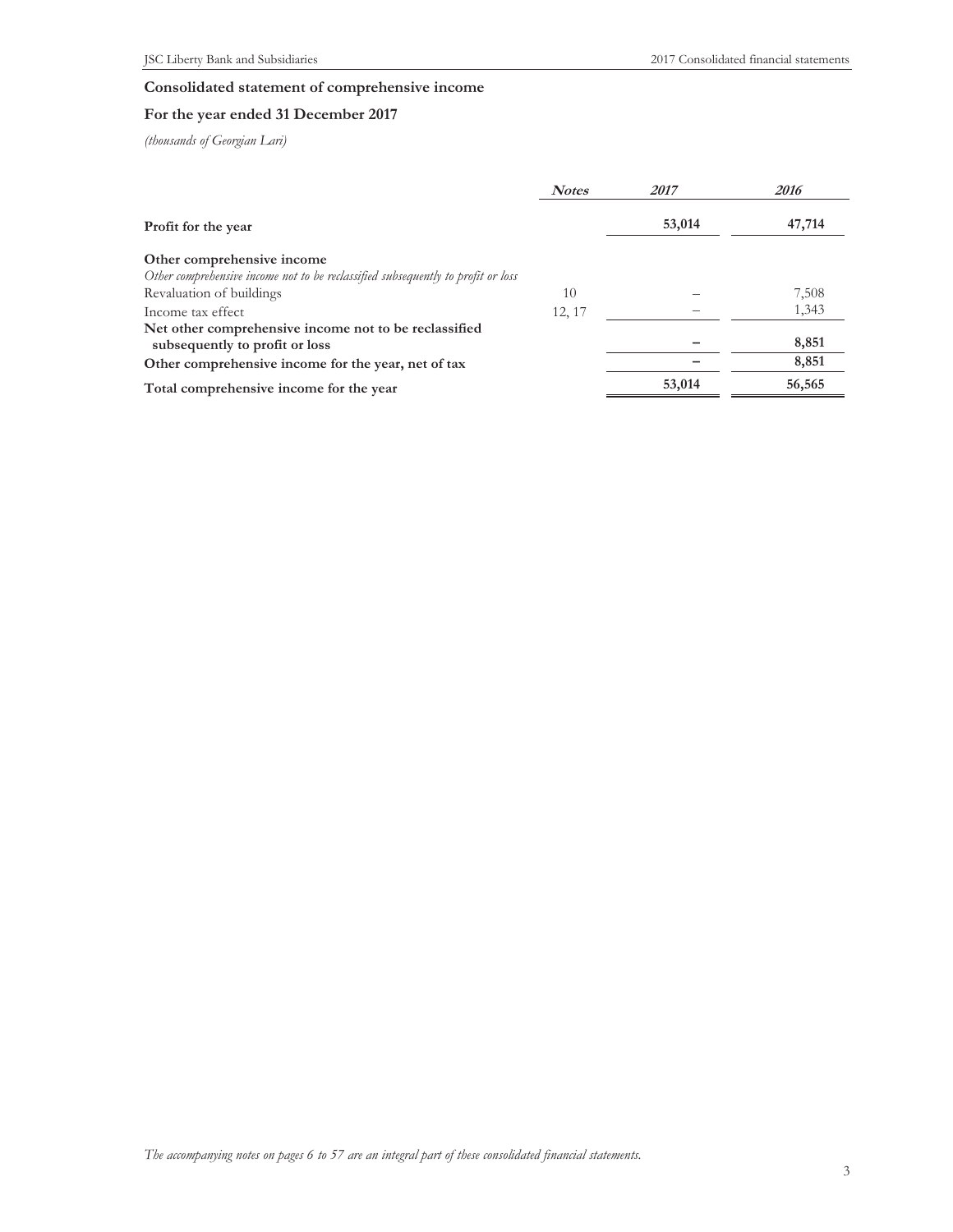### **Consolidated statement of changes in equity**

## **For the year ended 31 December 2017**

*(thousands of Georgian Lari)* 

|                                                |                         |                                         |                           | Attributable to shareholders of the Bank |                             |                   |          |
|------------------------------------------------|-------------------------|-----------------------------------------|---------------------------|------------------------------------------|-----------------------------|-------------------|----------|
|                                                | <b>Share</b><br>capital | <b>Additional</b><br>paid-in<br>capital | <b>Treasury</b><br>shares | Convertible<br>preferred<br>shares       | <b>Retained</b><br>earnings | Other<br>reserves | Total    |
| 31 December 2015                               | 53,863                  | 34,886                                  | (9,712)                   | 6,139                                    | 37,392                      | 8,282             | 130,850  |
| Total comprehensive                            |                         |                                         |                           |                                          |                             |                   |          |
| income for the year                            |                         |                                         |                           |                                          | 47,714                      | 8,851             | 56,565   |
| Depreciation of                                |                         |                                         |                           |                                          |                             |                   |          |
| revaluation reserve                            |                         |                                         |                           |                                          |                             |                   |          |
| (Note $17$ )                                   |                         |                                         |                           |                                          | 162                         | (162)             |          |
| Revaluation reserve of                         |                         |                                         |                           |                                          |                             |                   |          |
| fixed assets sold (Note 17)                    |                         |                                         |                           |                                          |                             | (182)             | (182)    |
| Dividends paid on the<br>convertible preferred |                         |                                         |                           |                                          |                             |                   |          |
| shares (Note 17)                               |                         |                                         |                           |                                          | (1,044)                     |                   | (1,044)  |
| Purchase of treasury                           |                         |                                         |                           |                                          |                             |                   |          |
| shares (Note 17)                               |                         | (586)                                   | (742)                     |                                          |                             |                   | (1,328)  |
| Issue of share capital                         |                         |                                         |                           |                                          |                             |                   |          |
| (Note 17)                                      | 370                     |                                         |                           |                                          |                             |                   | 370      |
| 31 December 2016                               | 54,233                  | 34,300                                  | (10, 454)                 | 6,139                                    | 84,224                      | 16,789            | 185,231  |
|                                                |                         |                                         |                           |                                          |                             |                   |          |
| Total comprehensive                            |                         |                                         |                           |                                          |                             |                   |          |
| income for the year                            |                         |                                         |                           |                                          | 53,014                      |                   | 53,014   |
| Depreciation of<br>revaluation reserve         |                         |                                         |                           |                                          |                             |                   |          |
| (Note 17)                                      |                         |                                         |                           |                                          | 335                         | (335)             |          |
| Revaluation reserve of                         |                         |                                         |                           |                                          |                             |                   |          |
| fixed assets sold (Note 17)                    |                         |                                         |                           |                                          |                             | (40)              | (40)     |
| Dividends paid on the                          |                         |                                         |                           |                                          |                             |                   |          |
| ordinary shares (Note 17)                      |                         |                                         |                           |                                          | (20,000)                    |                   | (20,000) |
| Dividends paid on the                          |                         |                                         |                           |                                          |                             |                   |          |
| convertible preferred                          |                         |                                         |                           |                                          |                             |                   |          |
| shares (Note 17)                               |                         |                                         |                           |                                          | (1,044)                     |                   | (1,044)  |
| Issue of share capital                         |                         |                                         |                           |                                          |                             |                   |          |
| (Note 17)                                      | 172                     |                                         |                           |                                          |                             |                   | 172      |
| 31 December 2017                               | 54,405                  | 34,300                                  | (10, 454)                 | 6,139                                    | 116,529                     | 16,414            | 217,333  |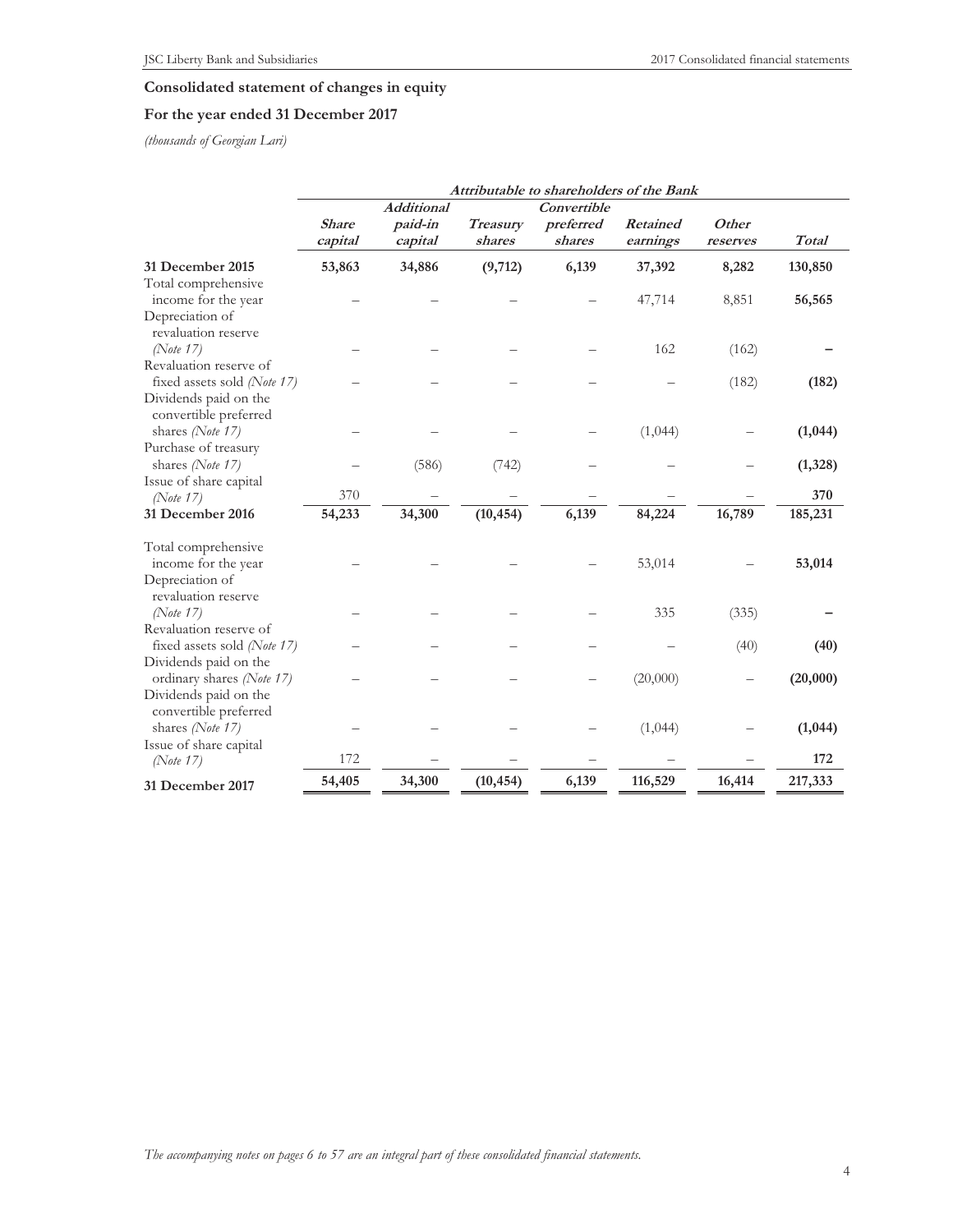### **Consolidated statement of cash flows**

## **For the year ended 31 December 2017**

*(thousands of Georgian Lari)* 

|                                                               | <b>Notes</b> | 2017       | 2016       |
|---------------------------------------------------------------|--------------|------------|------------|
| Cash flows from operating activities                          |              |            |            |
| Interest received                                             |              | 353,985    | 287,623    |
| Interest paid                                                 |              | (113, 333) | (116,318)  |
| Fees and commissions received                                 |              | 34,646     | 34,692     |
| Fees and commissions paid                                     |              | (7, 459)   | (7,015)    |
| Net realised gains from dealing in foreign currencies         |              | 5,313      | 6,541      |
| Recoveries of assets previously written off                   | 8, 13        | 2,079      | 1,593      |
| Other income received                                         |              | 20,097     | 16,971     |
| Personnel expenses paid                                       |              | (70, 195)  | (65,685)   |
| General, administrative and other operating expenses paid     |              | (40, 519)  | (40,750)   |
| Cash flows from operating activities before changes in        |              |            |            |
| operating assets and liabilities                              |              | 184,614    | 117,652    |
|                                                               |              |            |            |
| Net (increase) / decrease in operating assets                 |              |            |            |
| Amounts due from credit institutions                          |              | 17,592     | (37,990)   |
| Loans to customers                                            |              | (224, 387) | (30, 857)  |
| Prepayments and other assets                                  |              | (6,285)    | (2,012)    |
|                                                               |              |            |            |
| Net increase/ (decrease) in operating liabilities             |              |            |            |
| Amounts due to credit institutions                            |              | (15, 488)  | (97, 387)  |
| Amounts due to customers                                      |              | 61,744     | 7,814      |
| Other liabilities                                             |              | 3,986      | 1,511      |
| Net cash flows from/(used in) operating activities before     |              |            |            |
| income tax                                                    |              | 21,776     | (41,269)   |
|                                                               |              | (5,746)    | (1,500)    |
| Income tax paid                                               |              | 16,030     | (42,769)   |
| Net cash from/(used in) operating activities                  |              |            |            |
| Cash flows from investing activities                          |              |            |            |
| Proceeds from redemption of investments available for sale    |              | 1,060      | 231        |
| Purchase of investment securities                             |              | (144, 130) | (179, 767) |
| Proceeds from redemption of investment securities             |              | 167,768    | 139,947    |
| Purchase of intangibles, property and equipment               |              | (23, 323)  | (19, 422)  |
| Proceeds from sale of property and equipment                  |              | 115        | 695        |
| Proceeds from sale of investment property                     |              |            | 2,404      |
|                                                               |              | 400        | 163        |
| Proceeds from sale of repossessed property                    |              | 1,890      | (55, 749)  |
| Net cash from/(used in) investing activities                  |              |            |            |
| Cash flows from financing activities                          |              |            |            |
| Proceeds from issue of share capital                          | 17           | 172        | 370        |
| Purchase of treasury shares                                   | 17           |            | (1,328)    |
| Proceeds from subordinated debt                               | 25           | 11,331     | 27,975     |
| Dividends paid to holders of the ordinary shares              | 17           | (20,000)   |            |
| Dividends paid to holders of the convertible preferred shares | 17           | (1,044)    | (1,044)    |
|                                                               |              | (9, 541)   | 25,973     |
| Net cash (used in)/from financing activities                  |              |            |            |
| Effect of exchange rates changes on cash and cash equivalents |              | (6,864)    | 33,092     |
| Net increase/(decrease) in cash and cash equivalents          |              | 1,515      | (39, 453)  |
|                                                               |              |            |            |
| Cash and cash equivalents, beginning                          | 6            | 462,887    | 502,340    |
| Cash and cash equivalents, ending                             | 6            | 464,402    | 462,887    |

*The accompanying notes on pages 6 to 57 are an integral part of these consolidated financial statements.*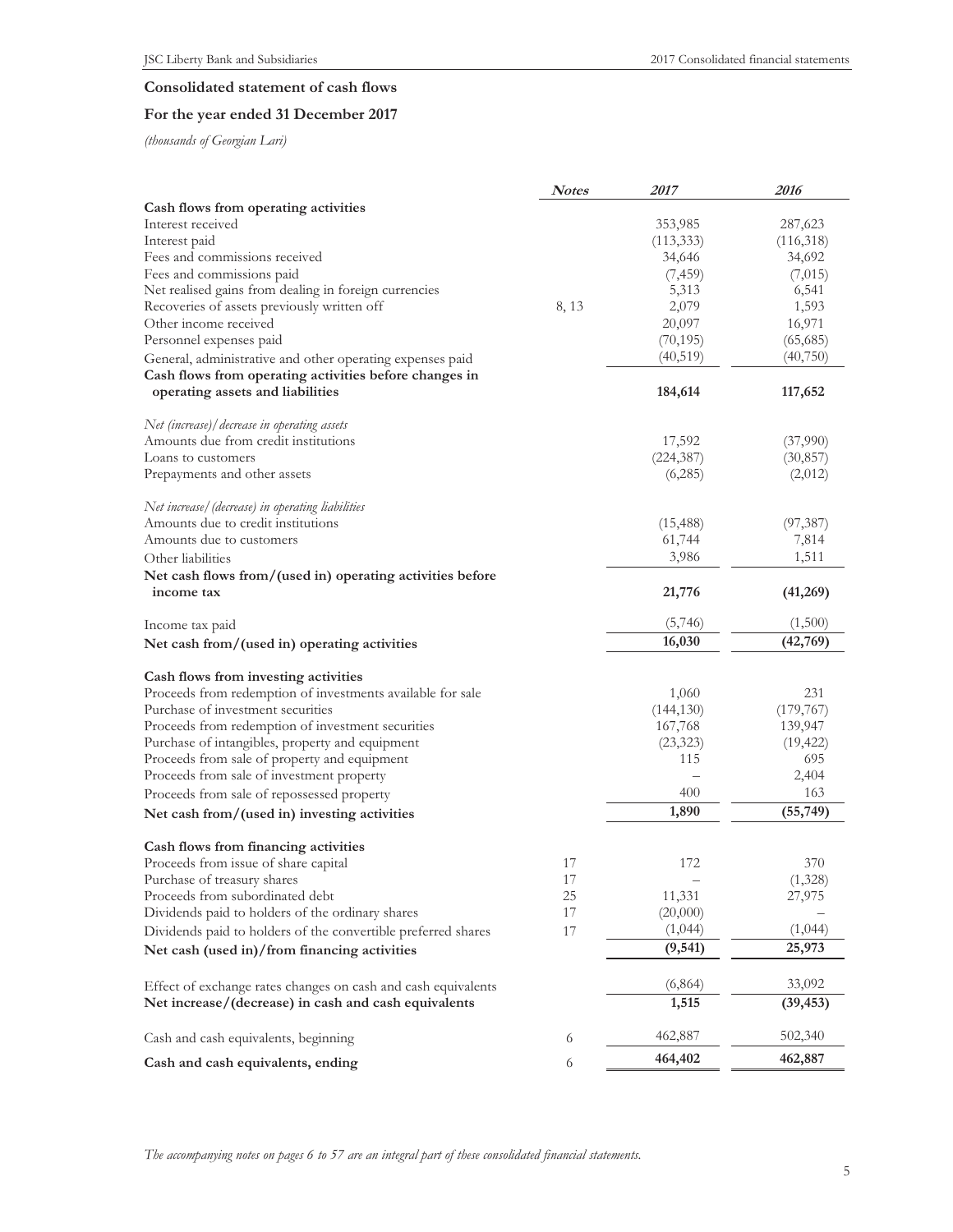### **1. Principal activities**

JSC Liberty Bank (the "Bank") is a joint stock company, formed in accordance with legislation of Georgia in 1993. The Bank operates under a general banking license No. 3500/10 issued by the National Bank of Georgia (the "NBG"), the central bank of Georgia, on 10 February 1993.

The Bank accepts deposits from the public and extends credit, transfers payments in Georgia and abroad, exchanges currencies and provides other banking services to its retail and corporate customers. Its main office is in Tbilisi, Georgia and it had as of 31 December 2017, 645 branches, service centers, distribution outlets and mobile banking units operating in Georgia (31 December 2016: 697). The Bank's registered legal address is Liberty Tower, 74, I. Chavchavadze Avenue, 0162 Tbilisi, Georgia.

As of 31 December 2017 and 2016, the following shareholders owned more than 5% of the outstanding ordinary shares. Other shareholders individually owned less than 5% of the outstanding ordinary shares.

|                                             | <i>2017</i>                |                        | 2016                     |                       |
|---------------------------------------------|----------------------------|------------------------|--------------------------|-----------------------|
| <i><b>Shareholder</b></i>                   | Ownership<br>interest, $%$ | Voting<br>rights, $\%$ | Ownership<br>interest, % | Voting<br>rights, $%$ |
| European Financial Group B.V.               | 60.46%                     | 74.64%                 |                          |                       |
| Liberty Bank (Treasury Shares)              | $19.00\%$                  |                        | $19.00\%$                |                       |
| <b>BNY Limited (Nominees)</b>               | $6.96\%$                   | $8.59\%$               | $10.19\%$                | 12.59%                |
| Liberty Holding Georgia LLC (former Liberty |                            |                        |                          |                       |
| Capital LLC                                 |                            |                        | 58.18%                   | 71.83%                |
| Other shareholders (individually holding    |                            |                        |                          |                       |
| less than $5\%$ )                           | 13.58%                     | $16.77\%$              | $12.63\%$                | 15.58%                |
| Total                                       | $100.00\%$                 | $100.00\%$             | $100.00\%$               | $100.00\%$            |

The Bank is a publicly traded company and its ordinary shares are traded on the Georgian Stock Exchange. The free float amounted to 24.0% as of 31 December 2017 (31 December 2016: 23.6%).

On October 13, 2017, European Financial Group B.V. ("EFG"), a company established and organised under the laws of the Kingdom of Netherlands, purchased 74.64% of equity interest in the Group. The ultimate beneficial owners of the Bank are Irakli Rukhadze, Ben Marson and Igor Alexeev.

The Bank is the parent company of the group (the "Group") which consists of the following entities consolidated in the financial statements:

|                       |               |                         | The Group ownership interest |                |                                              |
|-----------------------|---------------|-------------------------|------------------------------|----------------|----------------------------------------------|
|                       | Country of    | 31 December 31 December |                              | Date of        |                                              |
| Name                  | incorporation | <i>2017</i>             | <i>20156</i>                 | incorporation  | <b>Activities</b>                            |
| Bus Stop LLC*         | Georgia       | $100.00\%$              | $100.00\%$                   | 27 August 2009 |                                              |
| LBF Luxembourg S.A.** | Luxembourg    | $100.00\%$              | 100.00%                      |                | 20 July 2015 Financial intermediary services |
| <b>ISC Smartex***</b> | Georgia       | 21.47%                  | 21.47%                       |                | 5 January 2009 Early-stage VC investments    |

\* *Currently dormant.*

*\*\* Currently dormant.* 

\*\*\* *21.47% is held by the Bank and 78.53% is beneficially held by Mr. Lado Gurgenidze. It is accounted for in the Group's financial statements under the equity method.*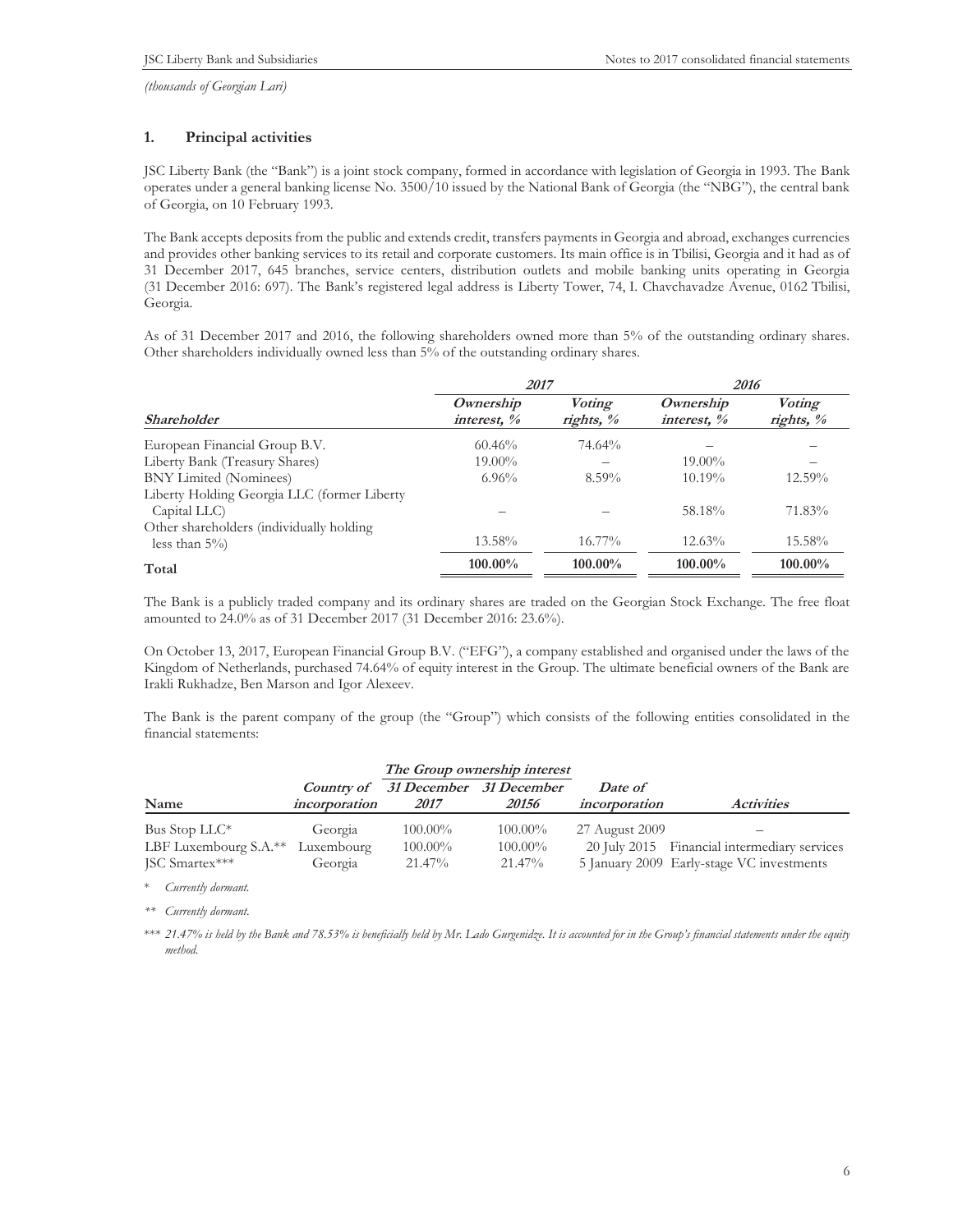### **2. Basis of preparation**

### **General**

These consolidated financial statements have been prepared in accordance with International Financial Reporting Standards ("IFRS").

The Bank and its subsidiaries maintain their accounting records in accordance with IFRS.

The consolidated financial statements have been prepared under the historical cost convention except for derivative financial instruments, investment properties, buildings and available for sale securities as disclosed in the accounting policies below.

These consolidated financial statements are presented in thousands of Georgian Lari ("₾"), except per share amounts and unless otherwise indicated.

### **3. Summary of accounting policies**

### **Changes in accounting policies**

The Group applied for the first time certain amendments to the standards, which are effective for annual periods beginning on or after 1 January 2017. The Group has not early adopted any standards, interpretations or amendments that have been issued but are not yet effective. The nature and the impact of each amendment is described below:

### *Amendments to IAS 7 Statement of Cash Flows: Disclosure Initiative*

The amendments require entities to provide disclosure of changes in their liabilities arising from financing activities, including both changes arising from cash flows and non-cash changes (such as foreign exchange gains or losses). The Group has provided the information for both the current and the comparative period in *Note 25*.

### *Amendments to IAS 12 Income Taxes: Recognition of Deferred Tax Assets for Unrealised Losses*

The amendments clarify that an entity needs to consider whether tax law restricts the sources of taxable profits against which it may make deductions on the reversal of deductible temporary difference related to unrealised losses. Furthermore, the amendments provide guidance on how an entity should determine future taxable profits and explain the circumstances in which taxable profit may include the recovery of some assets for more than their carrying amount. Application of the amendments has no effect on the Group's financial position and performance as the Group has no deductible temporary differences or assets that are in the scope of the amendments.

### *Amendments to IFRS 12 Disclosure of Interests in Other Entities: Clarification of the Scope of Disclosure Requirements*

The amendments clarify that certain disclosure requirements in IFRS 12 apply to an entity's interest in a subsidiary, a joint venture or an associate (or a portion of its interest in a joint venture or an associate) that is classified as held for sale or included in a disposal group. These amendments did not affect the Group's financial statements.

### **Basis of consolidation**

Subsidiaries, which are those entities which are controlled by the Group, are consolidated. Control is achieved when the Group is exposed, or has rights, to variable returns from its involvement with the investee and has the ability to affect those returns through its power over the investee. Specifically, the Group controls an investee if, and only if, the Group has:

- Power over the investee (i.e., existing rights that give it the current ability to direct the relevant activities of the investee).
- Exposure, or rights, to variable returns from its involvement with the investee.
- The ability to use its power over the investee to affect its returns.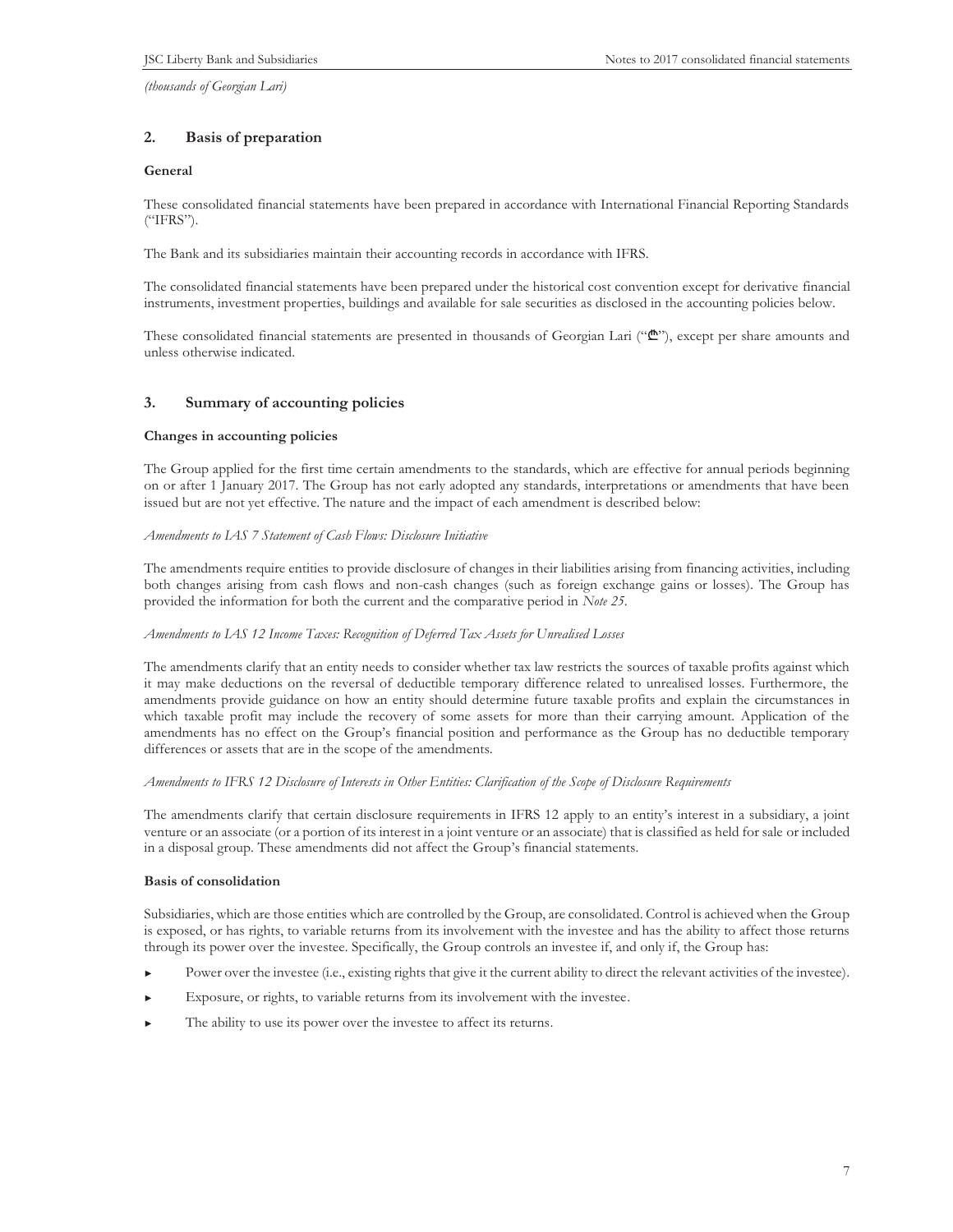### **3. Summary of accounting policies (continued)**

### **Basis of consolidation (continued)**

Generally, there is a presumption that a majority of voting rights results in control. To support this presumption and when the Group has less than a majority of the voting or similar rights of an investee, the Group considers all relevant facts and circumstances in assessing whether it has power over an investee, including:

- The contractual arrangement(s) with the other vote holders of the investee.
- Rights arising from other contractual arrangements.
- The Group's voting rights and potential voting rights.

Subsidiaries are consolidated from the date on which control is transferred to the Group and are no longer consolidated from the date that control ceases. All intra-group transactions, balances and unrealised gains on transactions between group companies are eliminated in full; unrealised losses are also eliminated unless the transaction provides evidence of an impairment of the asset transferred. Where necessary, accounting policies for subsidiaries have been changed to ensure consistency with the policies adopted by the Group.

A change in the ownership interest of a subsidiary, without a change of control, is accounted for as an equity transaction. Losses are attributed to the non-controlling interests even if that results in a deficit balance.

If the Group loses control over a subsidiary, it derecognises the assets (including goodwill) and liabilities of the subsidiary, the carrying amount of any non-controlling interests, the cumulative translation differences, recorded in equity; recognises the fair value of the consideration received, the fair value of any investment retained and any surplus or deficit in profit or loss and reclassifies the parent's share of components previously recognised in other comprehensive income to profit or loss.

### **Investments in associates**

Associates are entities in which the Group generally has between 20% and 50% of the voting rights, or is otherwise able to exercise significant influence, but which it does not control or jointly control. Investments in associates are accounted for under the equity method and are initially recognised at cost, including goodwill. Subsequent changes in the carrying value reflect the post-acquisition changes in the Group's share of net assets of the associate. The Group's share of its associates' profits or losses is recognised in profit or loss, and its share of movements in reserves is recognised in other comprehensive income. However, when the Group's share of losses in an associate equals or exceeds its interest in the associate, the Group does not recognise further losses, unless the Group is obliged to make further payments to, or on behalf of, the associate.

Unrealised gains on transactions between the Group and its associates are eliminated to the extent of the Group's interest in the associates; unrealised losses are also eliminated unless the transaction provides evidence of an impairment of the asset transferred.

### **Fair value measurement**

The Group measures financial instruments, such as trading and available for sale securities, derivatives and non-financial assets such as investment properties, at fair value at each balance sheet date. Also, fair values of financial instruments measured at amortised cost are disclosed in *Note 23*.

Fair value is the price that would be received to sell an asset or paid to transfer a liability in an orderly transaction between market participants at the measurement date. The fair value measurement is based on the presumption that the transaction to sell the asset or transfer the liability takes place either:

- In the principal market for the asset or liability; or
- In the absence of a principal market, in the most advantageous market for the asset or liability.

The principal or the most advantageous market must be accessible by the Group. The fair value of an asset or a liability is measured using the assumptions that market participants would use when pricing the asset or liability, assuming that market participants act in their economic best interest. A fair value measurement of a non-financial asset takes into account a market participant's ability to generate economic benefits by using the asset in its highest and best use or by selling it to another market participant that would use the asset in its highest and best use.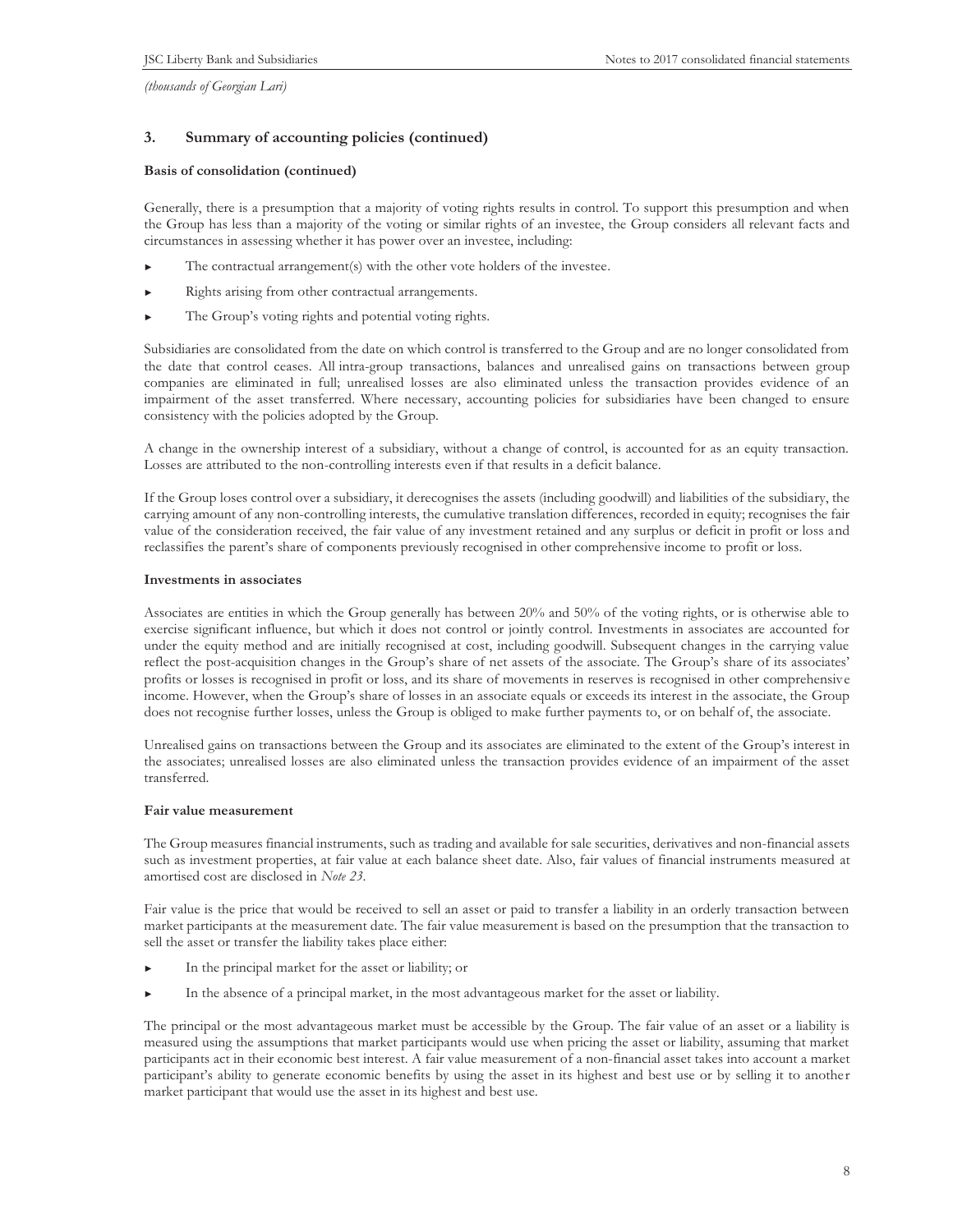### **3. Summary of accounting policies (continued)**

#### **Fair value measurement (continued)**

The Group uses valuation techniques that are appropriate in the circumstances and for which sufficient data are available to measure fair value, maximising the use of relevant observable inputs and minimising the use of unobservable inputs.

All assets and liabilities for which fair value is measured or disclosed in the financial statements are categorised within the fair value hierarchy, described as follows, based on the lowest level input that is significant to the fair value measurement as a whole:

- ► Level 1 quoted (unadjusted) market prices in active markets for identical assets or liabilities.
- Level 2 valuation techniques for which the lowest level input that is significant to the fair value measurement is directly or indirectly observable.
- Level 3 valuation techniques for which the lowest level input that is significant to the fair value measurement is unobservable.

For assets and liabilities that are recognised in the financial statements on a recurring basis, the Group determines whether transfers have occurred between Levels in the hierarchy by re-assessing categorisation (based on the lowest level input that is significant to the fair value measurement as a whole) at the end of each reporting period.

#### **Financial assets**

#### *Initial recognition*

Financial assets in the scope of IAS 39 are classified as either financial assets at fair value through profit or loss, loans and receivables, held to maturity investments, or available for sale financial assets, as appropriate. The Group determines the classification of its financial assets upon initial recognition, and subsequently can reclassify financial assets in certain cases as described below.

#### *Date of recognition*

All regular way purchases and sales of financial assets are recognised on the trade date i.e. the date that the Group commits to purchase the asset. Regular way purchases or sales are purchases or sales of financial assets that require delivery of assets within the period generally established by regulation or convention in the marketplace.

#### *Held to maturity investments*

Non-derivative financial assets with fixed or determinable payments and fixed maturity are classified as held to maturity when the Group has the positive intention and ability to hold them to maturity. Investments intended to be held for an undefined period are not included in this classification. Held to maturity investments are subsequently measured at amortised cost. Gains and losses are recognised in profit or loss when the investments are impaired, as well as through the amortisation process.

#### *Loans and receivables*

Loans and receivables are non-derivative financial assets with fixed or determinable payments that are not quoted in an active market. They are not entered into with the intention of immediate or short-term resale and are not classified as trading securities or designated as investment securities available for sale. Such assets are carried at amortised cost using the effective interest method. Gains and losses are recognised in profit or loss when the loans and receivables are derecognised or impaired, as well as through the amortisation process.

#### **Cash and cash equivalents**

Cash and cash equivalents consist of cash on hand, amounts due from the NBG, excluding obligatory reserves, and amounts due from credit institutions that mature within ninety days of the date of origination and are free from contractual encumbrances.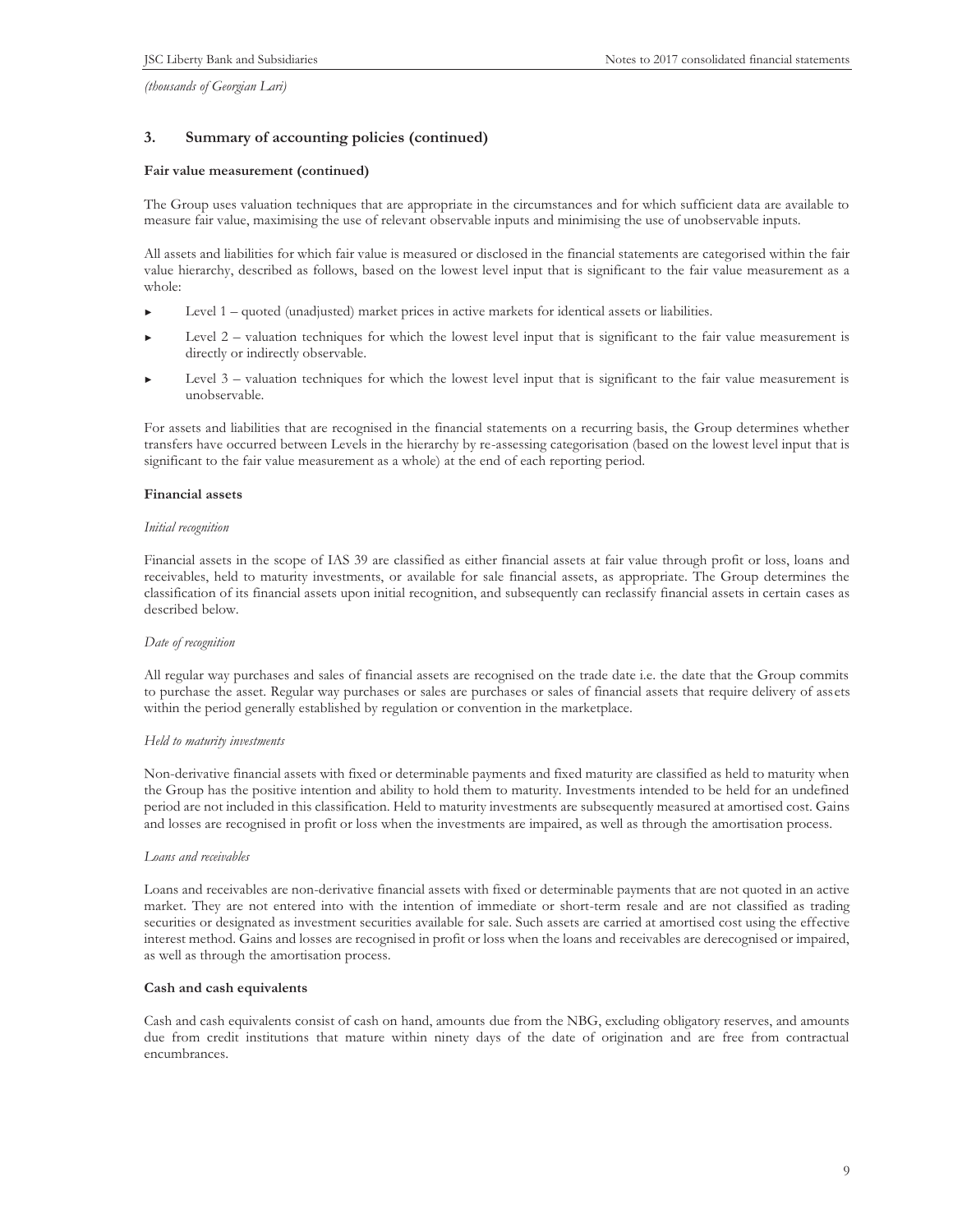### **3. Summary of accounting policies (continued)**

#### **Amounts due from credit institutions**

In the normal course of business, the Group maintains advances or deposits for various periods of time with other banks. Amounts due from credit institutions are initially recognised at fair value and are subsequently measured at amortised cost using the effective interest method. Amounts due from credit institutions are carried net of any allowance for impairment losses.

### **Derivative financial instruments**

In the normal course of business, the Group enters into various derivative financial instruments including forwards and swaps in the foreign exchange and capital markets. Such financial instruments are held for trading and are recorded at fair value. The fair values are estimated based on quoted market prices or pricing models that take into account the current market and contractual prices of the underlying instruments and other factors. Derivatives are carried as assets when their fair value is positive and as liabilities when it is negative. Gains and losses resulting from these instruments are included in the consolidated statement of profit or loss as net gains/(losses) from trading securities or net gains/(losses) from foreign currencies dealing, depending on the nature of the instrument.

### **Borrowings**

Issued financial instruments or their components are classified as liabilities, where the substance of the contractual arrangement results in the Group having an obligation either to deliver cash or another financial asset to the holder, or to satisfy the obligation other than by the exchange of a fixed amount of cash or another financial asset for a fixed number of own equity instruments. Such instruments include amounts due to credit institutions, amounts due to customers, debt securities issued and subordinated debt. After initial recognition, borrowings are subsequently measured at amortised cost using the effective interest method. Gains and losses are recognised in the consolidated statement of profit or loss when the borrowings are derecognised as well as through the amortisation process.

If the Group purchases its own debt, it is removed from the statement of financial position and the difference between the carrying amount of the liability and the consideration paid is recognised in the consolidated statement of profit or loss.

### **Leases**

### *i. Operating – Group as lessee*

Leases of assets under which the risks and rewards of ownership are effectively retained by the lessor are classified as operating leases. Lease payments under an operating lease are recognised as expenses on a straight-line basis over the lease term and included into other operating expenses.

### *ii. Operating – Group as lessor*

The Group presents assets subject to operating leases in the consolidated statement of financial position according to the nature of the asset. Lease income from operating leases is recognised in profit or loss on a straight-line basis over the lease term as other income. The aggregate cost of incentives provided to lessees is recognised as a reduction of rental income over the lease term on a straight-line basis. Initial direct costs incurred specifically to earn revenues from an operating lease are added to the carrying amount of the leased asset.

### **Measurement of financial instruments at initial recognition**

When financial instruments are recognised initially, they are measured at fair value, adjusted, in the case of instruments not at fair value through profit or loss, for directly attributable fees and costs.

The best evidence of the fair value of a financial instrument at initial recognition is normally the transaction price. If the Group determines that the fair value at initial recognition differs from the transaction price, then:

- If the fair value is evidenced by a quoted price in an active market for an identical asset or liability (i.e., a Level 1 input) or based on a valuation technique that uses only data from observable markets, the Group recognises the difference between the fair value at initial recognition and the transaction price as a gain or loss;
- In all other cases, the initial measurement of the financial instrument is adjusted to defer the difference between the fair value at initial recognition and the transaction price. After initial recognition, the Group recognises that deferred difference as a gain or loss only when the inputs become observable, or when the instrument is derecognised.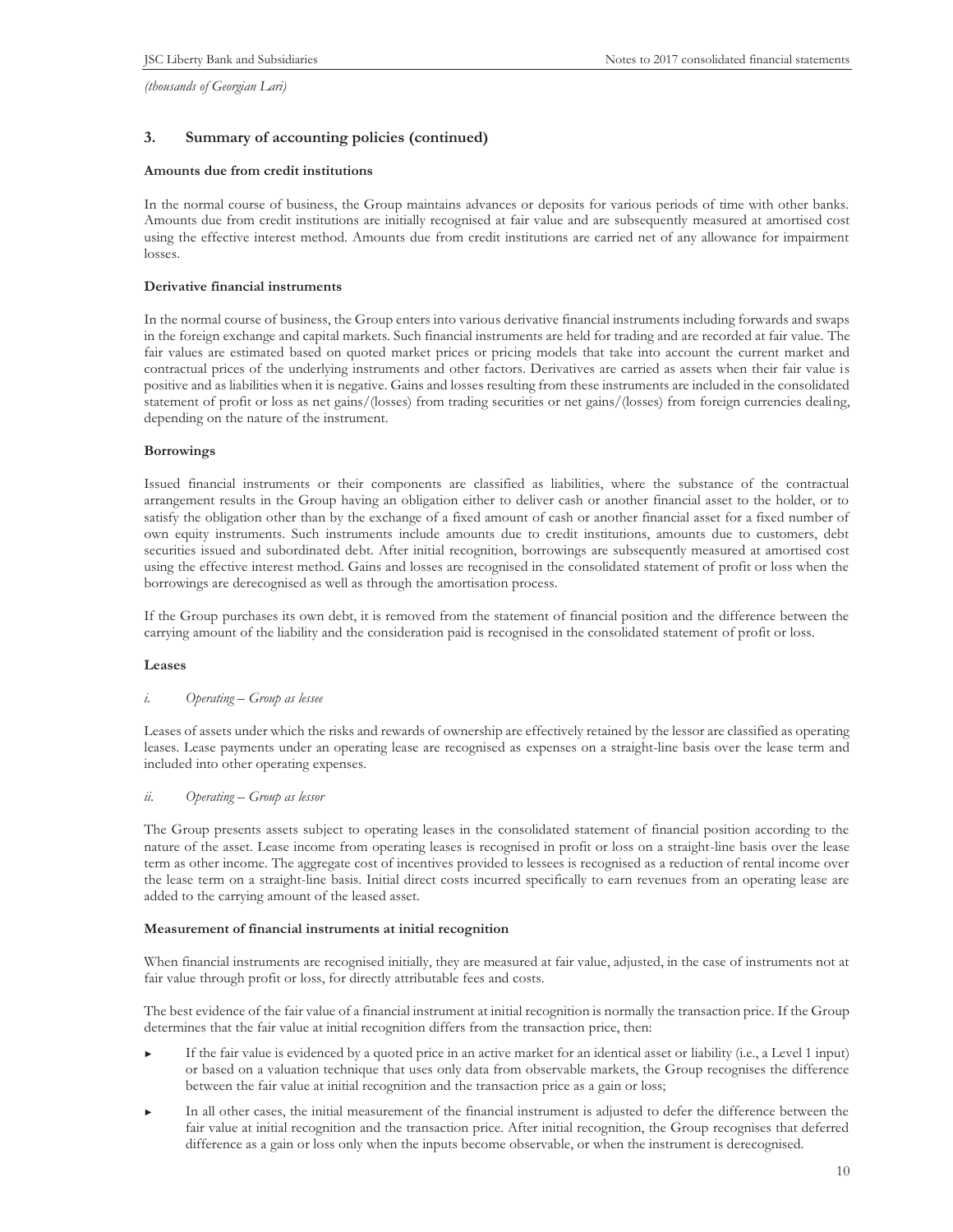### **3. Summary of accounting policies (continued)**

### **Offsetting of financial instruments**

Financial assets and liabilities are offset and the net amount is reported in the consolidated statement of financial position when there is a legally enforceable right to set off the recognised amounts and there is an intention to settle on a net basis, or to realise the asset and settle the liability simultaneously. This is not generally the case with master netting agreements, and the related assets and liabilities are presented gross in the consolidated statement of financial position.

### **Impairment of financial assets**

The Group assesses at each reporting date whether there is any objective evidence that a financial asset or a group of financial assets is impaired. A financial asset or a group of financial assets is deemed to be impaired if, and only if, there is objective evidence of impairment as a result of one or more events that has occurred after the initial recognition of the asset (an incurred "loss event") and that loss event (or events) has an impact on the estimated future cash flows of the financial asset or the group of financial assets that can be reliably estimated. Evidence of impairment may include indications that the borrower or a group of borrowers is experiencing significant financial difficulty, default or delinquency in interest or principal payments, the probability that they will enter bankruptcy or other financial reorganisation and where observable data indicate that there is a measurable decrease in the estimated future cash flows, such as changes in arrears or economic conditions that correlate with defaults.

#### *Amounts due from credit institutions and loans to customers*

For amounts due from credit institutions and loans to customers carried at amortised cost, the Group first assesses individually whether objective evidence of impairment exists individually for financial assets that are individually significant, or collectively for financial assets that are not individually significant. If the Group determines that no objective evidence of impairment exists for an individually assessed financial asset, whether significant or not, it includes the asset in a group of financial assets with similar credit risks characteristics and collectively assesses them for impairment. Assets that are individually assessed for impairment and for which an impairment loss is, or continues to be, recognised are not included in a collective assessment of impairment.

If there is objective evidence that an impairment loss has been incurred, the amount of the loss is measured as the difference between the assets' carrying amount and the present value of estimated future cash flows (excluding future expected credit losses that have not yet been incurred). The carrying amount of the asset is reduced through the use of an allowance account and the amount of the loss is recognised in profit or loss. Loans together with the associated allowance are written off when there is no realistic prospect of future recovery and all collateral has been realised or has been transferred to the Group. If, in a subsequent year, the amount of the estimated impairment loss increases or decreases because of an event occurring after the impairment was recognised, the previously recognised impairment loss is increased or reduced by adjusting the allowance account. If a future write-off is later recovered, the recovery is credited to the consolidated statement of profit or loss.

The present value of the estimated future cash flows is discounted at the financial asset's original effective interest rate. If a loan has a variable interest rate, the discount rate for measuring any impairment loss is the current effective interest rate. The calculation of the present value of the estimated future cash flows of a collateralised financial asset reflects the cash flows that may result from foreclosure less costs for obtaining and selling the collateral, whether or not foreclosure is probable.

For the purpose of a collective evaluation of impairment, financial assets are grouped on the basis of the Group's internal product monitoring system that considers credit risk characteristics such as asset type, industry, collateral type, past-due status and other relevant factors.

Future cash flows on a group of financial assets that are collectively evaluated for impairment are estimated on the basis of historical loss experience for assets with credit risk characteristics similar to those in the group. Historical loss experience is adjusted on the basis of current observable data to reflect the effects of current conditions that did not affect the years on which the historical loss experience is based and to remove the effects of conditions in the historical period that do not exist currently. Estimates of changes in future cash flows reflect, and are directionally consistent with, changes in related observable data from year to year. The methodology and assumptions used for estimating future cash flows are reviewed regularly to reduce any differences between loss estimates and actual loss experience.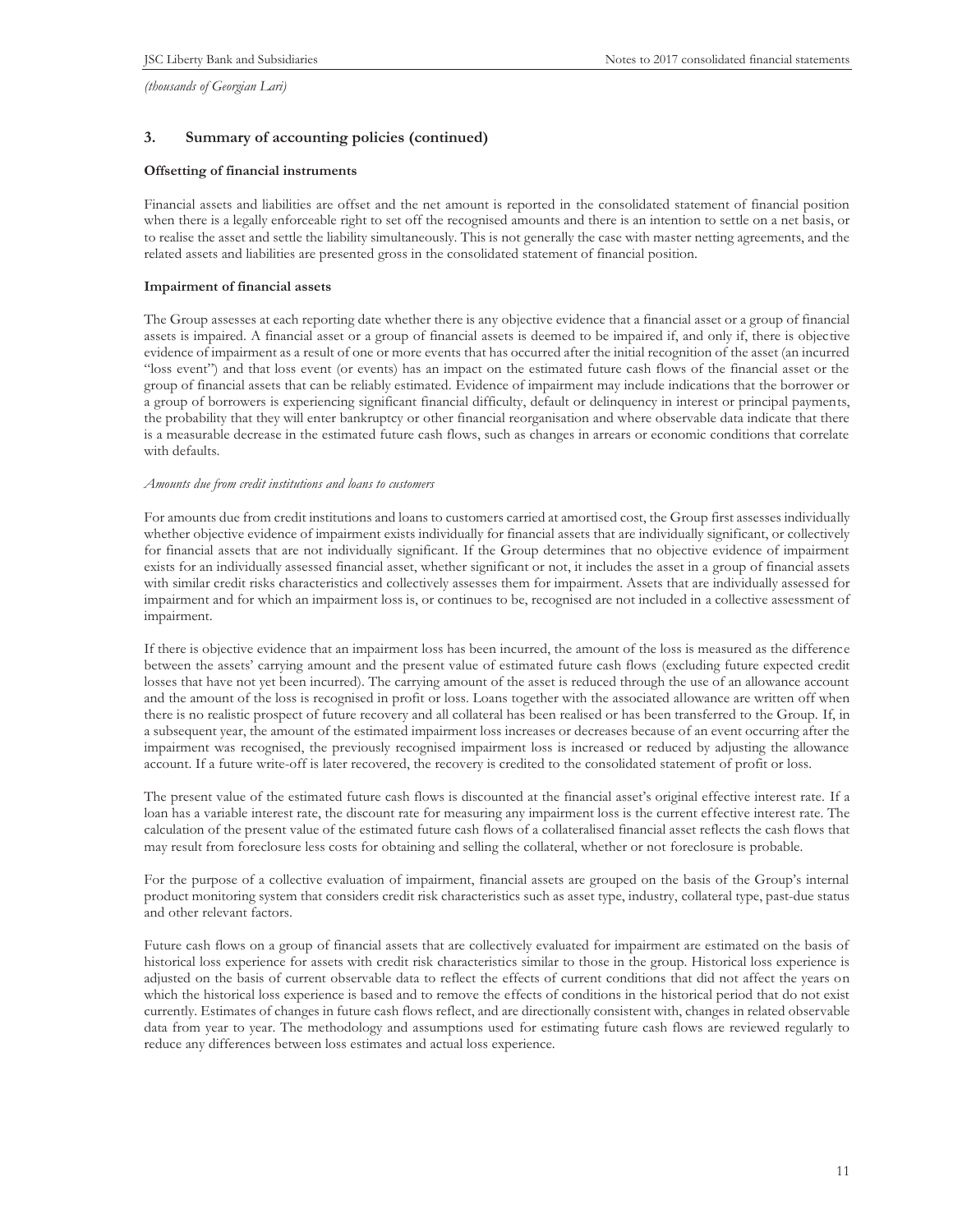### **3. Summary of accounting policies (continued)**

#### **Impairment of financial assets (continued)**

#### *Held to maturity financial investments*

For held to maturity investments the Group assesses individually whether there is objective evidence of impairment. If there is objective evidence that an impairment loss has been incurred, the amount of the loss is measured as the difference between the asset's carrying amount and the present value of estimated future cash flows. The carrying amount of the asset is reduced and the amount of the loss is recognised in profit or loss.

If, in a subsequent year, the amount of the estimated impairment loss decreases because of an event occurring after the impairment was recognised, any amounts formerly charged are credited to the consolidated statement of profit or loss.

#### *Available for sale financial investments*

For available for sale financial investments, the Group assesses at each reporting date whether there is objective evidence that an investment or a group of investments is impaired.

In the case of equity investments classified as available for sale, objective evidence would include a significant or prolonged decline in the fair value of the investment below its cost. Where there is evidence of impairment, the cumulative loss – measured as the difference between the acquisition cost and the current fair value, less any impairment loss on that investment previously recognised in profit or loss – is reclassified from other comprehensive income to the consolidated statement of profit or loss. Impairment losses on equity investments are not reversed through the consolidated statement of profit or loss; increases in their fair value after impairment are recognised in other comprehensive income.

In the case of debt instruments classified as available for sale, impairment is assessed based on the same criteria as financial assets carried at amortised cost. Future interest income is based on the reduced carrying amount and is accrued using the rate of interest used to discount the future cash flows for the purpose of measuring the impairment loss. The interest income is recorded in the consolidated statement of profit or loss. If, in a subsequent year, the fair value of a debt instrument increases and the increase can be objectively related to an event occurring after the impairment loss was recognised in profit or loss, the impairment loss is reversed through the consolidated statement of profit or loss.

#### *Renegotiated loans*

Where possible, the Group seeks to restructure loans rather than to take possession of collateral. This may involve extending the payment arrangements, agreement of new loan conditions and improvement of collateral. Once the terms have been renegotiated, the loan is no longer considered past due.

The accounting treatment of such restructuring is conducted in 2 basic scenarios. If the loan restructuring is not caused by the financial difficulties of the borrower but the cash flows were renegotiated, the loan is not recognised as impaired. The new effective interest rate is determined based on the remaining cash flows under the loan agreement till maturity. If the new effective interest rate is below the market rate at the date of restructuring, the new carrying amount is calculated as the fair value of the loan after restructuring, being the present value of the future cash flows discounted using the market rate at the date of restructuring. In this case, the difference between the carrying amount before restructuring and the fair value of the loan after restructuring is recognised as a loss on loans restructuring:

If the loan is impaired after the restructuring, the Group uses the original effective interest rate in respect of new cash flows to estimate the recoverable amount of the loan. The difference between the recalculated present value of the new cash flows taking into account collateral and the carrying amount before restructuring is included in loan impairment charge for the period.

Management continuously reviews renegotiated loans to ensure that all criteria are met and that future payments are likely to occur. The loans continue to be subject to an individual or collective impairment assessment, calculated using the loan's original effective interest rate.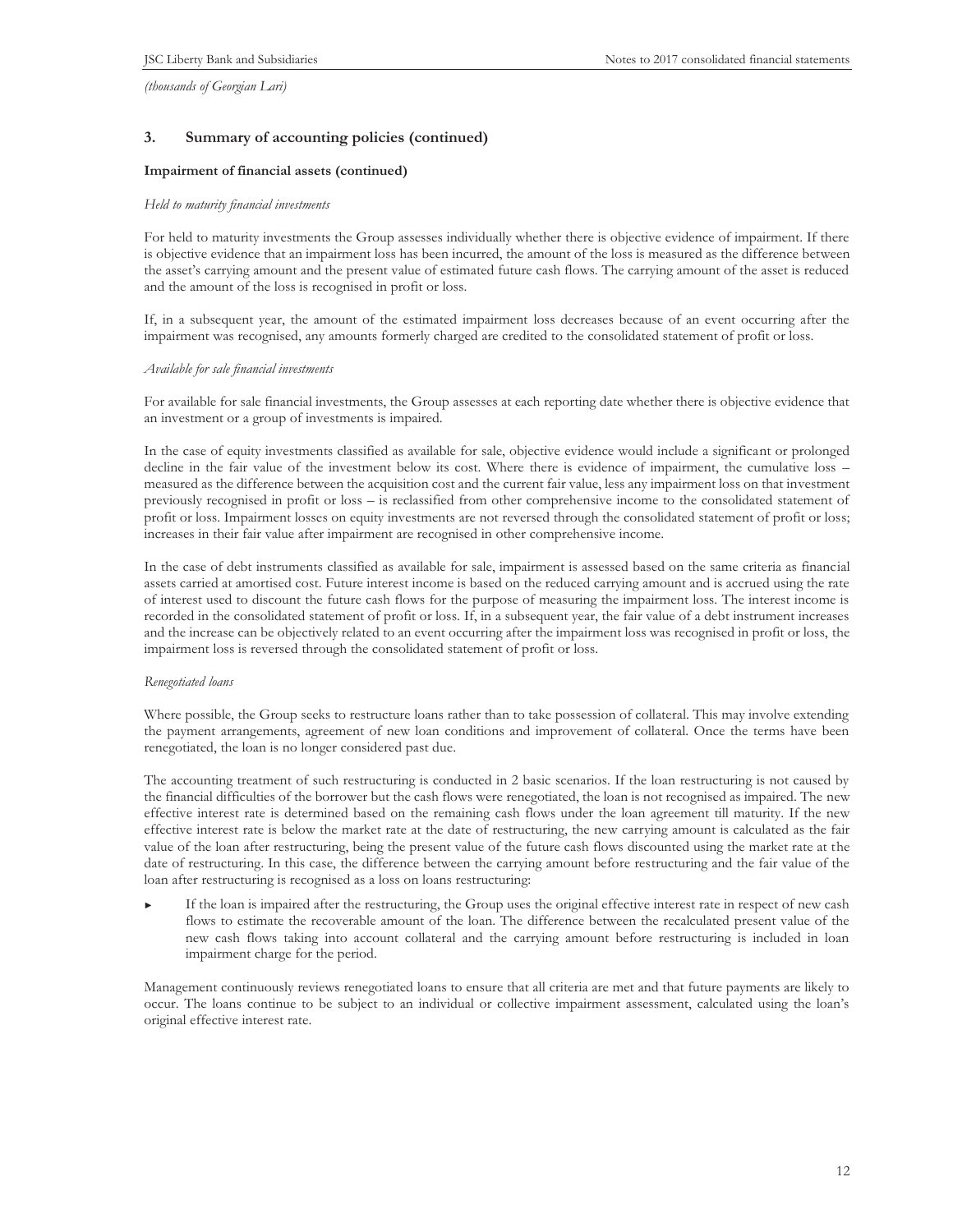### **3. Summary of accounting policies (continued)**

#### **Derecognition of financial assets and liabilities**

#### *Financial assets*

A financial asset (or, where applicable a part of a financial asset or part of a group of similar financial assets) is derecognised where:

- The rights to receive cash flows from the asset have expired;
- The Group has transferred its rights to receive cash flows from the asset, or retained the right to receive cash flows from the asset, but has assumed an obligation to pay them in full without material delay to a third party under a "pass-through" arrangement; and
- The Group either (a) has transferred substantially all the risks and rewards of the asset, or (b) has neither transferred nor retained substantially all the risks and rewards of the asset, but has transferred control of the asset.

Where the Group has transferred its rights to receive cash flows from an asset and has neither transferred nor retained substantially all the risks and rewards of the asset nor transferred control of the asset, the asset is recognised to the extent of the Group's continuing involvement in the asset. Continuing involvement that takes the form of a guarantee over the transferred asset is measured at the lower of the original carrying amount of the asset and the maximum amount of consideration that the Group could be required to repay.

#### *Financial liabilities*

A financial liability is derecognised when the obligation under the liability is discharged or cancelled or expires.

Where an existing financial liability is replaced by another from the same lender on substantially different terms, or the terms of an existing liability are substantially modified, such an exchange or modification is treated as a derecognition of the original liability and the recognition of a new liability, and the difference in the respective carrying amounts is recognised in profit or loss.

### **Financial guarantees**

In the ordinary course of business, the Group gives financial guarantees, consisting of letters of credit, guarantees and acceptances. Financial guarantees are initially recognised in the consolidated financial statements at fair value, in "Other liabilities", being the premium received. Subsequent to initial recognition, the Group's liability under each guarantee is measured at the higher of the amortised premium and the best estimate of the expenditure that is required to settle any financial obligation arising as a result of the guarantee.

Any increase in the liability relating to financial guarantees is taken to the consolidated statement of profit or loss. The premium received is recognised in profit or loss on a straight-line basis over the life of the guarantee.

#### **Taxation**

The current income tax expense is calculated in accordance with the regulations of Georgia. It represents the sum of the current and deferred tax expenses.

Deferred tax assets and liabilities are calculated in respect of temporary differences using the liability method. Deferred income taxes are provided for all temporary differences arising between the tax bases of assets and liabilities and their carrying amounts for financial reporting purposes, except where the deferred income tax arises from the initial recognition of goodwill or of an asset or liability in a transaction that is not a business combination and, at the time of the transaction, affects neither the accounting profit nor taxable profit or loss.

A deferred tax asset is recorded only to the extent that it is probable that taxable profit will be available against which the deductible temporary differences can be utilised. Deferred tax assets and liabilities are measured at tax rates that are expected to apply to the period when the asset is realised or the liability is settled, based on tax rates that have been enacted or substantively enacted at the reporting date.

Deferred income tax is provided on temporary differences arising on investments in subsidiaries, associates and joint ventures, except where the timing of the reversal of the temporary difference can be controlled and it is probable that the temporary difference will not reverse in the foreseeable future.

Georgia also has various operating taxes, which are assessed on the Group's activities. These taxes are included as a component of other operating expenses.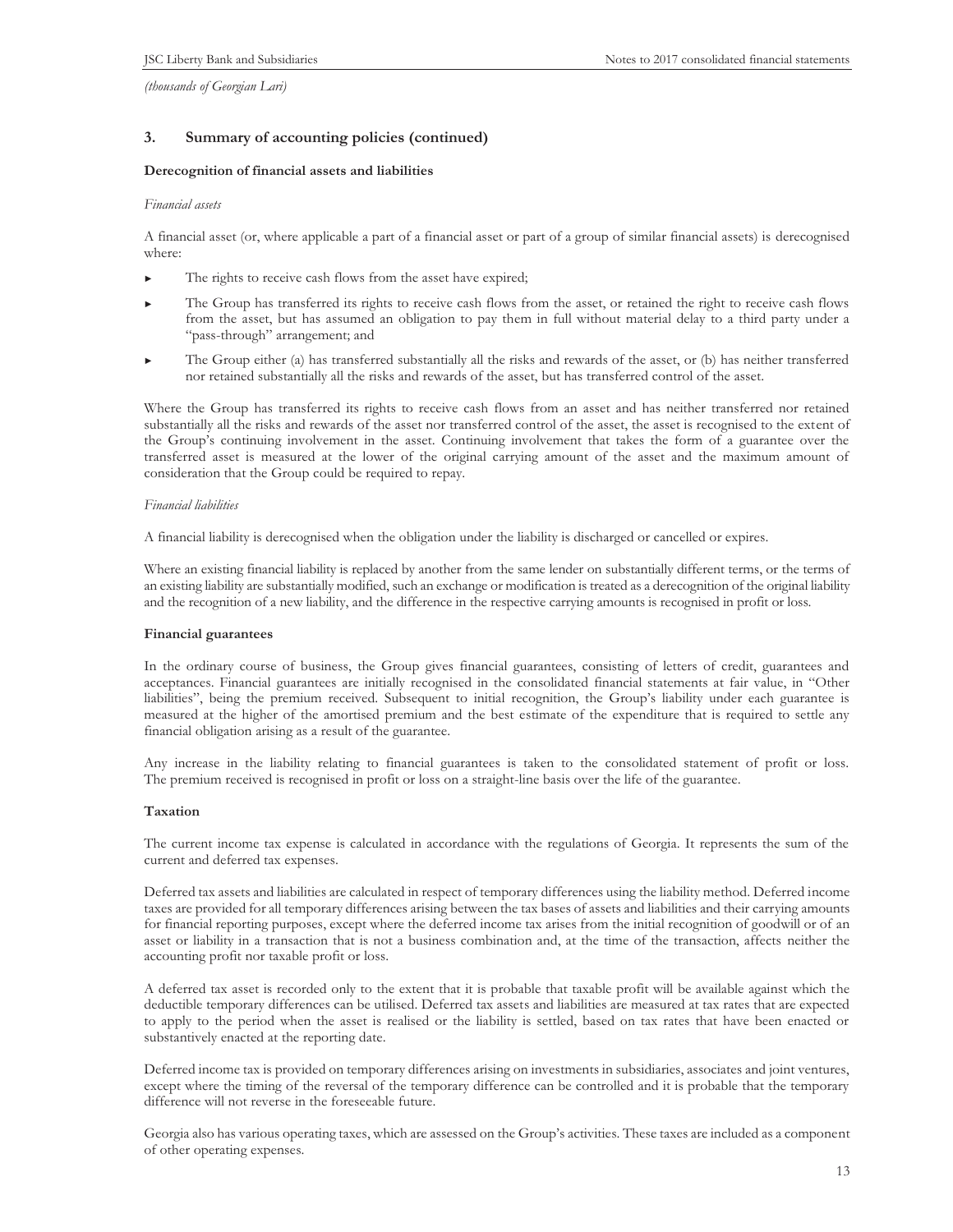### **3. Summary of accounting policies (continued)**

#### **Property and equipment**

Property and equipment, except for buildings, is carried at cost, excluding the costs of day-to-day servicing, less accumulated depreciation and any accumulated impairment. Such cost includes the cost of replacing part of equipment when that cost is incurred if the recognition criteria are met.

The carrying amounts of property and equipment are reviewed for impairment when events or changes in circumstances indicate that the carrying amount may not be recoverable.

Following initial recognition at cost, buildings are carried at a revalued amount, which is the fair value at the date of the revaluation less any subsequent accumulated depreciation and subsequent accumulated impairment losses. Valuations are performed frequently enough to ensure that the fair value of a revalued asset does not differ materially from its carrying amount.

Accumulated depreciation as at the revaluation date is eliminated against the gross carrying amount of the asset and the net amount is restated to the revalued amount of the asset. Any revaluation surplus is credited to the revaluation reserve for property and equipment included in other comprehensive income, except to the extent that it reverses a revaluation decrease of the same asset previously recognised in profit or loss, in which case the increase is recognised in profit or loss. A revaluation deficit is recognised in profit or loss, except that a deficit directly offsetting a previous surplus on the same asset is directly offset against the surplus in the revaluation reserve for property and equipment.

An annual transfer from the revaluation reserve for property and equipment to retained earnings is made for the difference between depreciation based on the revalued carrying amount of the assets and depreciation based on the assets original cost. Upon disposal, any revaluation reserve relating to the particular asset being sold is transferred to retained earnings.

Depreciation of an asset begins when it is available for use. Depreciation is calculated on a straight-line basis at the following annual prescribed rates:

| Land and buildings            | $2\% - 5\%$   |
|-------------------------------|---------------|
| Furniture and fixtures        | $10\% - 20\%$ |
| Computer and office equipment | $15\% - 25\%$ |
| Motor vehicles                | $20\% - 25\%$ |
| Leasehold improvements        | $10\% - 25\%$ |

The asset's residual values, useful lives and methods are reviewed, and adjusted as appropriate, at each financial year-end.

Costs related to repairs and renewals are charged when incurred and included in other operating expenses, unless they qualify for capitalisation.

Land is not amortised and carried at fair value. Leasehold improvements are amortised over the life of the related leased assets.

Assets under construction comprise costs directly related to construction of property and equipment including an appropriate allocation of directly attributable variable and fixed overheads that are incurred in construction. Depreciation of these assets, on the same basis as similar property assets, commences when the assets are put into operation.

Compensation from third parties for items of property and equipment that were impaired, lost or given up is included in other income when the compensation becomes receivable.

### **Investment properties**

The Group holds certain properties as investments to earn rental income, generate capital appreciation or both and which are not used or held for the sale in the ordinary course of business. Investment properties are initially recognised at cost, including transaction costs, and subsequently remeasured at fair value reflecting market conditions at the end of the reporting period. Fair value of the Group's investment properties is determined on the base of various sources including reports of independent appraisers, who hold a recognised and relevant professional qualification and who have recent experience in valuation of property of similar location and category. Earned rental income is recorded in the profit or loss within income arising from non-banking activities. Gains and losses resulting from changes in the fair value of investment properties are recorded in consolidated statement of profit or loss and presented within other income or other operating expenses lines.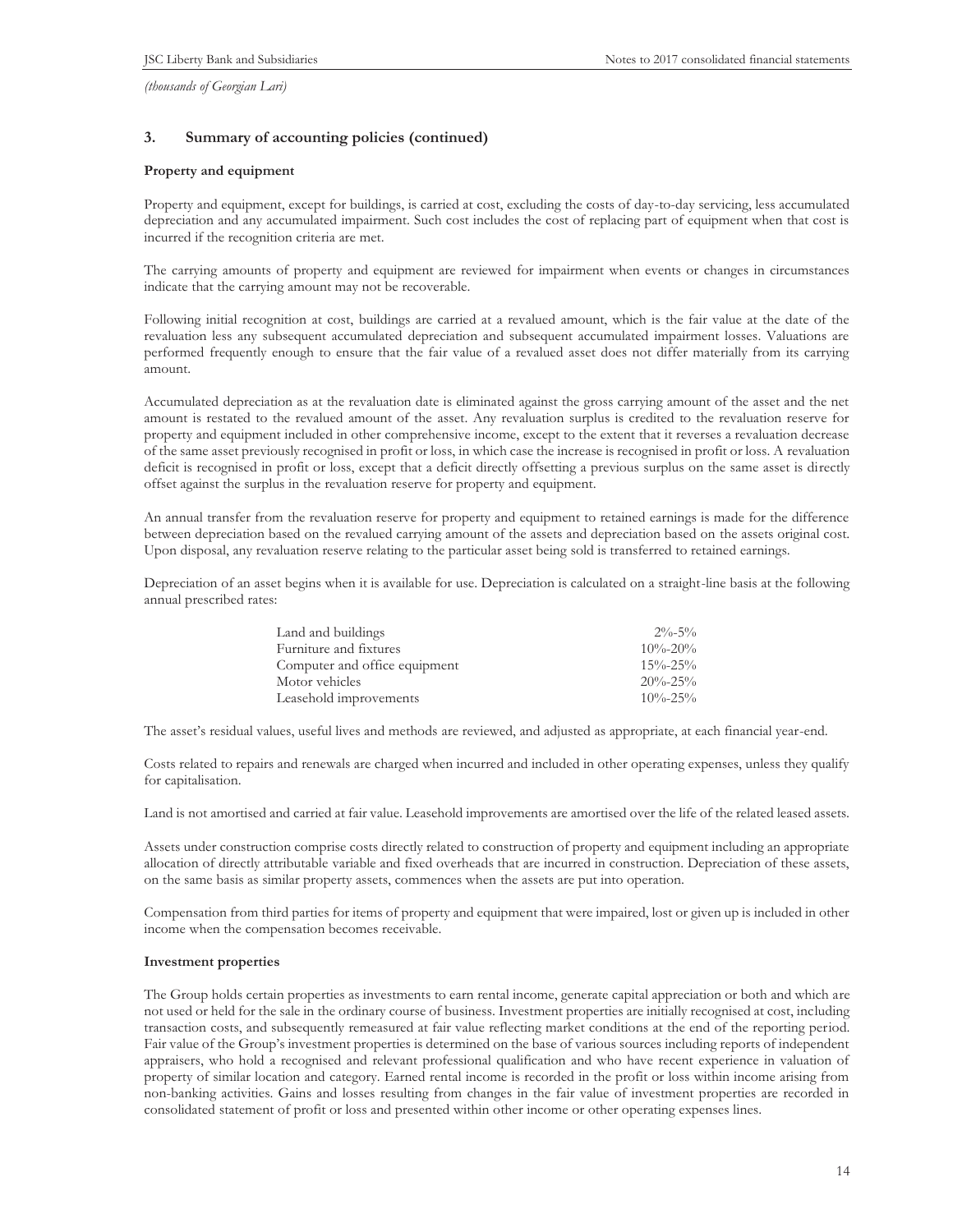### **3. Summary of accounting policies (continued)**

#### **Intangible assets**

Intangible assets include computer software and licenses.

Intangible assets acquired separately are measured on initial recognition at cost. Following initial recognition, intangible assets are carried at cost less any accumulated amortisation and any accumulated impairment losses. The useful lives of intangible assets are assessed to be finite. Intangible assets with finite lives are amortised over the useful economic lives of 1 to 10 years and assessed for impairment whenever there is an indication that the intangible asset may be impaired.

### **Provisions**

Provisions are recognised when the Group has a present legal or constructive obligation as a result of past events, and it is probable that an outflow of resources embodying economic benefits will be required to settle the obligation and a reliable estimate of the amount of obligation can be made.

### **Retirement and other benefit obligations**

The Group does not have any pension arrangements separate from the state pension system of Georgia. In addition, the Group has no post-retirement benefits.

### **Share capital**

#### *Share capital and additional paid in capital*

Ordinary shares are classified as equity. External costs directly attributable to the issue of new shares, other than on a business combination, are shown as a deduction from the proceeds in equity. Any excess of the fair value of consideration received over the par value of shares issued is recognised as additional paid-in capital.

### *Treasury shares*

Where the Bank purchases the Bank's shares, the consideration paid, including any attributable transaction costs, net of income taxes, is deducted from total equity as treasury shares until they are cancelled or reissued. Where such shares are subsequently sold or reissued, any consideration received is included in equity. Treasury shares are stated at the weighted average cost.

### *Dividends*

Dividends are recognised as a liability and deducted from equity at the reporting date only if they are declared before or on the reporting date. Dividends are disclosed when they are proposed before the reporting date or proposed or declared after the reporting date but before the financial statements are authorised for issue.

### **Segment reporting**

The Group's segment reporting is based on the following operating segments: Retail Banking, Corporate and SME (Small & Medium Enterprise) Banking, Private Banking and Corporate Centre functions.

### **Contingencies**

Contingent liabilities are not recognised in the consolidated statement of financial position but are disclosed unless the possibility of any outflow in settlement is remote. A contingent asset is not recognised in the consolidated statement of financial position but disclosed when an inflow of economic benefits is probable.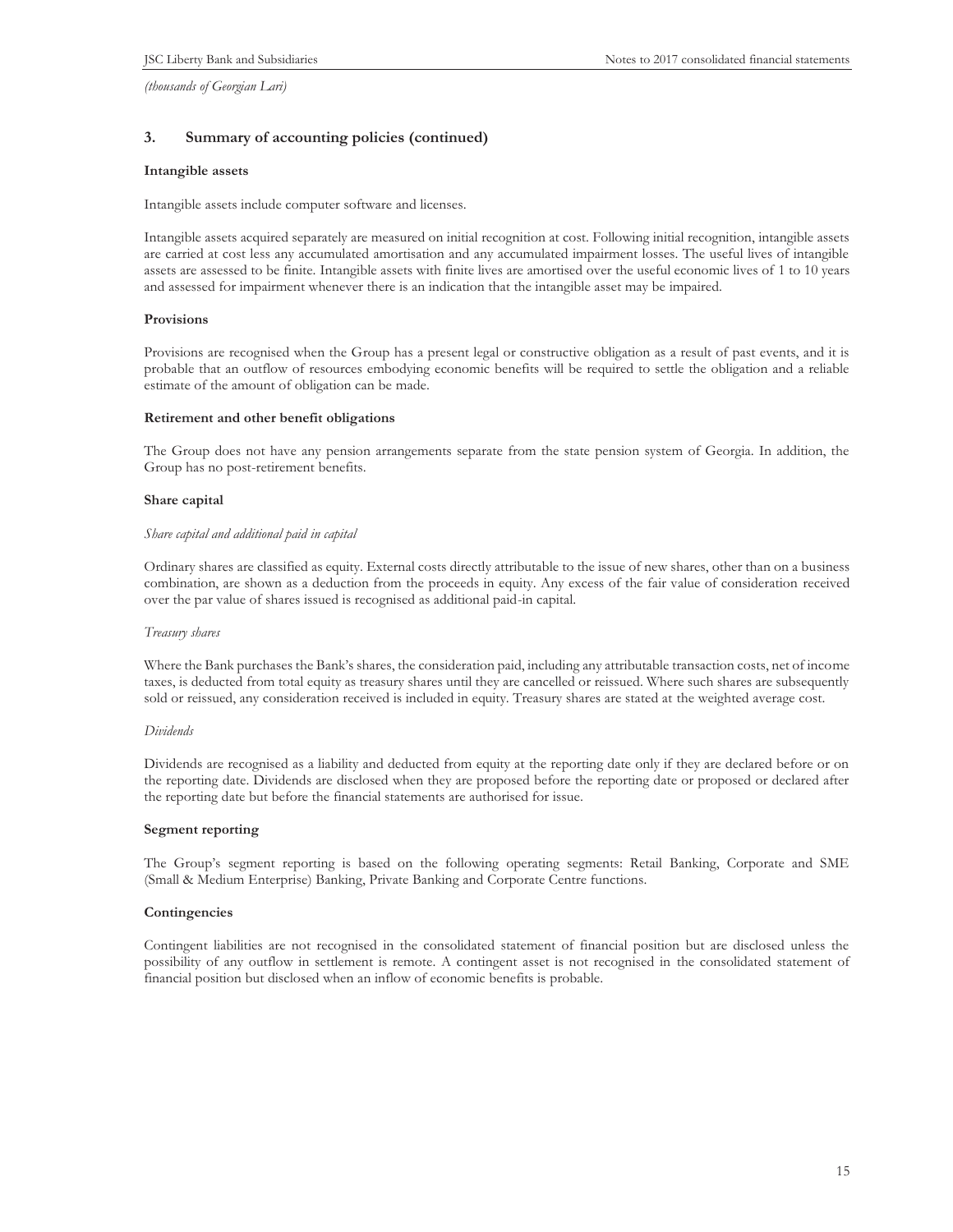### **3. Summary of accounting policies (continued)**

### **Recognition of income and expenses**

Revenue is recognised to the extent that it is probable that the economic benefits will flow to the Group and the revenue can be reliably measured. The following specific recognition criteria must also be met before revenue is recognised:

#### *Interest and similar income and expense*

For all financial instruments measured at amortised cost and interest bearing securities classified as trading or available for sale, interest income or expense is recorded at the effective interest rate, which is the rate that exactly discounts the estimated future cash payments or receipts through the expected life of the financial instrument or a shorter period, where appropriate, to the net carrying amount of the financial asset or financial liability. The calculation takes into account all contractual terms of the financial instrument (for example, prepayment options) and includes any fees or incremental costs that are directly attributable to the instrument and are an integral part of the effective interest rate, but not future credit losses. The carrying amount of the financial asset or financial liability is adjusted if the Group revises its estimates of payments or receipts. The adjusted carrying amount is calculated based on the original effective interest rate and the change in carrying amount is recorded as interest income or expense.

#### *Fee and commission income*

The Group earns fee and commission income from a diverse range of services it provides to its customers. Fee income can be divided into the following two categories:

### Fee income earned from services that are provided over a certain period of time

Fees earned for the provision of services over a period of time are accrued over that period. These fees include commission income. Loan commitment fees for loans that are likely to be drawn down and other credit related fees are deferred (together with any incremental costs) and recognised as an adjustment to the effective interest rate on the loan.

### ► *Fee income from providing transaction services*

Fees arising from negotiating or participating in the negotiation of a transaction for a third party – such as the arrangement of the acquisition of shares or other securities or the purchase or sale of businesses – are recognised on completion of the underlying transaction. Fees or components of fees that are linked to a certain performance are recognised after fulfilling the corresponding criteria.

### *Dividend income*

Dividend income is recognised when the Group's right to receive the payment is established.

### **Foreign currency translation**

The consolidated financial statements are presented in Georgian Lari, which is the Bank's and subsidiaries' functional and presentation currency. Transactions in foreign currencies are initially recorded in the functional currency, converted at the rate of exchange ruling at the date of the transaction. Monetary assets and liabilities denominated in foreign currencies are retranslated at the functional currency rate of exchange ruling at the reporting date. Gains and losses resulting from the translation of foreign currency transactions are recognised in the consolidated statement of profit or loss as gains less losses from foreign currencies – translation differences. Non-monetary items that are measured in terms of historical cost in a foreign currency are translated using the exchange rates as at the dates of the initial transactions. Non-monetary items measured at fair value in a foreign currency are translated using the exchange rates at the date when the fair value was determined.

Differences between the contractual exchange rate of a transaction in a foreign currency and the NBG exchange rate on the date of the transaction are included in gains less losses from dealing in foreign currencies.

The exchange rates used by the Group in the preparation of the consolidated financial statements as of 31 December 2017 and 31 December 2016 are as follows:

|                          | 2017   | 2016   |
|--------------------------|--------|--------|
| $\Phi$ / 1 US Dollar     | 2.5922 | 2.6468 |
| $\mathbf{\Phi}$ / 1 Euro | 3.1044 | 2.7940 |
|                          |        | $\sim$ |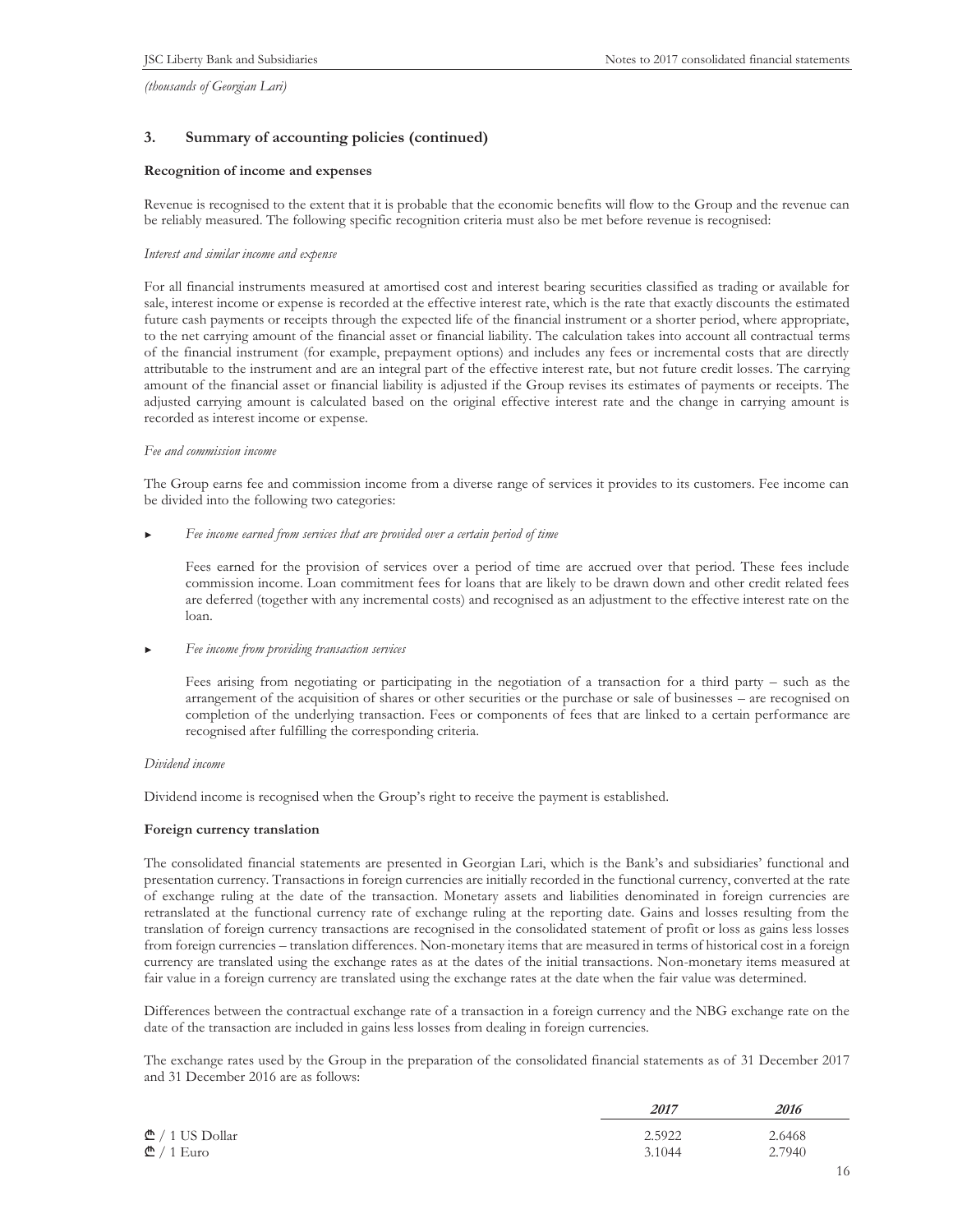### **3. Summary of accounting policies (continued)**

### **Standards issued but not yet effective**

The standards and interpretations that are issued, but not yet effective, up to the date of issuance of the Group's consolidated financial statements are disclosed below. The Group intends to adopt these standards, if applicable, when they become effective.

### *IFRS 9 Financial Instruments*

In July 2014, the IASB issued IFRS 9 *Financial Instruments* that replaces IAS 39 *Financial Instruments: Recognition and Measurement*. IFRS 9 addresses classification and measurement, impairment and hedge accounting. IFRS 9 is effective for annual periods beginning on or after 1 January 2018. Except for hedge accounting, retrospective application is required but restating comparative information is not compulsory.

The Group plans to adopt the new standard by recognizing the cumulative transition effect in opening retained earnings on 1 January 2018 and will not restate comparative information. Based on the data as at 31 December 2017 and current implementation status, the Group is in the process of quantifying the effect of adoption of IFRS 9.

### *(a) Classification and measurement*

Under IFRS 9, all debt financial assets that do not meet a "solely payment of principal and interest" (SPPI) criterion, are classified at initial recognition as fair value through profit or loss (FVPL). Under this criterion, debt instruments that do not correspond to a "basic lending arrangement", such as instruments containing embedded conversion options or "nonrecourse" loans, are measured at FVPL. For debt financial assets that meet the SPPI criterion, classification at initial recognition is determined based on the business model, under which these instruments are managed:

- Instruments that are managed on a "hold to collect" basis are measured at amortized cost;
- ► Instruments that are managed on a "hold to collect and for sale" basis are measured at fair value through other comprehensive income (FVOCI);
- Instruments that are managed on other basis, including trading financial assets, will be measured at FVPL.

Equity financial assets are required to be classified at initial recognition as FVPL unless an irrevocable designation is made to classify the instrument as FVOCI. For equity investments classified as FVOCI, all realized and unrealized gains and losses, except for dividend income, are recognized in other comprehensive income with no subsequent reclassification to profit and loss.

The classification and measurement of financial liabilities remain largely unchanged from the current IAS 39 requirements. Derivatives will continue to be measured at FVPL.

All investment securities currently classified as loans and receivables and held to maturity are expected to satisfy the SPPI criterion and will continue to be measured at amortised cost. All loans are expected to satisfy the SPPI criterion and will continue to be measured at amortised cost.

### *(b) Impairment*

IFRS 9 requires the Group to record an allowance for expected credit losses (ECL) on all of its debt financial assets at amortised cost or FVOCI, as well as loan commitments and financial guarantees. The allowance is based on the ECL associated with the probability of default in the next twelve months unless there has been a significant increase in credit risk since origination, in which case the allowance is based on the ECL over the life of the asset. If the financial asset meets the definition of purchased or originated credit impaired, the allowance is based on the change in the lifetime ECL.

According to the new model for the recognition of impairment losses, introduced by IFRS 9, there is "three stage" approach which is based on the change in credit quality of financial assets since initial recognition. In practice, the new rules mean that entities will have to record an immediate loss equal to the 12-month ECL on initial recognition of financial assets that are not credit impaired. Where there has been a significant increase in credit risk, impairment is measured using lifetime ECL rather than 12-month ECL.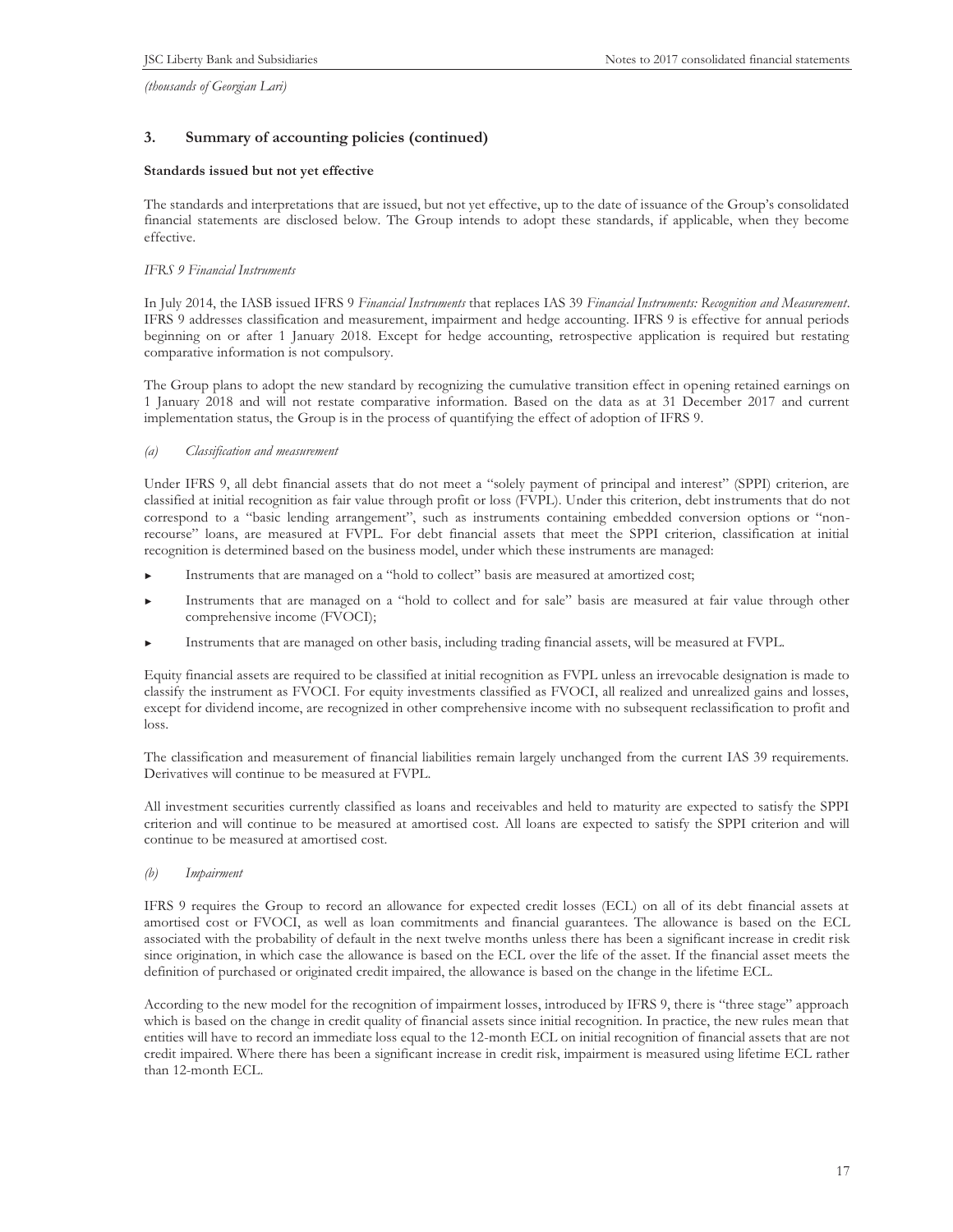### **3. Summary of accounting policies (continued)**

#### **Standards issued but not yet effective (continued)**

#### *IFRS 15 Revenue from Contracts with Customers*

IFRS 15, issued in May 2014, and amended in April 2016, will supersede all current revenue recognition requirements under IFRS. Either a full retrospective application or a modified retrospective application is required for annual periods beginning on or after 1 January 2018. The Group plans to adopt the new standard using the modified retrospective method by recognizing the cumulative transition effect in opening retained earnings on 1 January 2018, without restating comparative information.

IFRS 15 establishes a five-step model to account for revenue arising from contracts with customers. Under IFRS 15, revenue is recognised at an amount that reflects the consideration to which an entity expects to be entitled in exchange for transferring goods or services to a customer. However, interest and fee income integral to financial instruments and leases will fall outside the scope of IFRS 15 and will be regulated by the other applicable standards (IFRS 9 and IFRS 16 *Leases*). As a result, the majority of the Group's income will not be impacted by the adoption of this standard.

The Group currently does not expect a material effect from initial application of IFRS 15.

#### *Amendments to IFRS 10 and IAS 28 Sale or Contribution of Assets between an Investor and its Associate or Joint Venture*

The amendments address the conflict between IFRS 10 and IAS 28 in dealing with the loss of control of a subsidiary that is sold or contributed to an associate or joint venture. The amendments clarify that the gain or loss resulting from the sale or contribution of assets that constitute a business, as defined in IFRS 3, between an investor and its associate or joint venture, is recognised in full. Any gain or loss resulting from the sale or contribution of assets that do not constitute a business, however, is recognised only to the extent of unrelated investors' interests in the associate or joint venture. The IASB has deferred the effective date of these amendments indefinitely, but an entity that early adopts the amendments must apply them prospectively. The amendment does not have any impact on the consolidated financial statements of the Group.

#### *IFRS 2 Classification and Measurement of Share-based Payment Transactions – Amendments to IFRS 2*

The IASB issued amendments to IFRS 2 *Share-based Payment* that address three main areas: the effects of vesting conditions on the measurement of a cash-settled share-based payment transaction; the classification of a share-based payment transaction with net settlement features for withholding tax obligations; and accounting where a modification to the terms and conditions of a share-based payment transaction changes its classification from cash settled to equity settled. On adoption, entities are required to apply the amendments without restating prior periods, but retrospective application is permitted if elected for all three amendments and other criteria are met. The amendments are effective for annual periods beginning on or after 1 January 2018, with early application permitted. The Group does not expect a material effect from application of these amendments.

### *IFRS 16 Leases*

IFRS 16 was issued in January 2016 and it replaces IAS 17 *Leases*, IFRIC 4 *Determining whether an Arrangement Contains a Lease*, SIC-15 *Operating Leases – Incentives* and SIC-27 *Evaluating the Substance of Transactions Involving the Legal Form of a Lease*. IFRS 16 sets out the principles for the recognition, measurement, presentation and disclosure of leases and requires lessees to account for all leases under a single on-balance sheet model similar to the accounting for finance leases under IAS 17. The standard includes two recognition exemptions for lessees – leases of 'low-value' assets and short-term leases (i.e., leases with a lease term of 12 months or less). At the commencement date of a lease, a lessee will recognise a liability to make lease payments (i.e., the lease liability) and an asset representing the right to use the underlying asset during the lease term (i.e., the right-ofuse asset). Lessees will be required to separately recognise the interest expense on the lease liability and the depreciation expense on the right-of-use asset.

Lessees will be also required to remeasure the lease liability upon the occurrence of certain events (e.g., a change in the lease term, a change in future lease payments resulting from a change in an index or rate used to determine those payments). The lessee will generally recognise the amount of the remeasurement of the lease liability as an adjustment to the right-of-use asset.

Lessor accounting under IFRS 16 is substantially unchanged from today's accounting under IAS 17. Lessors will continue to classify all leases using the same classification principle as in IAS 17 and distinguish between two types of leases: operating and finance leases.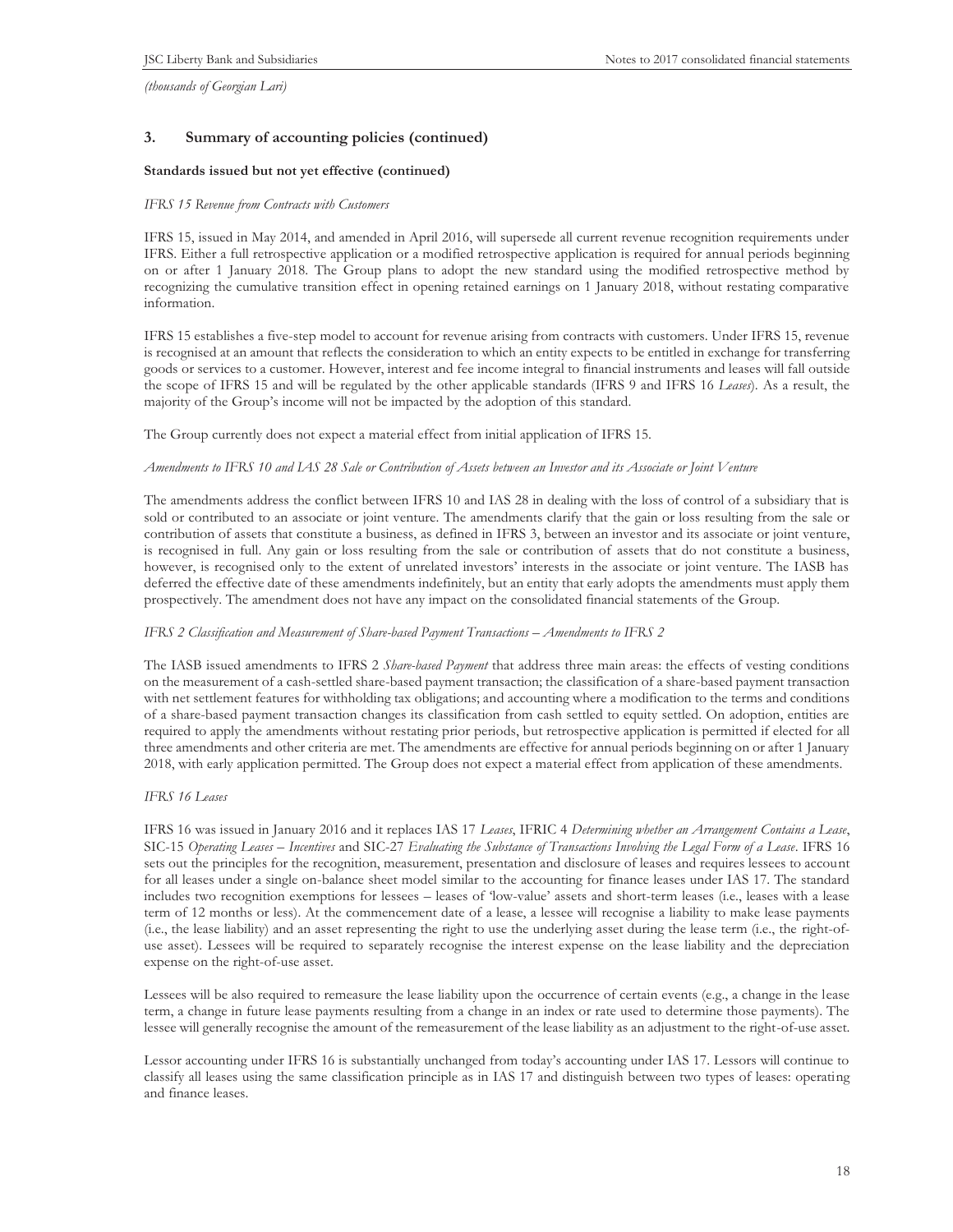### **3. Summary of accounting policies (continued)**

### **Standards issued but not yet effective (continued)**

IFRS 16 also requires lessees and lessors to make more extensive disclosures than under IAS 17.

IFRS 16 is effective for annual periods beginning on or after 1 January 2019. Early application is permitted, but not before an entity applies IFRS 15. A lessee can choose to apply the standard using either a full retrospective or a modified retrospective approach. The standard's transition provisions permit certain reliefs. In 2018, the Group will continue to assess the potential effect of IFRS 16 on its consolidated financial statements.

### *IFRS 17 Insurance Contracts*

In May 2017, the IASB issued IFRS 17 *Insurance Contracts* (IFRS 17), a comprehensive new accounting standard for insurance contracts covering recognition and measurement, presentation and disclosure. Once effective, IFRS 17 will replace IFRS 4 *Insurance Contracts* (IFRS 4) that was issued in 2005. IFRS 17 applies to all types of insurance contracts (i.e., life, non-life, direct insurance and re-insurance), regardless of the type of entities that issue them, as well as to certain guarantees and financial instruments with discretionary participation features.

A few scope exceptions will apply. The overall objective of IFRS 17 is to provide an accounting model for insurance contracts that is more useful and consistent for insurers. In contrast to the requirements in IFRS 4, which are largely based on grandfathering previous local accounting policies, IFRS 17 provides a comprehensive model for insurance contracts, covering all relevant accounting aspects.

IFRS 17 is effective for reporting periods beginning on or after 1 January 2021, with comparative figures required. Early application is permitted, provided the entity also applies IFRS 9 and IFRS 15 on or before the date it first applies IFRS 17. The Group will assess the potential effect of IFRS 17 on its consolidated financial statements, including treatment of nonfinancial guarantees issued by the Group.

### *Transfers of Investment Property – Amendments to IAS 40*

The amendments clarify when an entity should transfer property, including property under construction or development into, or out of investment property. The amendments state that a change in use occurs when the property meets, or ceases to meet, the definition of investment property and there is evidence of the change in use. A mere change in management's intentions for the use of a property does not provide evidence of a change in use. Entities should apply the amendments prospectively to changes in use that occur on or after the beginning of the annual reporting period in which the entity first applies the amendments. An entity should reassess the classification of property held at that date and, if applicable, reclassify property to reflect the conditions that exist at that date. Retrospective application in accordance with IAS 8 is only permitted if it is possible without the use of hindsight. Effective for annual periods beginning on or after 1 January 2018. The Group does not expect a material effect from application of these amendments.

### **Annual improvements 2014-2016 cycle (issued in December 2016)**

These improvements include:

*IFRS 1 First-time Adoption of International Financial Reporting Standards – deletion of short-term exemptions for first-time adopters* 

Short-term exemptions in paragraphs E3-E7 of IFRS 1 were deleted because they have now served their intended purpose. The amendment is effective from 1 January 2018. This amendment is not applicable to the Group.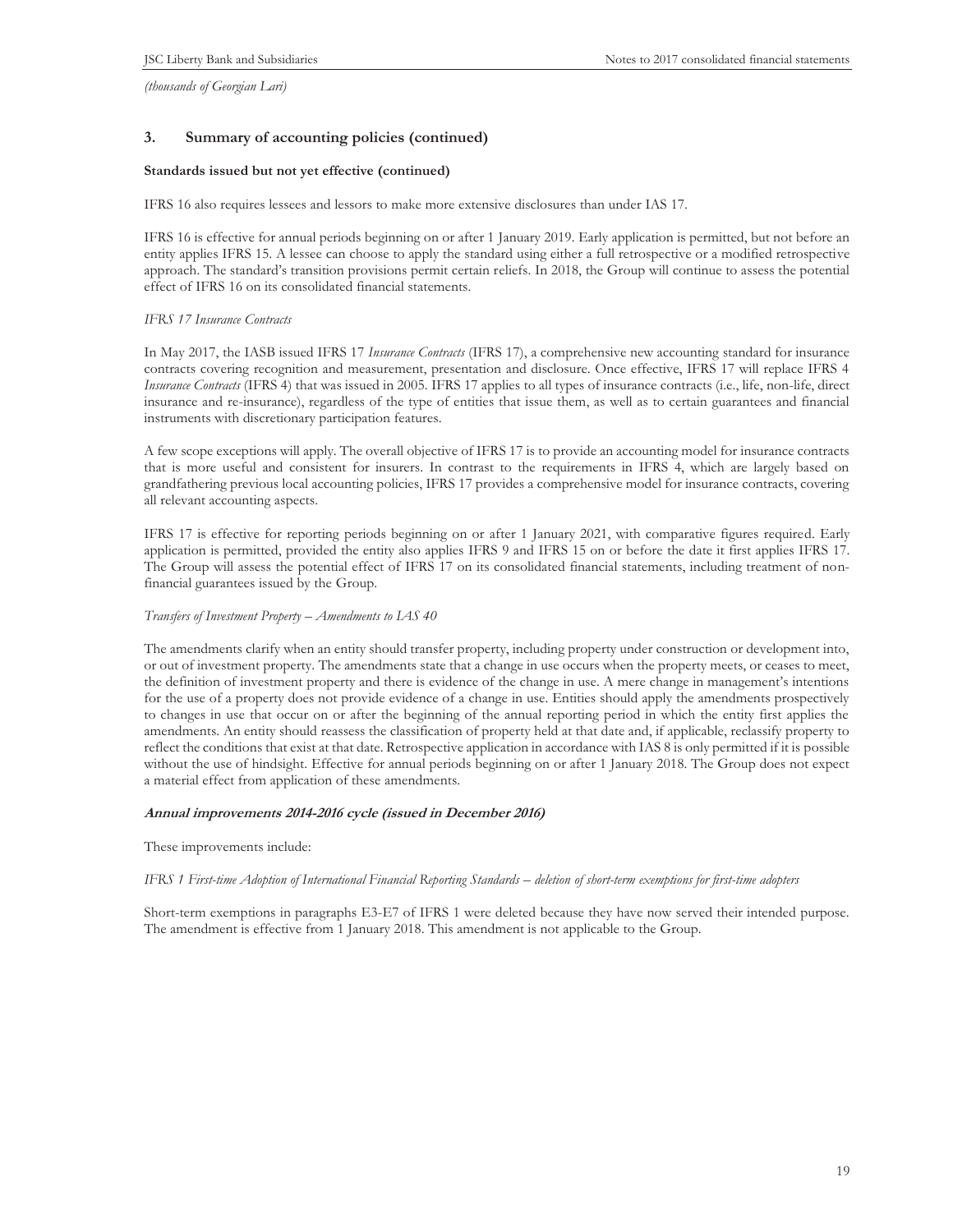### **3. Summary of accounting policies (continued)**

#### **Standards issued but not yet effective (continued)**

*IAS 28 Investments in Associates and Joint Ventures – clarification that measuring investees at fair value through profit or loss is an investmentby-investment choice* 

The amendments clarify that:

- An entity that is a venture capital organisation, or other qualifying entity, may elect, at initial recognition on an investment-by-investment basis, to measure its investments in associates and joint ventures at fair value through profit or loss.
- ► If an entity, that is not itself an investment entity, has an interest in an associate or joint venture that is an investment entity, the entity may, when applying the equity method, elect to retain the fair value measurement applied by that investment entity associate or joint venture to the investment entity associate's or joint venture's interests in subsidiaries. This election is made separately for each investment entity associate or joint venture, at the later of the date on which: (a) the investment entity associate or joint venture is initially recognised; (b) the associate or joint venture becomes an investment entity; and (c) the investment entity associate or joint venture first becomes a parent.

The amendments should be applied retrospectively and are effective from 1 January 2018. Group does not expect a material effect from application of these amendments.

#### *Applying IFRS 9 Financial Instruments with IFRS 4 Insurance Contracts – Amendments to IFRS 4*

The amendments address concerns arising from implementing the new financial instruments standard, IFRS 9, before implementing IFRS 17 *Insurance Contracts*, which replaces IFRS 4. The amendments introduce two options for entities issuing insurance contracts: a temporary exemption from applying IFRS 9 and an overlay approach. The temporary exemption is first applied for reporting periods beginning on or after 1 January 2018. An entity may elect the overlay approach when it first applies IFRS 9 and apply that approach retrospectively to financial assets designated on transition to IFRS 9. The entity restates comparative information reflecting the overlay approach if, and only if, the entity restates comparative information when applying IFRS 9. There is no effect on the Group from these amendments.

#### *IFRIC Interpretation 22 Foreign Currency Transactions and Advance Consideration*

The Interpretation clarifies that, in determining the spot exchange rate to use on initial recognition of the related asset, expense or income (or part of it) on the derecognition of a non-monetary asset or non-monetary liability relating to advance consideration, the date of the transaction is the date on which an entity initially recognises the non-monetary asset or nonmonetary liability arising from the advance consideration. The Interpretation is effective for annual periods beginning on or after 1 January 2018. Since the Group's current practice is in line with the Interpretation, the Group does not expect any effect on its consolidated financial statements.

### *IFRIC Interpretation 23 Uncertainty over Income Tax Treatment*

The Interpretation addresses the accounting for income taxes when tax treatments involve uncertainty that affects the application of IAS 12 and does not apply to taxes or levies outside the scope of IAS 12, nor does it specifically include requirements relating to interest and penalties associated with uncertain tax treatments.

An entity must determine whether to consider each uncertain tax treatment separately or together with one or more other uncertain tax treatments. The approach that better predicts the resolution of the uncertainty should be followed. The Interpretation also addresses the assumptions an entity makes about the examination of tax treatments by taxation authorities, as well as how it considers changes in facts and circumstances.

The interpretation is effective for annual reporting periods beginning on or after 1 January 2019, but certain transition reliefs are available. The Group will apply interpretation from its effective date. Since the Group operates in a complex tax environment, applying the Interpretation may affect its consolidated financial statements and the required disclosures. In addition, the Group may need to establish processes and procedures to obtain information that is necessary to apply the Interpretation on a timely basis.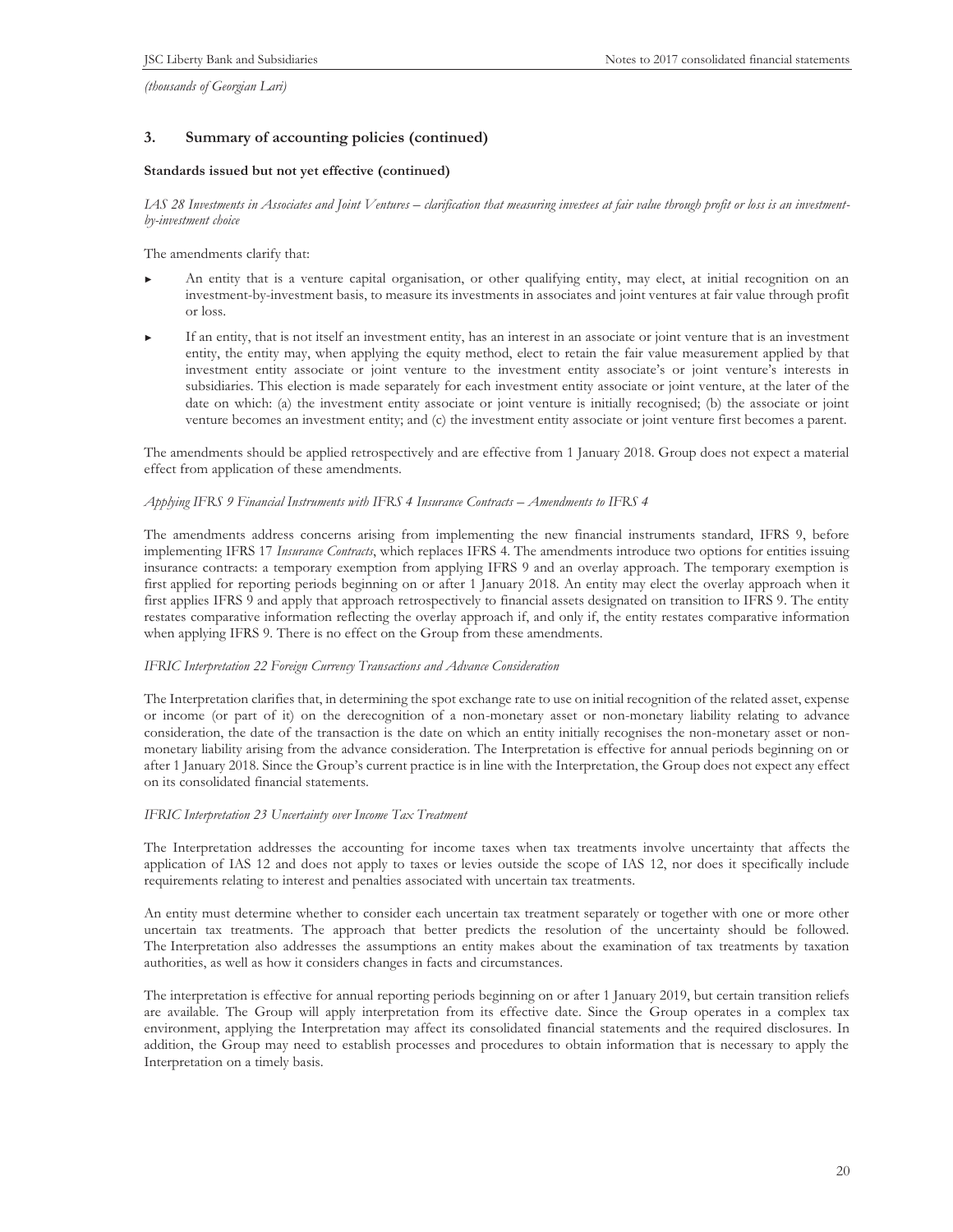### **4. Significant accounting judgments and estimates**

The preparation of the Group's consolidated financial statements requires management to make estimates and judgments that affect the reported amounts of assets and liabilities at the balance sheet date and the reported amount of income and expenses during the year ended. Management evaluates its estimates and judgments on an ongoing basis. Management bases its estimates and judgments on historical experience and on various other factors that are believed to be reasonable under the circumstances. Actual results may differ from these estimates under different assumptions or conditions. The following estimates and judgments are considered important to the Group's financial condition.

### **Allowance for impairment of loans**

The Group regularly reviews its loans to assess for impairment. The Group's loan impairment allowances are established to recognise incurred impairment losses in its portfolio of loans and receivables. The Group considers accounting estimates related to allowance for impairment of loans and receivables a key source of estimation uncertainty because (i) they are highly susceptible to change from period to period as the assumptions about future default rates and valuation of potential losses relating to impaired loans and receivables are based on recent performance experience, and (ii) any significant difference between the Group's estimated losses and actual losses would require the Group to record allowances which could have a material impact on its consolidated financial statements in future periods.

The Group regularly reviews its loans to assess for impairment and uses its experienced judgment to estimate the amount of any impairment loss in cases where a borrower is in financial difficulties and there are few available sources of historical data relating to similar borrowers. Similarly, the Group estimates changes in future cash flows based on the observable data indicating that there has been an adverse change in the payment status of borrowers. Management uses probability estimates based on historical borrower experience including default familiarities and loss given defaults. The Group uses its experienced judgment to adjust observable data for a group of homogenous loans to reflect current circumstances.

The Group considers the fair value of collateral when estimating the amount of impairment loss for collateralised loans and receivables. Management monitors market value of collateral on a regular basis. Management uses its experienced judgment or independent opinion to adjust the fair value to reflect current circumstances. The amount and type of collateral required depends on the assessment of credit risk of the counterparty.

The allowances for impairment of financial assets in the consolidated financial statements have been determined on the basis of existing economic and political conditions. The Group is not in a position to predict what changes in conditions will take place in Georgia and what effect such changes might have on the adequacy of the allowances for impairment of financial assets in future periods.

### **Measurement of fair value of investment properties and buildings**

Investment properties and buildings are stated at fair value. The fair value represents the amount at which the assets could be exchanged between a knowledgeable, willing buyer and a knowledgeable, willing seller in an arm's length transaction at the date of valuation, in accordance with International Valuation Standards Committee standards.

Buildings of the Group are subject to revaluation on a regular basis. The date of latest revaluation was 31 December 2016. Refer to *Note 10*.

As of 31 December 2017, fair value of investment properties was determined by independent professionally qualified appraisers. Fair value was determined by applying income approach based on discounted cash flow method, supported by the terms of any existing lease and other contracts and, when available, by external evidence such as current market rents for similar properties in a comparable location and condition, and using discount rates that reflect current market assessments of the uncertainty in the amount and timing of the cash flows. The estimates of future cash flows include projections of cash outflows for rent or purchase of the land.

The estimates described above are subject to change as new transaction data and market evidence become available.

### **Taxation**

Tax legislation in Georgia is subject to varying interpretations, and changes can occur frequently. Management interpretation of such legislation and changes as applied to the transactions and activity of the Group may be challenged by the relevant authorities. As such, additional taxes, penalties and interest may be assessed. Fiscal periods remain open to review by the authorities in respect of taxes for three years including the year of review. Management believes that as of 31 December 2017 its interpretation of the relevant legislation is appropriate and that the Group's tax position will be sustained.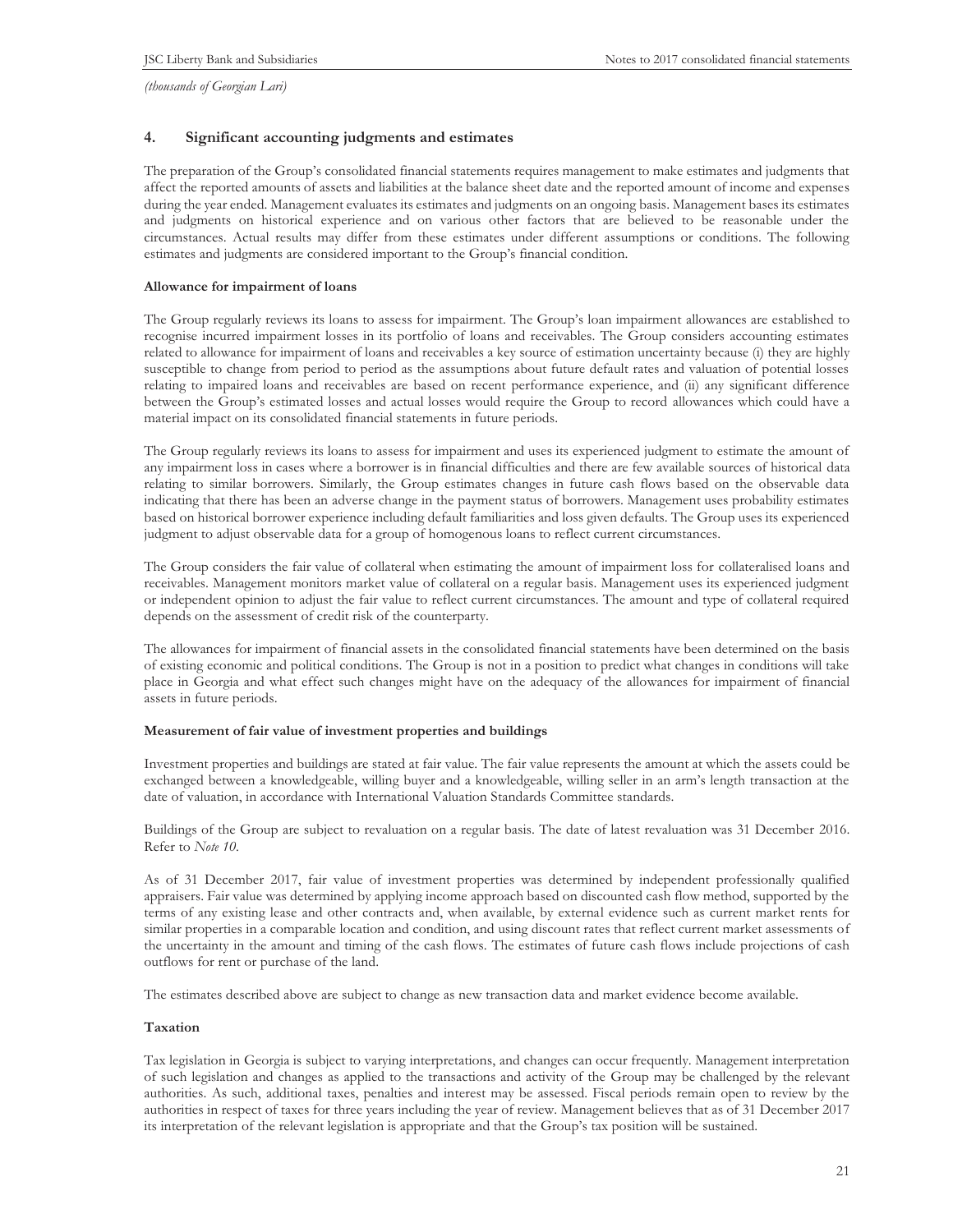### **5. Segment information**

For management purposes, the Group is organised into the following operating segments based on products and service:

| Retail Banking            | Principally handling individual customers' deposits, and providing consumer loans,<br>overdrafts, credit card facilities, funds transfer payments and electronic banking services. |
|---------------------------|------------------------------------------------------------------------------------------------------------------------------------------------------------------------------------|
| Corporate and SME Banking | Principally handling loans and other credit facilities and deposit and current accounts for<br>corporate and institutional customers.                                              |
| Private Banking           | Principally providing private banking and wealth management services to high net worth<br>individuals.                                                                             |
| Corporate Centre          | Principally providing treasury and back office services to all operating segments of the<br>Bank.                                                                                  |
| Other                     | Segments not classified above, comprising non-banking operations.                                                                                                                  |

Management monitors the operating results of its business units separately for the purpose of making decisions about resource allocation and performance assessment. Segment performance, as explained in the table below, is measured differently from profit or loss in the consolidated financial statements. Income taxes are managed on a group basis and are not allocated to operating segments.

The Group operates in one geographical market – Georgia. Since the Group's assets are located in single geographical area, the Group's external income, total assets and capital expenditure are allocated to a single location.

| 2017                          | Retail<br>banking | Corporate<br>& SME<br>banking | Private<br>banking | Corporate<br>centre | Other | <b>Adjustments</b><br>and<br>eliminations | Total     |
|-------------------------------|-------------------|-------------------------------|--------------------|---------------------|-------|-------------------------------------------|-----------|
|                               |                   |                               |                    |                     |       |                                           |           |
| Net interest income           | 153,236           | 10,837                        | 3,246              | 14,209              | 5     | 12                                        | 181,545   |
| Net fee and commission        |                   |                               |                    |                     |       |                                           |           |
| income                        | 21,373            | 3,764                         | 538                | 1,210               |       |                                           | 26,885    |
| Net gains from foreign        |                   |                               |                    |                     |       |                                           |           |
| currencies                    | 901               | 376                           | 75                 | 150                 |       |                                           | 1,502     |
| Other income                  | 13,291            | 6,329                         | 1,055              | 422                 | 60    | 304                                       | 21,461    |
| <b>Total revenue</b>          | 188,801           | 21,306                        | 4,914              | 15,991              | 65    | 316                                       | 231,393   |
| Loan impairment               |                   |                               |                    |                     |       |                                           |           |
| (charge)/reversal             | (38,625)          | 807                           | (79)               |                     |       |                                           | (37, 897) |
| Personnel expenses            | (53, 282)         | (10,799)                      | (712)              | (7, 199)            | (44)  |                                           | (72, 036) |
| Depreciation and              |                   |                               |                    |                     |       |                                           |           |
| amortisation                  | (14, 419)         | (3, 132)                      | (209)              | (3, 134)            |       |                                           | (20, 894) |
| Other impairment and          |                   |                               |                    |                     |       |                                           |           |
| provisions reversal           | 46                | 27                            | $\overline{2}$     | $\overline{4}$      |       |                                           | 79        |
| General and administrative    |                   |                               |                    |                     |       |                                           |           |
| and other operating           | (28,900)          |                               | (635)              |                     |       |                                           |           |
| expenses                      |                   | (8,117)                       |                    | (4, 184)            | (10)  | 1                                         | (41, 845) |
| Segment results               | 53,621            | 92                            | 3,281              | 1,478               | 11    | 317                                       | 58,800    |
| Income tax expense            |                   |                               |                    |                     |       |                                           | (5,786)   |
|                               |                   |                               |                    |                     |       |                                           |           |
| Profit for the year           |                   |                               |                    |                     |       |                                           | 53,014    |
| Segment assets                | 1,373,869         | 6,664                         | 5,730              | 316,733             | 84    | 397                                       | 1,703,477 |
| Segment liabilities           | 975,002           | 298,530                       | 212,675            |                     | 15    | (78)                                      | 1,486,144 |
| Other segment information     |                   |                               |                    |                     |       |                                           |           |
| Investments in associates     |                   |                               |                    | 813                 |       |                                           | 813       |
| Share of profit of associates |                   |                               |                    | 304                 |       |                                           | 304       |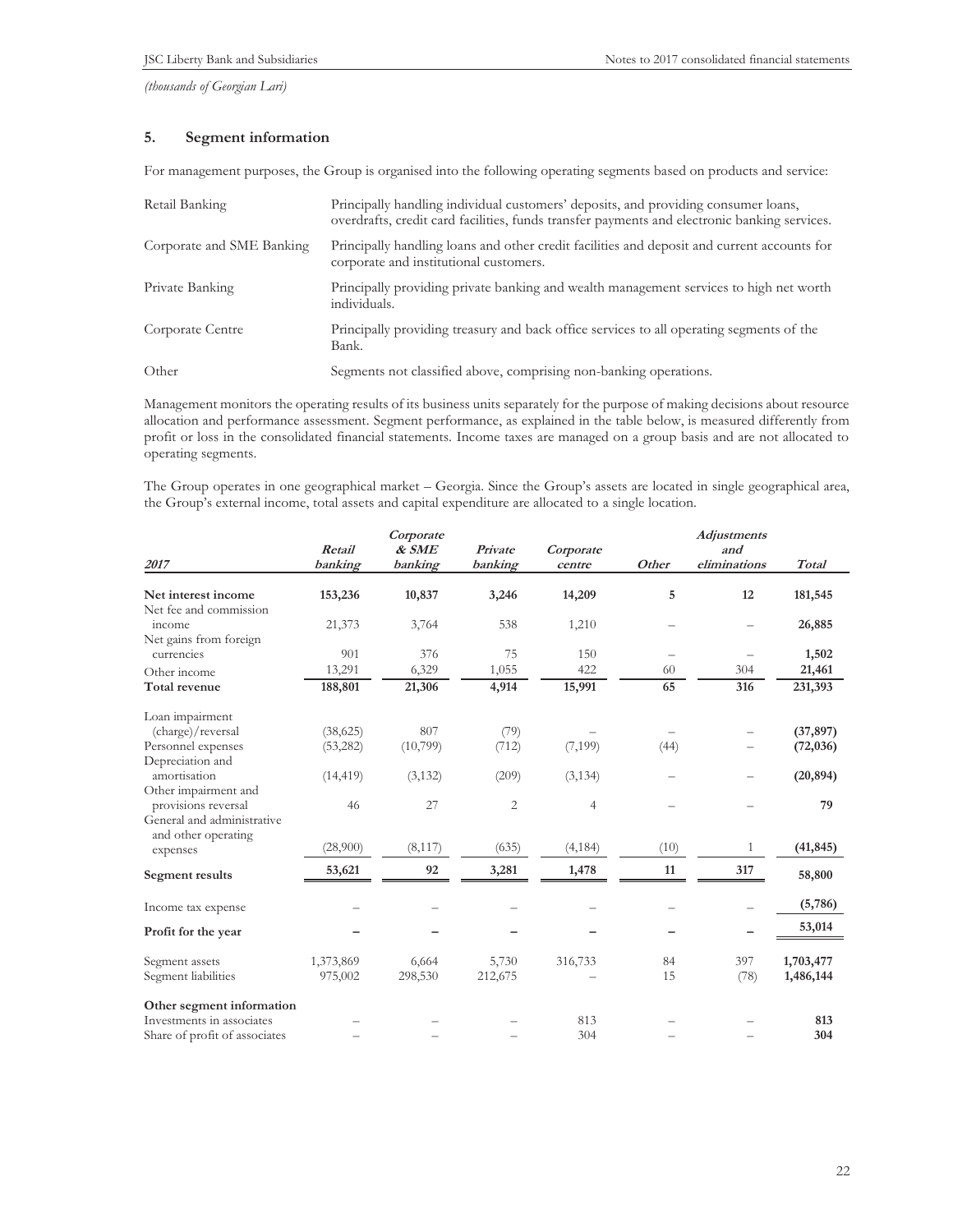### **5. Segment information (continued)**

|                                                                         | Corporate         |                  |                    |                     | <b>Adjustments</b> |                     |           |
|-------------------------------------------------------------------------|-------------------|------------------|--------------------|---------------------|--------------------|---------------------|-----------|
| 2016                                                                    | Retail<br>banking | & SME<br>banking | Private<br>banking | Corporate<br>centre | <b>Other</b>       | and<br>eliminations | Total     |
| Net interest income                                                     | 119,744           | 15,721           | 2,587              | 12,718              | 4                  | 8                   | 150,782   |
| Net fee and commission<br>income                                        | 21,951            | 3,866            | 552                | 1,242               | (11)               |                     | 27,600    |
| Net losses from foreign<br>currencies                                   | (964)             | (401)            | (80)               | (161)               |                    |                     | (1,606)   |
| Other income                                                            | 10,630            | 5,062            | 844                | 337                 | 159                | 88                  | 17,120    |
| <b>Total revenue</b>                                                    | 151,361           | 24,248           | 3,903              | 14,136              | 152                | 96                  | 193,896   |
| Loan impairment charge                                                  | (20, 467)         | (481)            | (77)               |                     |                    |                     | (21, 025) |
| Personnel expenses<br>Depreciation and                                  | (49,997)          | (10, 133)        | (668)              | (6, 755)            | (51)               |                     | (67, 604) |
| amortisation                                                            | (13,403)          | (2,911)          | (194)              | (2,913)             | (37)               |                     | (19, 458) |
| Other impairment and<br>provisions charge<br>General and administrative | (569)             | (328)            | (23)               | (50)                | (1)                |                     | (971)     |
| and other operating<br>expenses                                         | (27, 711)         | (7, 783)         | (609)              | (4,011)             | (361)              | 60                  | (40, 415) |
| Segment results                                                         | 39,214            | 2,612            | 2,332              | 407                 | (298)              | 156                 | 44,423    |
| Income tax benefit                                                      |                   |                  |                    |                     |                    |                     | 3,291     |
| Profit for the year                                                     |                   |                  |                    |                     |                    |                     | 47,714    |
| Segment assets                                                          | 1,189,712         | 16,298           | 6,376              | 400,528             | 191                | (20)                | 1,613,085 |
| Segment liabilities                                                     | 914,207           | 290,644          | 205,549            | 17,501              | 19                 | (66)                | 1,427,854 |
| Other segment information                                               |                   |                  |                    |                     |                    |                     |           |
| Investments in associates                                               |                   |                  |                    | 530                 |                    |                     | 530       |
| Share of profit of associates                                           |                   |                  |                    | 149                 |                    |                     | 149       |

### **6. Cash and cash equivalents**

Cash and cash equivalents comprise:

|                                                      | 2017    | 2016    |
|------------------------------------------------------|---------|---------|
| Cash on hand                                         | 156,963 | 133,741 |
| Current accounts with the NBG                        | 60,533  | 174,852 |
| Current accounts with other credit institutions      | 231,906 | 154.294 |
| Time deposits with credit institutions up to 90 days | 15,000  |         |
| Cash and cash equivalents                            | 464,402 | 462,887 |

As of 31 December 2017, ₾ 209,128 (31 December 2016: ₾ 136,437) was placed on current accounts with internationally recognised OECD banks that are the counterparties of the Group in performing international settlements.

Credit rating of current accounts with other credit institutions is as follows:

|           | 2017    | 2016           |
|-----------|---------|----------------|
| А-        |         | 136,322        |
| $BBB+$    | 209,111 | 95             |
| BBB-      | 838     | 673            |
| $BB+$     | 18      |                |
| $\rm BB$  |         | $\overline{4}$ |
| BB-       | 19,465  | 15,993         |
| $B+$      | 27      | 38             |
| $B-$      | 5       |                |
| CCC       |         | 23             |
| Not rated | 2,442   | 1,146          |
| Total     | 231,906 | 154,294        |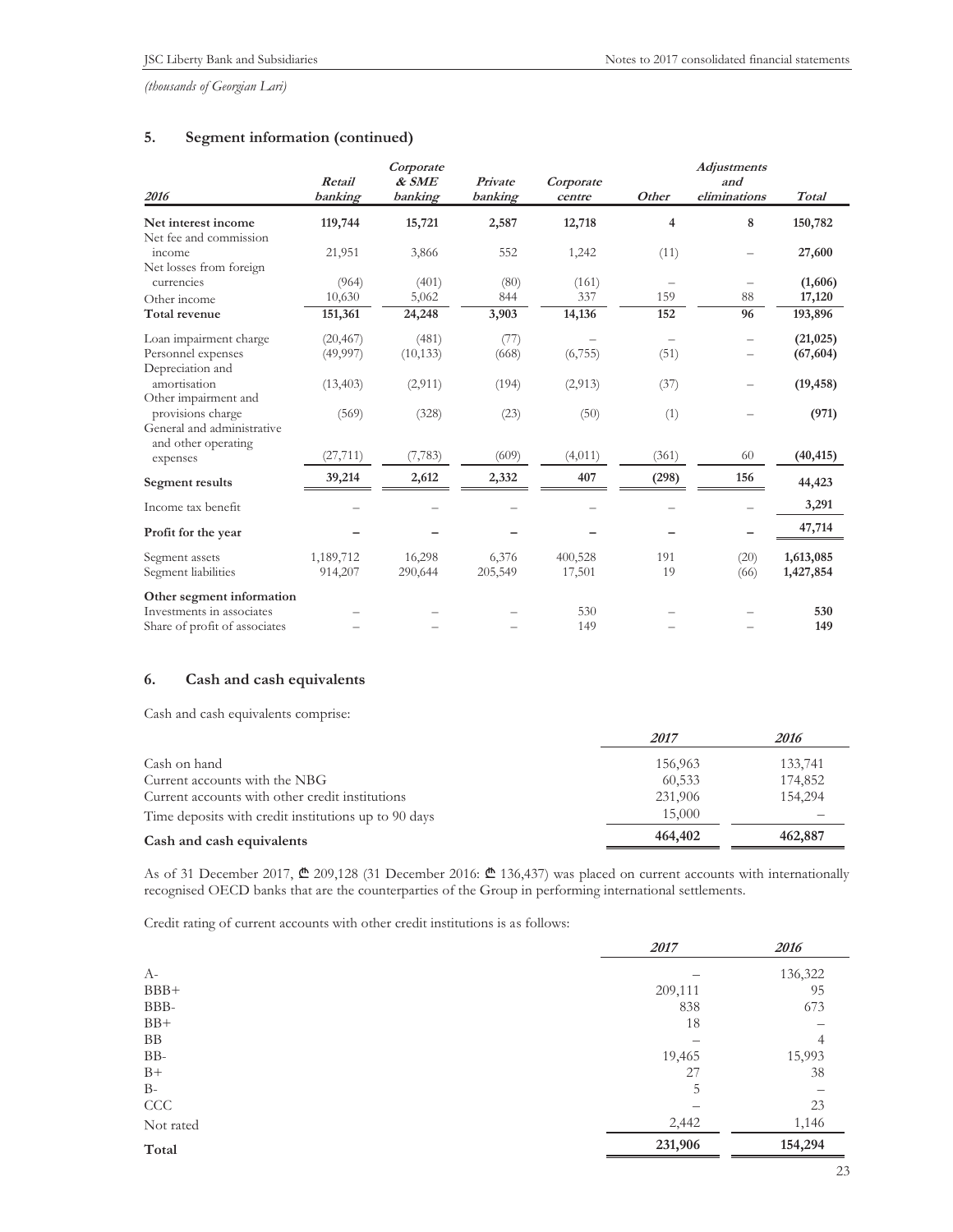### **6. Cash and cash equivalents (continued)**

Credit rating of time deposits with credit institutions up to 90 days is as follows:

|       | 2017   | 2016                     |
|-------|--------|--------------------------|
| BB-   | 15,000 | $\hspace{0.05cm}$        |
| Total | 15,000 | $\overline{\phantom{0}}$ |

The tables contain ratings of Fitch Ratings international agency.

### **7. Amounts due from credit institutions**

Amounts due from credit institutions comprise:

|                                      | 2017   | 2016   |
|--------------------------------------|--------|--------|
| Obligatory reserve with the NBG      | 61,098 | 82,558 |
| Time deposits for more than 90 days  | 12.332 | 13.697 |
| Amounts due from credit institutions | 73,430 | 96,255 |

Credit institutions are required to maintain an interest-earning cash deposit (obligatory reserve) with the NBG, the amount of which depends on the level of funds attracted by the credit institution. The Group's ability to withdraw these deposits is restricted by the statutory legislature. In November and September 2017, the Standard&Poor's and Fitch Ratings reconfirmed their respective sovereign ratings of Georgia at "BB-"with outlook "Stable", while in September 2017, Moody's upgraded by one-notch to "Ba2".

As of 31 December 2017, ₾ 11,413 (31 December 2016: ₾ 12,625) was placed as the guarantee deposit placed for variation and safety margins defined in the Credit Support Annex (the "CSA") to the Schedule to the ISDA Master Agreement for funding swaps. Variation margin is modified from time to time based on the mark-to-market revaluation of the forward contracts. More details are provided in *Note 13*.

### **8. Loans to customers**

Loans to customers comprise:

|                                              | 2017       | 2016     |
|----------------------------------------------|------------|----------|
| Loans to retail clients with regular inflows | 403,368    | 331,120  |
| Consumer loans                               | 261,063    | 184,801  |
| Micro loans                                  | 117,203    | 108,673  |
| Gold pawn loans                              | 60,583     | 54,726   |
| Residential mortgage loans                   | 19,998     | 16,595   |
| Corporate and SME loans                      | 4,336      | 8,649    |
| Gross loans to customers                     | 866,551    | 704,564  |
| Less – allowance for loan impairment         | (109, 486) | (73,083) |
| Loans to customers                           | 757,065    | 631,481  |

Loans to retail clients with regular inflows are provided to individuals who have a stream of regular (typically monthly) inflows into their accounts at the Bank either in form of a salary, state pension or welfare payment.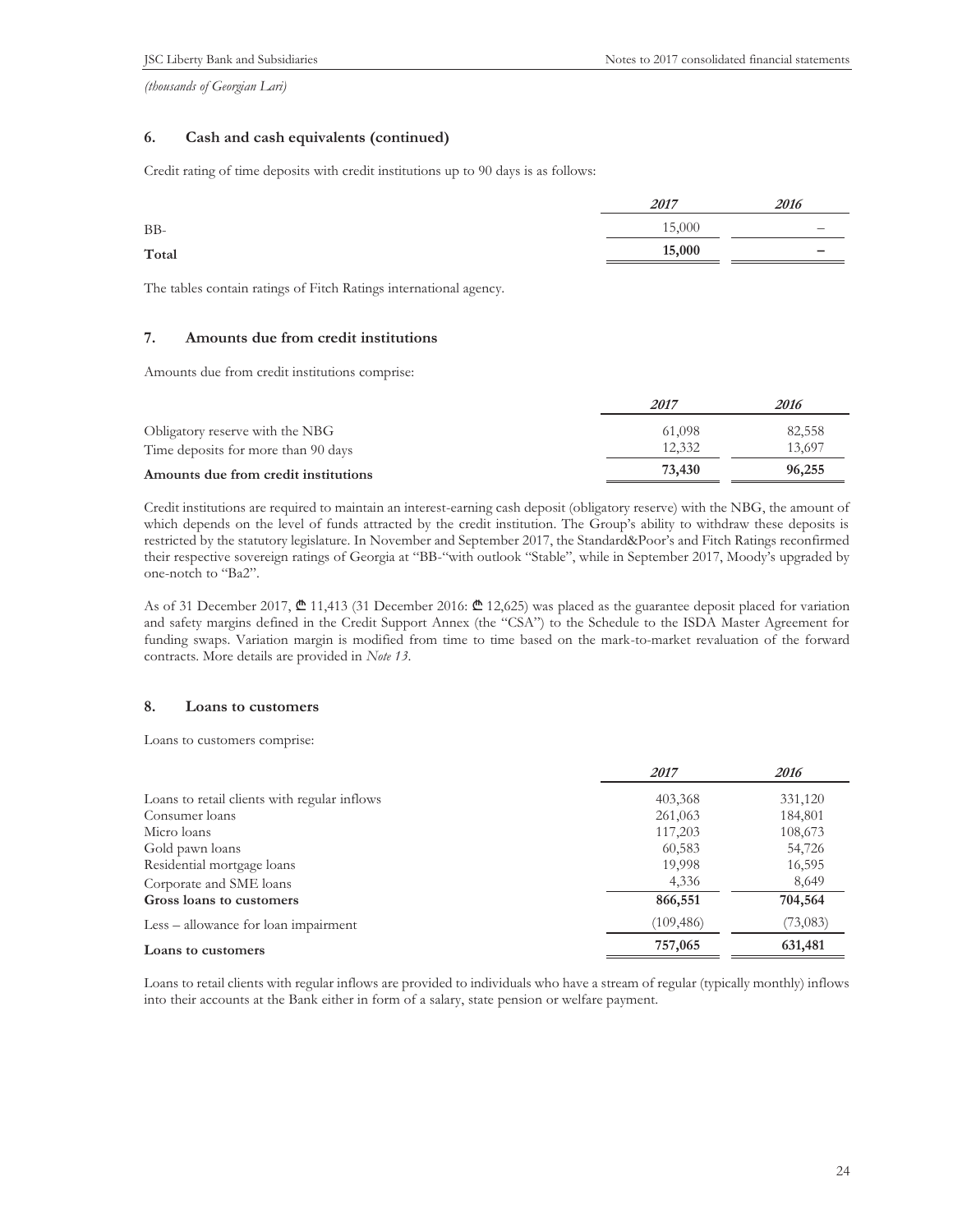### **8. Loans to customers (continued)**

#### **Allowance for impairment of loans to customers**

A reconciliation of the allowance for impairment of loans to customers by class is as follows:

|                                                                                                                                               | Loans to<br>retail clients<br>with regular<br>inflows        | Consumer<br>loans        | Micro<br>loans      | Gold pawn<br>loans | <b>Residential</b><br>mortgage<br>loans | Corporate &<br><b>SME</b><br>loans | Total                       |
|-----------------------------------------------------------------------------------------------------------------------------------------------|--------------------------------------------------------------|--------------------------|---------------------|--------------------|-----------------------------------------|------------------------------------|-----------------------------|
| At 1 January 2017                                                                                                                             | 28,030                                                       | 34,870                   | 4,663               | 2,528              | 292                                     | 2,700                              | 73,083                      |
| Charge/(recovery)<br>for the year<br>Recoveries                                                                                               | 10,326<br>726<br>(1, 171)                                    | 26,149<br>777<br>(450)   | 2,497<br>39<br>(36) | (396)<br>(850)     | 128<br>56                               | (807)<br>266<br>(851)              | 37,897<br>1,864<br>(3,358)  |
| Amounts written off                                                                                                                           | 37,911                                                       | 61,346                   | 7,163               | 1,282              | 476                                     | 1,308                              | 109,486                     |
| At 31 December 2017                                                                                                                           |                                                              |                          |                     |                    |                                         |                                    |                             |
| Individual impairment<br>Collective impairment                                                                                                | 37,911                                                       | 61,346                   | 7,163               | 1,244<br>38        | 476                                     | 740<br>568                         | 1,984<br>107,502            |
|                                                                                                                                               | 37,911                                                       | 61,346                   | 7,163               | 1,282              | 476                                     | 1,308                              | 109,486                     |
| Gross amount of loans,<br>individually determined<br>to be impaired, before<br>deducting any<br>individually assessed<br>impairment allowance |                                                              |                          |                     | 1,926              |                                         | 2,560                              | 4,486                       |
|                                                                                                                                               | Loans to<br>retail clients<br>with regular<br><i>inflows</i> | <b>Consumer</b><br>loans | Micro<br>loans      | Gold pawn<br>loans | <b>Residential</b><br>mortgage<br>loans | Corporate &<br><b>SME</b><br>loans | <b>Total</b>                |
| At 1 January 2016                                                                                                                             | 19,974                                                       | 27,717                   | 3,548               | 3,464              | 422                                     | 2,219                              | 57,344                      |
| Charge/(recovery)<br>for the year<br>Recoveries<br>Amounts written off                                                                        | 8,739<br>1,051<br>(1, 734)                                   | 11,357<br>534<br>(4,738) | 1,222<br>8<br>(115) | (670)<br>(266)     | (104)<br>(26)                           | 481<br>$\overline{\phantom{0}}$    | 21,025<br>1,593<br>(6, 879) |
| At 31 December 2016                                                                                                                           | 28,030                                                       | 34,870                   | 4,663               | 2,528              | 292                                     | 2,700                              | 73,083                      |
| Individual impairment<br>Collective impairment                                                                                                | 28,030                                                       | 34,870                   | 4,663               | 2,345<br>183       | 292                                     | 1,462<br>1,238                     | 3,807<br>69,276             |
|                                                                                                                                               | 28,030                                                       | 34,870                   | 4,663               | 2,528              | 292                                     | 2,700                              | 73,083                      |
| Gross amount of loans,<br>individually determined<br>to be impaired, before<br>deducting any<br>individually assessed                         |                                                              |                          |                     | 3,257              |                                         | 3,957                              | 7,214                       |
| impairment allowance                                                                                                                          |                                                              |                          |                     |                    |                                         |                                    |                             |

### **Individually impaired loans**

Interest income accrued on loans, for which individual impairment allowances have been recognised as of 31 December 2017 comprised ₾ 876 (2016: ₾ 1,083). Related allowance charges were recognised both in 2017 and 2016 and are recorded in consolidated statement of profit or loss under net impairment charge on interest-bearing assets.

### **Collateral and other credit enhancements**

The amount and type of collateral required depends on an assessment of the credit risk of the counterparty. Guidelines are implemented regarding the acceptability of types of collateral and valuation parameters.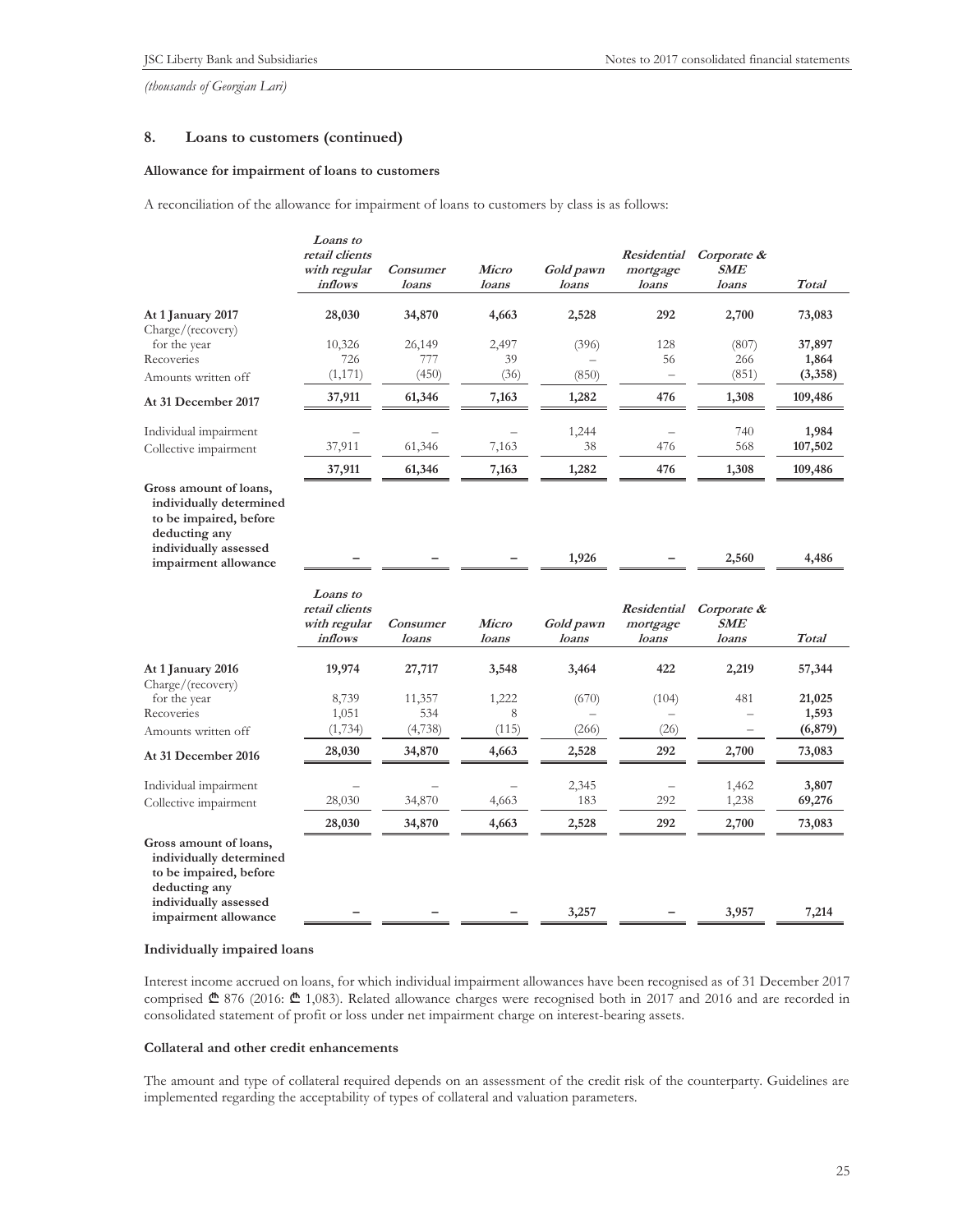### **8. Loans to customers (continued)**

#### **Collateral and other credit enhancements (continued)**

The main types of collateral obtained are as follows:

- ► For lending to legal entities, mortgages over real estate properties, inventory and trade receivables;
- ► For retail lending, mortgages over residential properties and gold over gold pawns.

Management monitors the market value of collateral, requests additional collateral in accordance with the underlying agreement, and monitors the market value of collateral obtained during its review of the adequacy of the allowance for loan impairment.

Without taking into account discounted value of collateral, allowance for loan impairment would be  $\mathbf{C}2,502$  higher as at 31 December 2017 (2016: ₾ 3,407 higher).

### **Concentration of loans to customers**

As of 31 December 2017, the concentration of loans granted by the Group to ten largest third party borrowers comprised ₾ 4,632 accounting for 0.5% of the gross loan portfolio of the Group (2016: ₾ 6,666 and 0.9%, respectively). An allowance of  $\spadesuit$  999 (2016:  $\spadesuit$  2,523) was established against these loans.

Loans have been extended to the following types of customers:

|                                      | 2017       | 2016     |
|--------------------------------------|------------|----------|
| Individuals                          | 862,722    | 695,804  |
| Private companies                    | 3,829      | 8,760    |
| Loans to customers, gross            | 866,551    | 704,564  |
| Less – allowance for loan impairment | (109, 486) | (73,083) |
| Loans to customers, net              | 757,065    | 631,481  |

Loans are made principally within Georgia in the following industry sectors:

|                                      | 2017       | 2016     |
|--------------------------------------|------------|----------|
| Individuals                          | 862,722    | 695,804  |
| Trade and service                    | 2,470      | 4,914    |
| Construction                         |            | 686      |
| Other                                | 1,357      | 3,160    |
| Loans to customers, gross            | 866,551    | 704,564  |
| Less – allowance for loan impairment | (109, 486) | (73,083) |
| Loans to customers, net              | 757,065    | 631,481  |

### **9. Investment securities**

Loans and receivables comprise:

| 2017    | 2016    |
|---------|---------|
| 83,207  | 132,898 |
| 69.218  | 21,638  |
|         | 9.603   |
| 152,425 | 164,139 |
|         |         |

Due to lack of active market for treasury securities and certificates of deposits of NBG since 2014, the Group classifies securities purchased in 2015 and afterwards as loans and receivables at amortised cost with no impact on the consolidated statement of profit and loss. Securities purchased before 2015 are classified as investment securities held to maturity.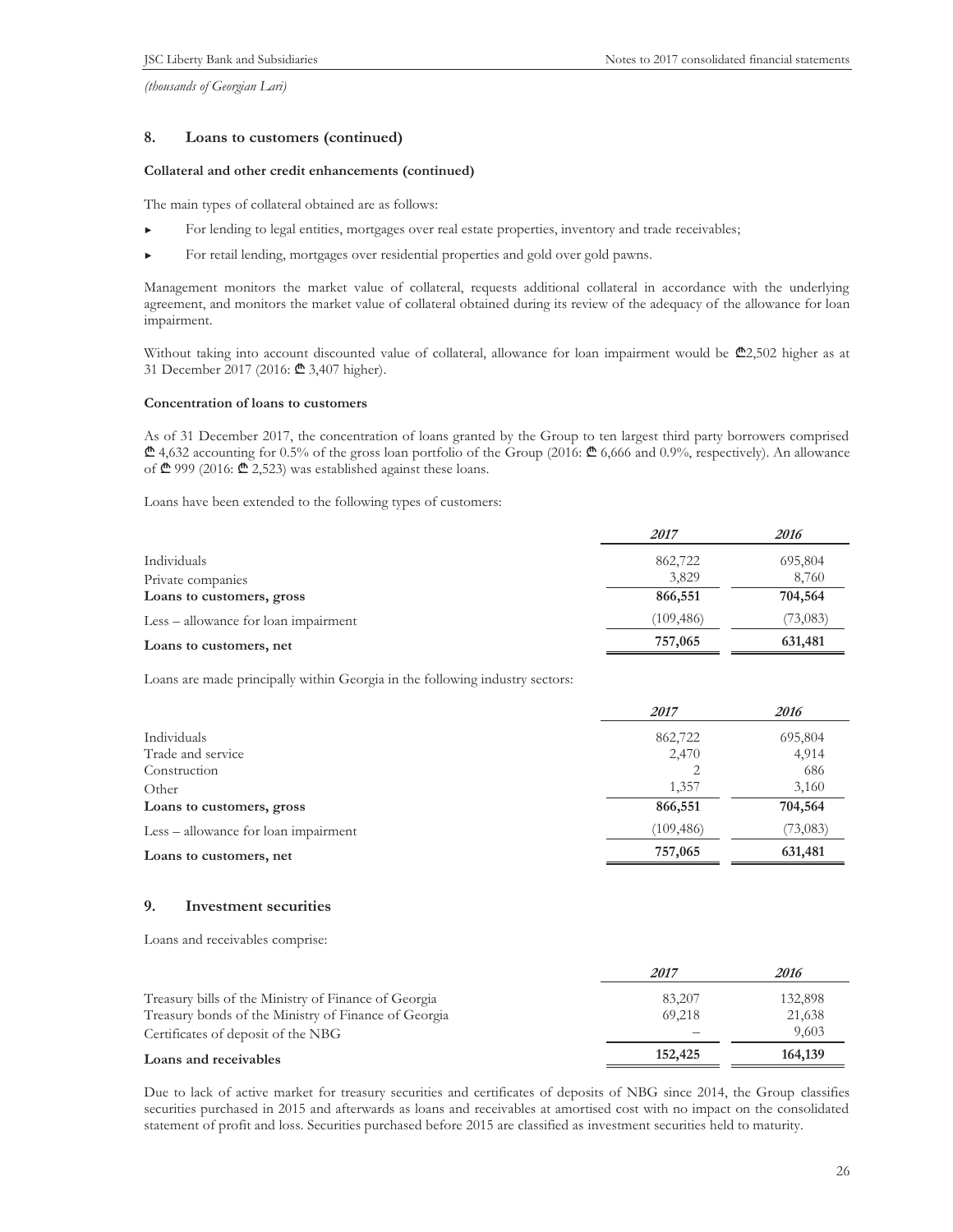### **9. Investment securities (continued)**

Held to maturity securities comprise:

|                                                      | 2017   | 2016   |
|------------------------------------------------------|--------|--------|
| Treasury bonds of the Ministry of Finance of Georgia | 70.375 | 82.451 |
| Held to maturity securities                          | 70,375 | 82,451 |

As of 31 December 2017, no investment securities were pledged as a collateral (as of 31 December 2016, investment securities with book value of ₾ 17,863 were pledged as a collateral for short-term loan received from the NBG). Please refer to *Note 14*.

### **10. Property and equipment**

The movements in property and equipment were as follows:

|                                                   | Land and<br>buildings    | Furniture<br>and fixtures | <b>Computers</b><br>and office<br>equipment | <b>Motor</b><br>vehicles | Leasehold<br><i>improve-</i><br>ments | <i>Assets under</i><br>construction | Total    |
|---------------------------------------------------|--------------------------|---------------------------|---------------------------------------------|--------------------------|---------------------------------------|-------------------------------------|----------|
| <b>Cost or revalued amount</b>                    |                          |                           |                                             |                          |                                       |                                     |          |
| 31 December 2016                                  | 81,349                   | 70,351                    | 27,442                                      | 13,839                   | 9,305                                 | 132                                 | 202,418  |
| Additions                                         | 1,105                    | 8,554                     | 2,402                                       | 1,482                    | 298                                   |                                     | 13,841   |
| Disposals                                         | (82)                     | (1)                       |                                             | (198)                    | (875)                                 | (132)                               | (1, 288) |
| 31 December 2017                                  | 82,372                   | 78,904                    | 29,844                                      | 15,123                   | 8,728                                 |                                     | 214,971  |
| <b>Accumulated depreciation</b><br>and impairment |                          |                           |                                             |                          |                                       |                                     |          |
| 31 December 2016                                  |                          | 33,548                    | 19,943                                      | 11,643                   | 3,947                                 |                                     | 69,081   |
| Depreciation charge                               | 1,642                    | 7,020                     | 3,325                                       | 1,126                    | 804                                   |                                     | 13,917   |
| Disposals                                         |                          |                           |                                             | (182)                    | (427)                                 | -                                   | (609)    |
| 31 December 2017                                  | 1,642                    | 40,568                    | 23,268                                      | 12,587                   | 4,324                                 |                                     | 82,389   |
| Net book value                                    |                          |                           |                                             |                          |                                       |                                     |          |
| <b>31 December 2016</b>                           | 81,349                   | 36,803                    | 7,499                                       | 2,196                    | 5,358                                 | 132                                 | 133,337  |
| <b>31 December 2017</b>                           | 80,730                   | 38,336                    | 6,576                                       | 2,536                    | 4,404                                 |                                     | 132,582  |
|                                                   | Land and<br>buildings    | Furniture<br>and fixtures | <b>Computers</b><br>and office<br>equipment | <b>Motor</b><br>vehicles | Leasehold<br>improve-<br>ments        | Assets under<br>construction        | Total    |
| Cost or revalued amount                           |                          |                           |                                             |                          |                                       |                                     |          |
| <b>31 December 2015</b>                           | 77,788                   | 63,675                    | 25,788                                      | 13,783                   | 8,696                                 |                                     | 189,730  |
| Additions                                         | 1,032                    | 6,755                     | 2,830                                       | 739                      | 1,301                                 | 132                                 | 12,789   |
| Disposals                                         | (1,793)                  | (79)                      | (1, 176)                                    | (683)                    | (692)                                 | $\overline{\phantom{0}}$            | (4, 423) |
| Revaluation                                       | 4,322                    |                           |                                             |                          |                                       |                                     | 4,322    |
| <b>31 December 2016</b>                           | 81,349                   | 70,351                    | 27,442                                      | 13,839                   | 9,305                                 | 132                                 | 202,418  |
| <b>Accumulated depreciation</b><br>and impairment |                          |                           |                                             |                          |                                       |                                     |          |
| <b>31 December 2015</b>                           | 2,201                    | 27,003                    | 17,567                                      | 10,702                   | 3,640                                 |                                     | 61,113   |
| Depreciation charge                               | 1,573                    | 6,623                     | 3,552                                       | 1,530                    | 925                                   |                                     | 14,203   |
| Disposals                                         |                          |                           |                                             |                          |                                       |                                     |          |
|                                                   | (746)                    | (78)                      | (1, 176)                                    | (589)                    | (618)                                 |                                     | (3,207)  |
| Revaluation                                       | (3,028)                  |                           |                                             |                          |                                       |                                     | (3,028)  |
| 31 December 2016                                  | $\overline{\phantom{0}}$ | 33,548                    | 19,943                                      | 11,643                   | 3,947                                 |                                     | 69,081   |
| Net book value                                    |                          |                           |                                             |                          |                                       |                                     |          |
| <b>31 December 2015</b>                           | 75,587                   | 36,672                    | 8,221                                       | 3,081                    | 5,056                                 |                                     | 128,617  |

Buildings and land of the Group are subject to revaluation on a regular basis. The date of the latest revaluation was 31 December 2016. As a result of revaluation of land and buildings, their value increased by ₾ 7,350 of which ₾ 7,508 and ₾ 158 were recognized as gain in other comprehensive income and loss in other operating expenses, respectively.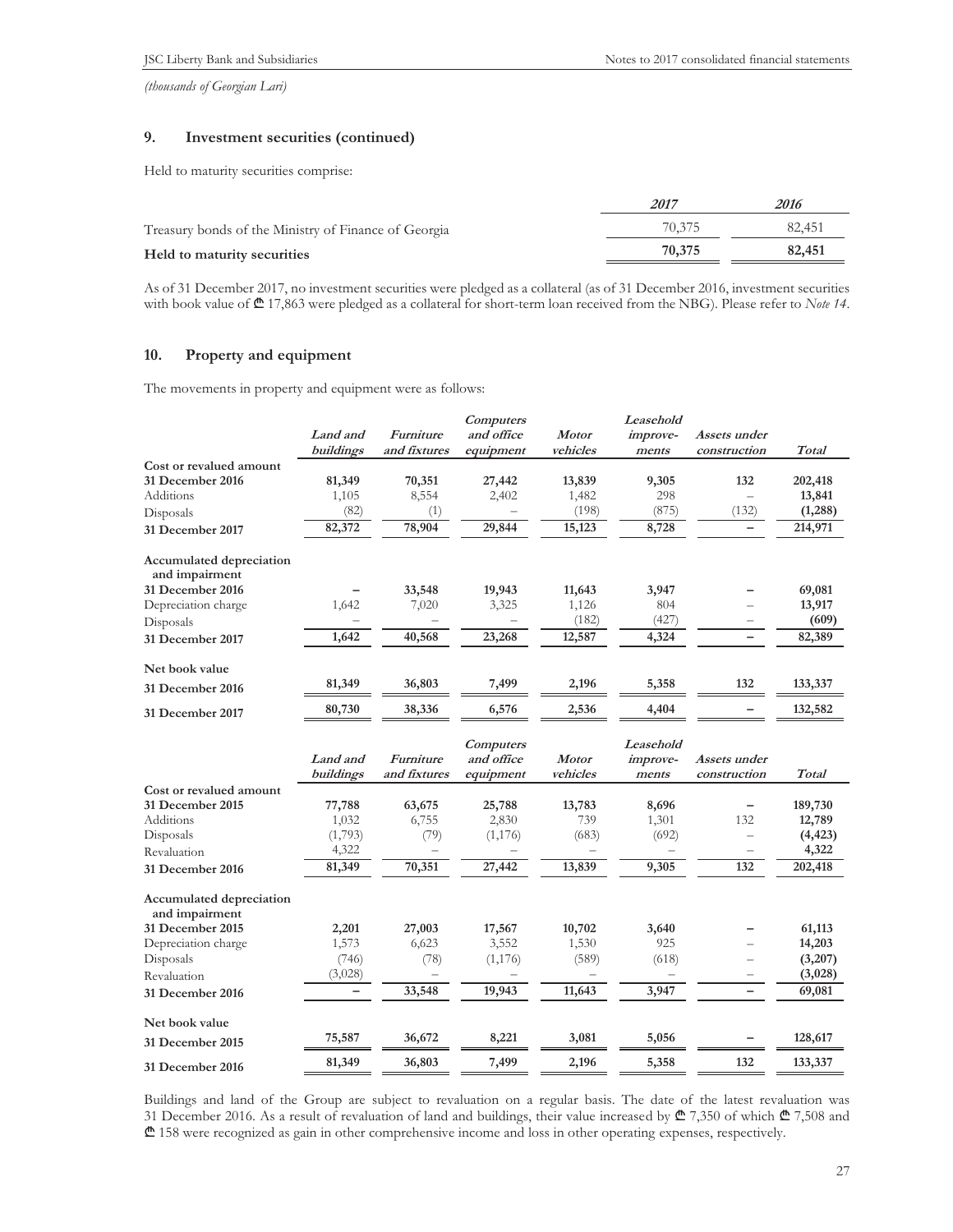### **10. Property and equipment (continued)**

As of 31 December 2017 the Group analysed market prices for its premises and concluded that the market price of the premises does not differ materially from their carrying amount.

The gross carrying amount of fully depreciated property and equipment that is still in use is as follows:

|                         |                           | <b>Computers</b>        |                          |                                  |        |
|-------------------------|---------------------------|-------------------------|--------------------------|----------------------------------|--------|
|                         | Furniture<br>and fixtures | and office<br>equipment | <b>Motor</b><br>vehicles | Leasehold<br><i>improvements</i> | Total  |
| Cost or revalued amount |                           |                         |                          |                                  |        |
| 31 December 2017        | 11.786                    | 16.276                  | 10,305                   | 230                              | 38,597 |
| 31 December 2016        | 7,516                     | 12.300                  | 8.020                    | 230                              | 28,066 |

The Group's buildings are classified to Level 3 of the fair value hierarchy. There were no transfers among the levels of the fair value hierarchy in 2017.

If the land and buildings were measured using the cost model, the carrying amounts would be as follows:

|                                         | <i>2017</i>       | 2016              |
|-----------------------------------------|-------------------|-------------------|
| Cost                                    | 51,901<br>(9.411) | 50,878<br>(8,373) |
| Accumulated depreciation and impairment |                   |                   |
| Net carrying amount                     | 42,490            | 42,505            |

### **11. Intangible assets**

The movements in intangible assets, which comprised computer software and licenses, were as follows:

|                                 | Computer software<br>and licenses |
|---------------------------------|-----------------------------------|
| Cost                            |                                   |
| 31 December 2016                | 36,331                            |
| <b>Additions</b>                | 11,828                            |
| 31 December 2017                | 48,159                            |
| <b>Accumulated amortisation</b> |                                   |
| 31 December 2016                | 14,833                            |
| Amortisation charge             | 6,977                             |
| 31 December 2017                | 21,810                            |
| Net book value                  |                                   |
| 31 December 2016                | 21,498                            |
| 31 December 2017                | 26,349                            |
|                                 | Computer software<br>and licenses |
| Cost                            |                                   |
| 31 December 2015                | 29,835                            |
| Additions                       | 6,496                             |
| 31 December 2016                | 36,331                            |
| <b>Accumulated amortisation</b> |                                   |
| 31 December 2015                | 9,578                             |
| Amortisation charge             | 5,255                             |
| 31 December 2016                | 14,833                            |
| Net book value                  |                                   |
| 31 December 2015                | 20,257                            |
| 31 December 2016                | 21,498                            |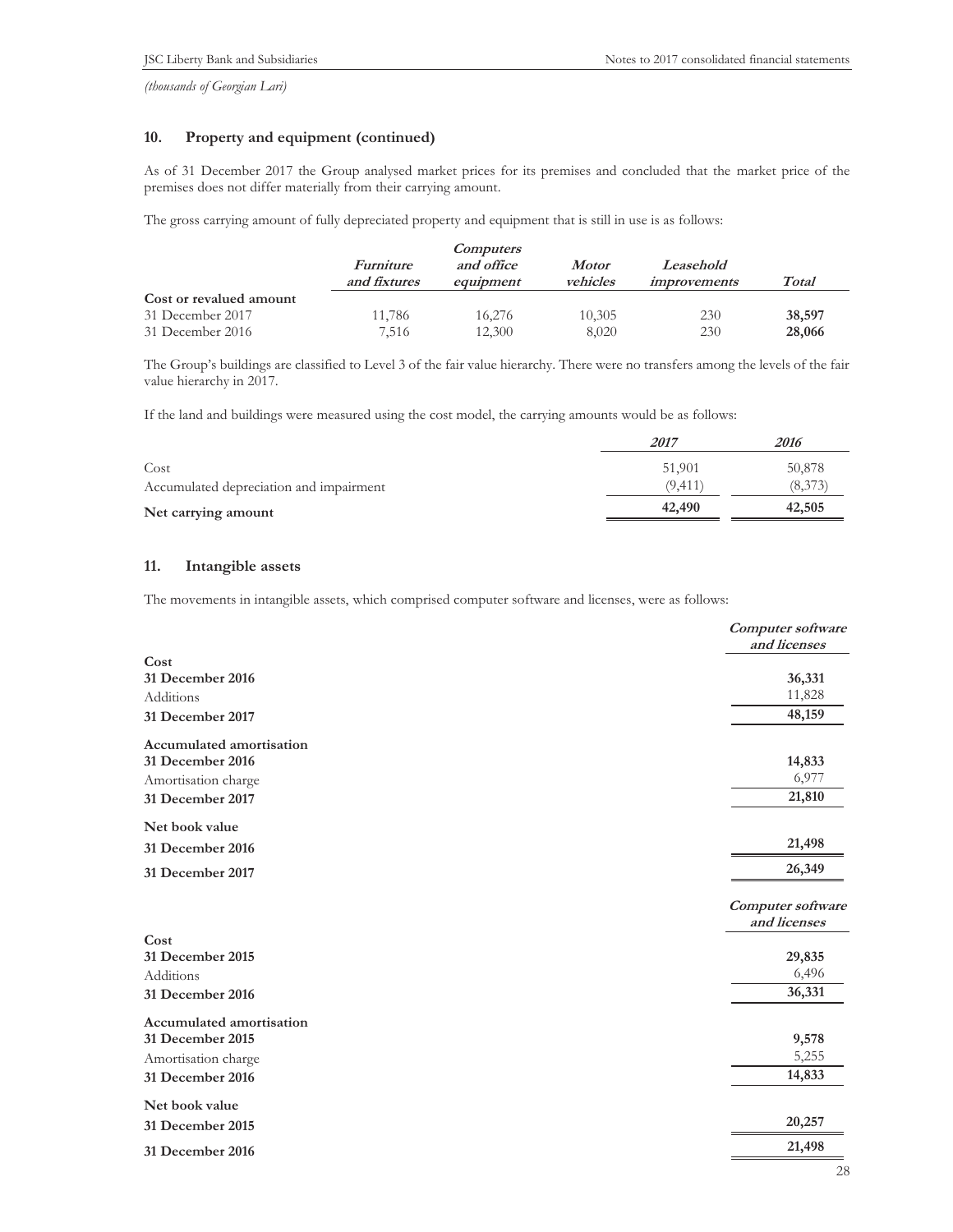### **12. Taxation**

The corporate income tax expense comprised:

|                                                                                                          | 2017           | 2016             |
|----------------------------------------------------------------------------------------------------------|----------------|------------------|
| Current year tax charge                                                                                  | 6.433<br>(647) | 2,650<br>(5.941) |
| Deferred tax benefit - origination and reversal of temporary differences<br>Income tax expense/(benefit) | 5,786          | (3,291)          |
|                                                                                                          |                |                  |

In June 2016, amendments to the Georgian tax law in respect of corporate income tax became enacted. The amendments become effective from 1 January 2017 for all Georgian companies except banks, insurance companies and microfinance organisations, for which the effective date is 1 January 2019. Under the new regulation, corporate income tax will be levied on profit distributed as dividends to the shareholders that are individuals or non-residents of Georgia, rather than on profit earned as under the current regulation. The amount of tax payable on a dividend distribution will be calculated by grossingup  $(1/85\% *15\%)$  the amount of distribution. The companies will be able to offset the corporate income tax liability arising from dividend distributions out of profits earned in 2008-2016 by the amount of corporate income tax paid for the respective period under the current regulation. Dividend distributions between Georgian resident companies will not be subject to corporate income tax.

Following the enactment of the amendments, as at 31 December 2017 the Group remeasured its deferred tax assets and liabilities at the tax rates that were expected to apply to the period when the asset is realised or the liability is settled. As IAS 12 *Income Taxes* requires, the Group used 0% tax rate applicable for undistributed profits in respect of assets and liabilities expected to be realised or settled in the periods when the new regulation becomes effective starting from 1 January 2019.

The amendments to the Georgian tax law described above also provide for charging corporate income tax on certain transactions that are considered deemed profit distributions, e.g. transactions carried at non-market prices, non-business related expenses or supply of goods and services free of charge. Taxation of such transactions is the outside scope of IAS 12 *Income Taxes* and will be accounted for similarly to operating taxes starting from 1 January 2019. Tax law amendments related to such deemed profit distribution did not have any effect on the Group's financial statements for the year ended 31 December 2017.

The tax rate for banks for profits other than on state securities was 15% for 2017 and 2016. The tax rate for interest income on state securities and the NBG deposits is 0%.

The effective income tax rate differs from the statutory income tax rates. A reconciliation of the income tax expense based on statutory rates with actual is as follows:

|                                                           | 2017     | 2016     |
|-----------------------------------------------------------|----------|----------|
| Profit before income tax expense                          | 58,800   | 44,423   |
| Statutory tax rate                                        | 15%      | 15%      |
| Theoretical income tax expense at the statutory rate      | 8,820    | 6,663    |
| Tax effect from income from state securities and deposits |          |          |
| placed with the NBG at $0\%$                              | (3, 125) | (2,792)  |
| Effect of changes in cncome tax legislation               | (251)    | (7, 436) |
| Non-tax deductible expenses                               | 342      | 274      |
| Income tax expense/(benefit)                              | 5,786    | (3,291)  |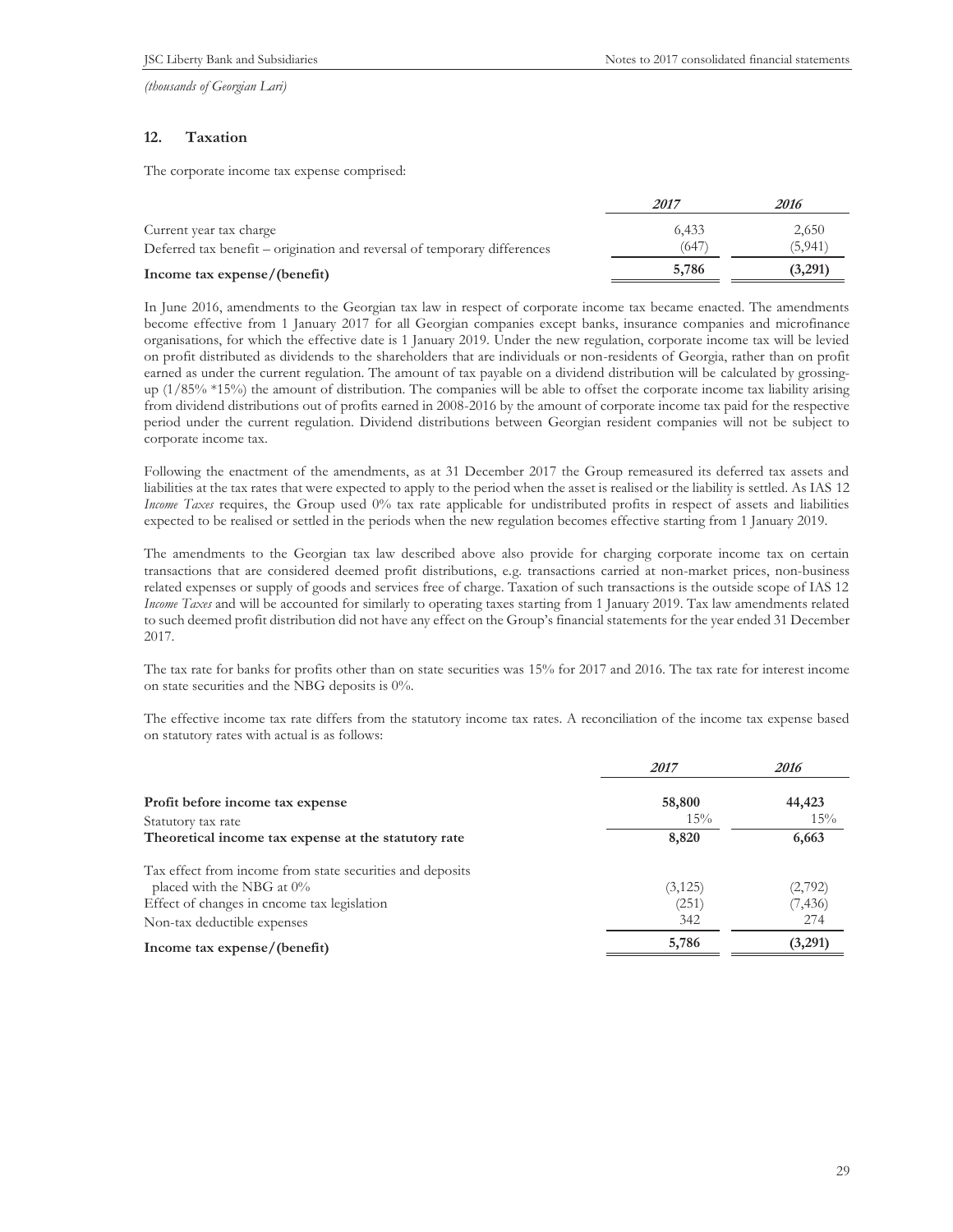### **12. Taxation (continued)**

Deferred tax assets and liabilities as of 31 December and their movements for the respective years comprise:

|                                                 |              |                                             | Origination and reversal<br>of temporary differences                       |         | Origination<br>and reversal<br>of temporary<br>differences |         |
|-------------------------------------------------|--------------|---------------------------------------------|----------------------------------------------------------------------------|---------|------------------------------------------------------------|---------|
|                                                 | 2015         | In the<br>statement<br>of profit or<br>loss | <b>Effect</b> of<br>change in<br>statement of<br>comprehen-<br>sive income | 2016    | In the<br>statement<br>of profit or<br>loss                | 2017    |
| Tax effect of deductible                        |              |                                             |                                                                            |         |                                                            |         |
| temporary differences<br>Loans to customers     |              |                                             |                                                                            | 475     |                                                            |         |
|                                                 | 2,482<br>275 | (2,007)                                     |                                                                            |         | (475)                                                      |         |
| Equity investments<br>Other assets              | 1,010        | (275)                                       |                                                                            | 32      |                                                            | 8       |
|                                                 | 772          | (978)<br>490                                |                                                                            |         | (24)<br>832                                                |         |
| Other liabilities                               |              |                                             |                                                                            | 1,262   |                                                            | 2,094   |
| Gross deferred tax assets                       | 4,539        | (2,770)                                     |                                                                            | 1,769   | 333                                                        | 2,102   |
| Deferred tax asset                              | 4,539        | (2,770)                                     |                                                                            | 1,769   | 333                                                        | 2,102   |
| Tax effect of taxable<br>temporary differences  |              |                                             |                                                                            |         |                                                            |         |
| Loans to customers                              |              |                                             |                                                                            |         | (747)                                                      | (747)   |
| Property and equipment<br>and intangible assets | (12, 404)    | 8,711                                       | 1,343                                                                      | (2,350) | 1,061                                                      | (1,289) |
| Deferred tax liabilities                        | (12, 404)    | 8,711                                       | 1,343                                                                      | (2,350) | 314                                                        | (2,036) |
| Net deferred tax assets/<br>(liabilities)       | (7, 865)     | 5,941                                       | 1,343                                                                      | (581)   | 647                                                        | 66      |

### **13. Other assets, prepayments and other liabilities**

Other assets comprise:

|                                                 | 2017    | 2016     |
|-------------------------------------------------|---------|----------|
| Receivables from remittances systems operators  | 7,116   | 4,523    |
| Investment properties                           | 2,597   | 2,729    |
| Guarantee deposits placed                       | 2,310   | 2,345    |
| Inventories                                     | 2,061   | 2,001    |
| Prepaid taxes other than income tax             | 910     | 856      |
| Repossessed property                            | 906     | 1,306    |
| Receivable from guarantees paid                 | 899     | 899      |
| Investment in associate                         | 813     | 530      |
| Derivative asset                                | 104     | 1,195    |
| Other                                           | 5,045   | 3,041    |
| Total                                           | 22,761  | 19,425   |
| Less – allowance for impairment of other assets | (2,792) | (2, 414) |
| Other assets                                    | 19,969  | 17,011   |

Investment properties primarily comprise of class B office space located in downtown Zugdidi with total rental space of 1,582 square meters and several other properties located outside of Tbilisi.

Investment properties are stated at fair value. The fair value represents the price that would be received to sell an asset in an orderly transaction between market participants at the measurement date. The date of latest revaluation was 31 December 2017. The valuation was performed by an accredited independent valuator with a recognised and relevant professional qualification and with recent experience in the locations and categories of the investment properties being valued. The valuation models in accordance with those recommended by the International Valuation Standards Committee have been applied and are consistent with the principles in IFRS 13. Refer to *Note 23* for details.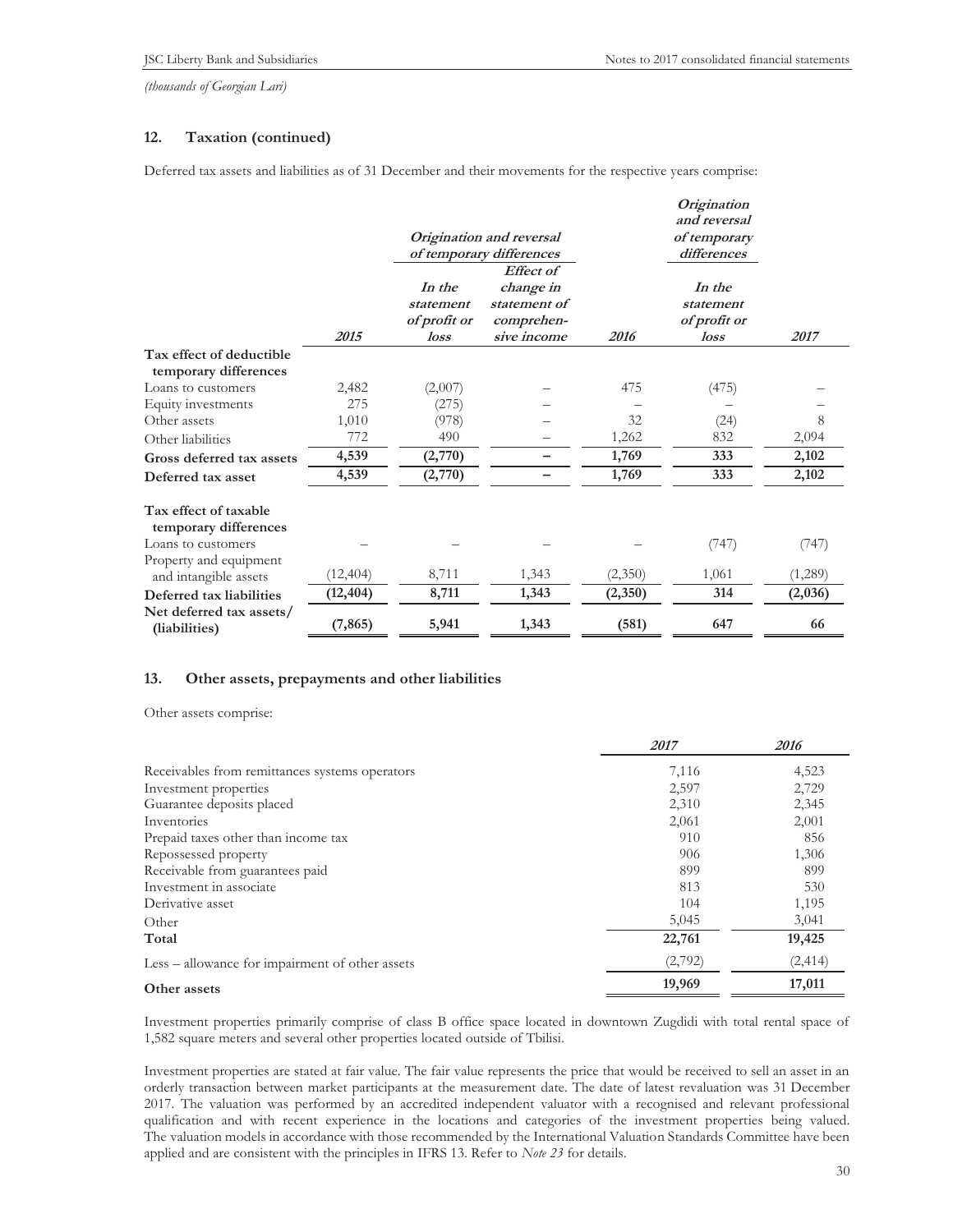### **13. Other assets, prepayments and other liabilities (continued)**

There were no significant movements in investment properties except for the fair value revaluation.

The Group's investment properties items are classified to Level 3 of the fair value hierarchy. There were no transfers among the levels of the fair value hierarchy in 2017.

Receivables from remittances in the amount of  $\spadesuit$  7,116 (2016:  $\spadesuit$  4,523) represent money transfers made in advance toward the retail clients at the period end that were subsequently settled by the systems operators within several days in accordance with respective service contracts.

As of 31 December 2017 guarantee deposits placed primarily represent pledged funds at VISA Inc. and MasterCard Inc. in the amount of ₾924 and ₾ 1,386, respectively (31 December 2016: VISA Inc. for ₾ 937, MasterCard Inc. for ₾ 1,408).

The table below shows the fair values of derivative financial instruments, recorded as assets or liabilities, together with their notional amounts. The notional amount, recorded gross, is the amount of a derivative's underlying asset, reference rate or index and is the basis upon which changes in the value of derivatives are measured. The notional amounts indicate the volume of transactions outstanding at the year end and are not indicative of the credit risk.

|                                        |        | <i>2017</i>     |       |                    |        | 2016            |       |                   |
|----------------------------------------|--------|-----------------|-------|--------------------|--------|-----------------|-------|-------------------|
|                                        |        | Notional amount |       | <i>Fair values</i> |        | Notional amount |       | <i>Fair value</i> |
|                                        | Asset  | Liability       | Asset | Liability          | Asset  | Liability       | Asset | Liability         |
| Foreign exchange contracts             |        |                 |       |                    |        |                 |       |                   |
| Forwards and swaps -                   |        |                 |       |                    |        |                 |       |                   |
| domestic                               |        | (2,651)         |       | (34)               | 1,505  | (1,290)         | 15    | (107)             |
| Forwards and swaps – foreign           | 17,741 | (51, 922)       | 104   | (5,608)            | 19,859 | (45,697)        | 1,180 | (1,279)           |
| Total derivative<br>assets/liabilities | 17,741 | (54, 573)       | 104   | (5,642)            | 21,364 | (46,987)        | 1,195 | (1, 386)          |

As of 31 December 2017, the Group has positions in the following types of derivatives:

#### *Forwards*

Forward contracts are contractual agreements to buy or sell a specified financial instrument at a specific price and date in the future. Forwards are customised contracts transacted in the over-the-counter market.

The Group's forward is classified to Level 2 of the fair value hierarchy. There were no transfers among the levels of the fair value hierarchy in 2017.

Prepayments comprise:

|                                             | 2017  | 2016  |
|---------------------------------------------|-------|-------|
| Prepayments for fixed and intangible assets | 4,987 | 1,103 |
| Prepayments for professional services       | 608   | 944   |
| Prepaid insurance                           | 362   | 415   |
| Other                                       | 857   | 1,564 |
| Total prepayments                           | 6.814 | 4,026 |

Other liabilities comprise:

|                                                                          | <i>2017</i> | <i>2015</i> |
|--------------------------------------------------------------------------|-------------|-------------|
| Bonus accrual                                                            | 10,021      | 8,180       |
| Derivative liability                                                     | 5,642       | 1,386       |
| Funds pending settlements                                                | 2,320       | 1,564       |
| Sundry creditors                                                         | 743         | 963         |
| Taxes payable other than income tax                                      | 386         | 365         |
| Provision for various contingencies including guarantees and commitments | 215         | 461         |
| Other                                                                    | 5,904       | 3,893       |
| Other liabilities                                                        | 25,231      | 16,812      |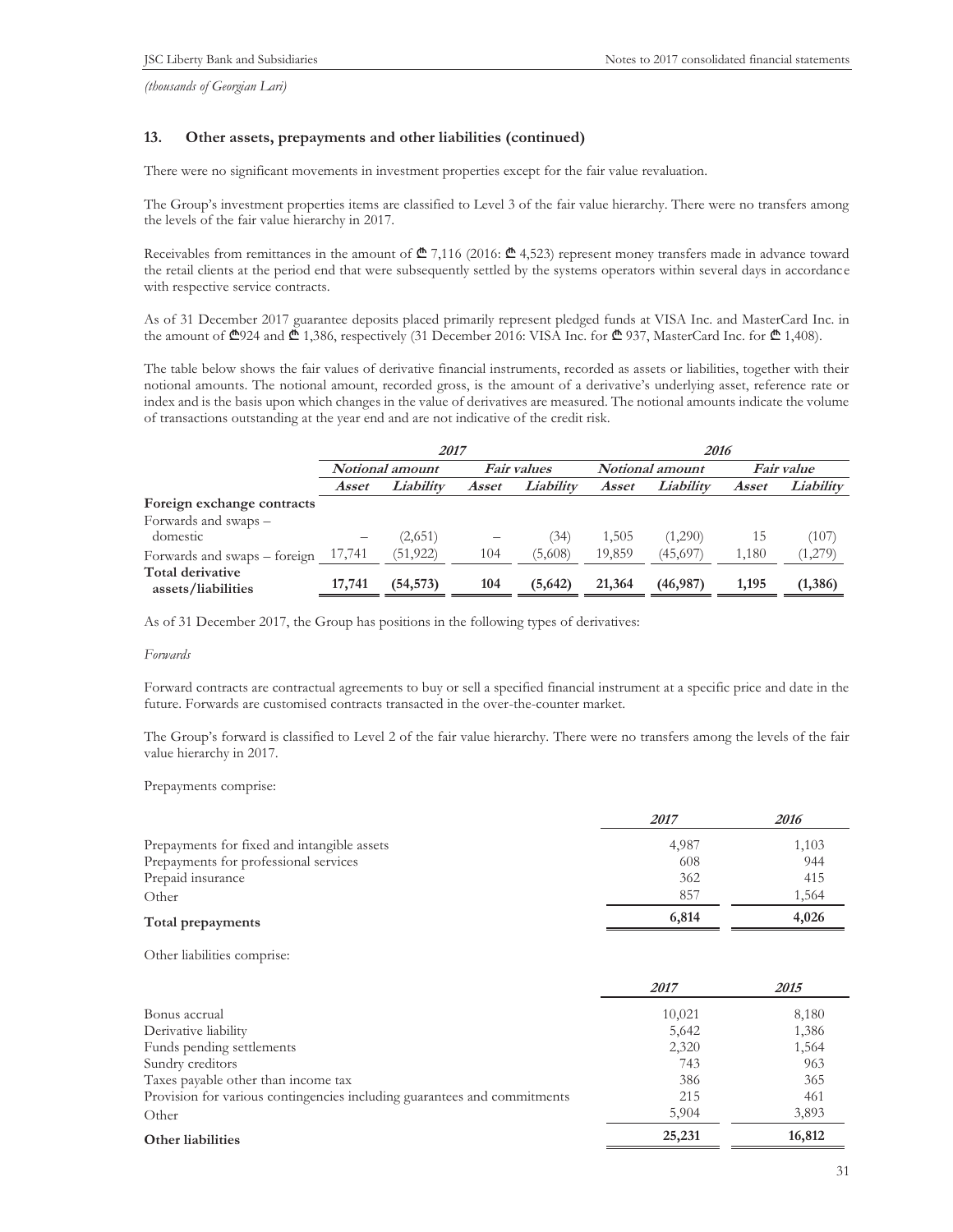### **13. Other assets, prepayments and other liabilities (continued)**

The movements in other impairment allowances and provisions were as follows:

|                   | <b>Provision for various</b><br>contingencies<br>including guarantees<br><i>Other</i><br>and commitments<br><b>Total</b><br>assets |       |       |  |  |
|-------------------|------------------------------------------------------------------------------------------------------------------------------------|-------|-------|--|--|
| 31 December 2016  | 2,414                                                                                                                              | 461   | 2,875 |  |  |
| Charge/(reversal) | 382                                                                                                                                | (461) | (79)  |  |  |
| Write-offs        | (4)                                                                                                                                |       | (4)   |  |  |
| Recoveries        |                                                                                                                                    | 215   | 215   |  |  |
| 31 December 2017  | 2,792                                                                                                                              | 215   | 3,007 |  |  |

|                   | Other<br>assets | <b>Provision for various</b><br>contingencies<br>including guarantees<br>and commitments | Total   |
|-------------------|-----------------|------------------------------------------------------------------------------------------|---------|
| 31 December 2015  | 5,130           | 482                                                                                      | 5,612   |
| Charge/(reversal) | 992             | (21)                                                                                     | 971     |
| Write-offs        | (3,708)         |                                                                                          | (3,708) |
| 31 December 2016  | 2,414           | 461                                                                                      | 2,875   |

Provisions for claims, guarantees and commitments are recorded in other liabilities.

### **14. Amounts due to credit institutions**

Amounts due to credit institutions comprise:

|                                             | 2017         | 2016            |
|---------------------------------------------|--------------|-----------------|
| Current accounts<br>Time deposits and loans | 5,703<br>794 | 3,859<br>17.941 |
| Amounts due to credit institutions          | 6.497        | 21,800          |

As of 31 December 2017, the Bank does not have any loans received from NBG (as of 31 December 2016, time deposits and loans included ₾ 17,000 of short-term loan received from the NBG. Certain investment securities with book value of ₾ 17,863 were pledged as a collateral for this loan).

### **15. Amounts due to customers**

Amounts due to customers comprise:

|                                                      | 2017      | 2016      |
|------------------------------------------------------|-----------|-----------|
| Current accounts                                     | 669.253   | 615,151   |
| Time deposits (including certificates of deposits)   | 677,035   | 676,902   |
| Amounts due to customers                             | 1,346,288 | 1,292,053 |
| Held as security against guarantees issued (Note 18) | 814       | 1.319     |

At 31 December 2017, amounts due to customers of ₾ 140,272 (10.4%) were due to the ten largest customers (31 December 2016: ₾ 130,592 (10.1%)).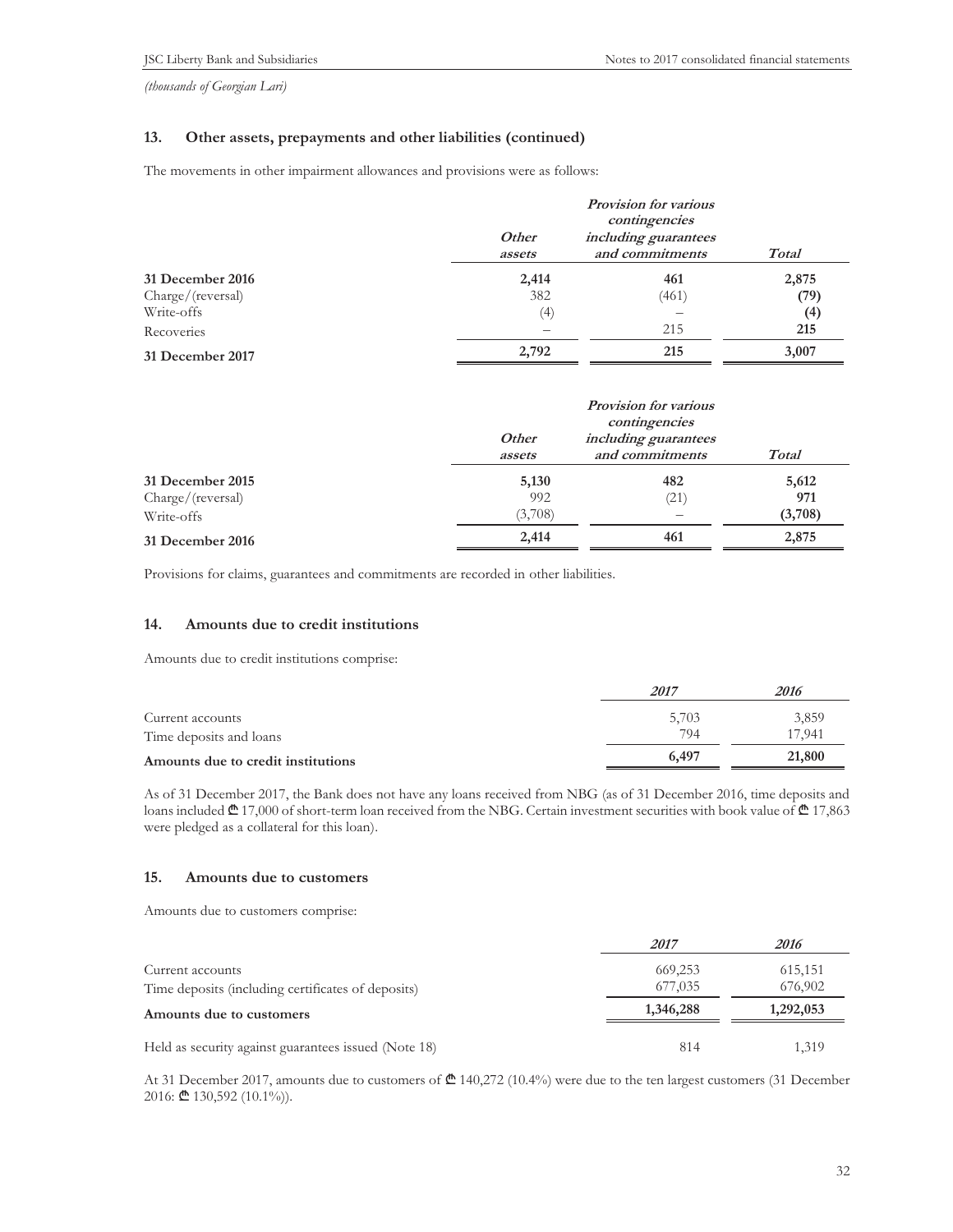### **15. Amounts due to customers (continued)**

Amounts due to customers include accounts with the following types of customers:

|                          | <i>2017</i> | 2016      |
|--------------------------|-------------|-----------|
| Individuals              | 1,035,010   | 980,090   |
| State and public sector  | 187,204     | 206,828   |
| Private enterprises      | 124,074     | 105,135   |
| Amounts due to customers | 1,346,288   | 1,292,053 |

Amounts due to customers by economic sector are as follows:

|                             | 2017      | 2016      |
|-----------------------------|-----------|-----------|
| Individuals                 | 1,035,010 | 980,090   |
| State and public sector     | 187,204   | 206,828   |
| Trade                       | 28,471    | 30,511    |
| Real estate constructions   | 2,584     | 2,458     |
| Transport and communication | 919       | 1,998     |
| Energy                      | 876       | 4,016     |
| Agriculture                 | 332       | 275       |
| Other                       | 90,892    | 65,877    |
| Amounts due to customers    | 1,346,288 | 1,292,053 |

### **16. Subordinated debt**

In November 2014, the Bank commenced the sale of unsecured Subordinated Loan Contracts (the "SLCs") to high net worth individuals and corporate clients. The primary reason for the issuance of the SLCs was to attract Tier 2 qualified capital to support the Bank's capitalisation.

As of 31 December 2017, the Bank had ₾ 105,753 (31 December 2016: ₾ 94,920) of Subordinated Debt outstanding, of which the amortised value of qualified for the inclusion in the Tier 2 capital under the Current NBG and the NBG Basel II/III requirements, were ₾ 51,415 and ₾ 51,415 (31 December 2016: ₾ 54,611and ₾ 60,818), respectively.

### **17. Equity**

### **Share capital**

As of 31 December 2017, the authorised share capital of the Bank comprised 7,500,000,000 ordinary shares, of which 5,502,254,354 were issued, 5,440,480,024 ordinary shares were fully paid of which 1,045,428,327 shares represented treasury shares (31 December 2016: the authorised share capital was 7,500,000,000 ordinary shares, of which 5,502,254,354 were issued and 5,423,313,907 were fully paid including 1,045,428,327 treasury shares). Each share has nominal value of  $\spadesuit$  0.01. From the total number of ordinary shares issued, 59,926,012 shares have been sold on a deferred payment basis to Stichting Liberty ESOP (2016: 78,940,447) and are attributable to the share based compensation programme.

Movements in the fully paid and repurchased ordinary and the convertible preferred shares are described below:

|                             |                          | Number of shares       |                          | Nominal amount         |        |  |
|-----------------------------|--------------------------|------------------------|--------------------------|------------------------|--------|--|
|                             | Convertible<br>preferred | <i><b>Ordinary</b></i> | Convertible<br>preferred | <i><b>Ordinary</b></i> | Total  |  |
| 31 December 2015            | 6,139,064                | 4,415,081,485          | 6,139                    | 44,151                 | 50,290 |  |
| Increase in share capital   |                          | 36,998,040             |                          | 370                    | 370    |  |
| Purchase of treasury shares |                          | (74,193,945)           |                          | (742)                  | (742)  |  |
| 31 December 2016            | 6,139,064                | 4,377,885,580          | 6,139                    | 43,779                 | 49,918 |  |
| Increase in share capital   |                          | 17,166,117             |                          | 172                    | 172    |  |
| 31 December 2017            | 6,139,064                | 4,395,051,697          | 6,139                    | 43,951                 | 50,090 |  |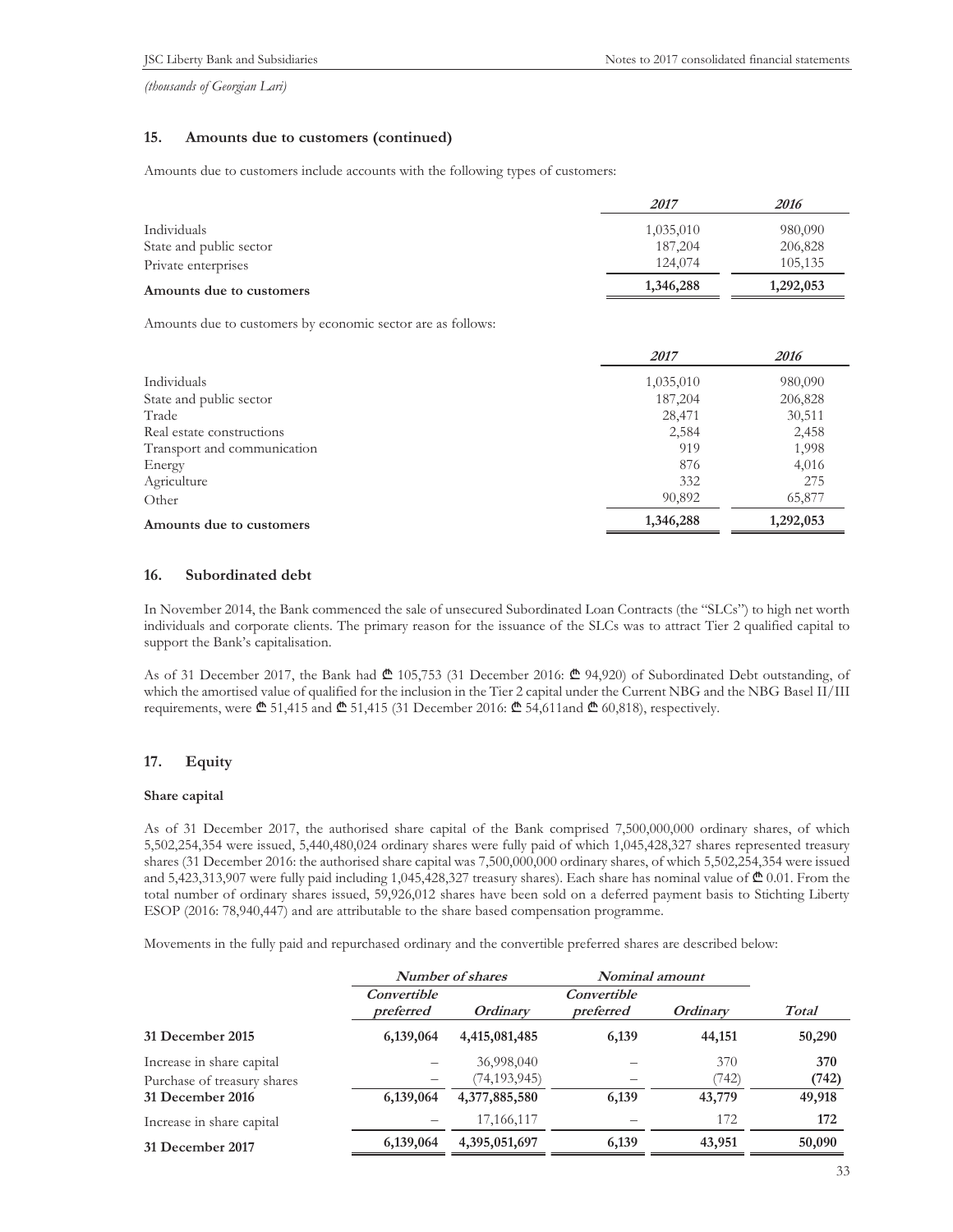### **17. Equity (continued)**

### **Share capital (continued)**

The share capital of the Bank was contributed by the shareholders in ₾ and they are entitled to dividends and any capital distribution in ₾.

The increase of share capital represents the exercise of ESOP shares. The total number of ESOP shares exercised in 2017 comprised of 19,014,435 shares, of which cash contribution happened on 17,166,117 shares; the remaining 1,848,318 shares were settled in January 2018 (The total number of ESOP shares exercised in 2016 comprised of 36,998,040 shares, which were fully settled during 2016). No new ordinary shares were issued or sold during 2017 and 2016.

As of 31 December 2017 and 2016, the book value per ordinary share comprised  $\triangle$  0.0474 and  $\triangle$  0.0402, respectively.

### **Treasury shares**

On 12 November 2015, the Group commenced the buyback of ordinary shares (the "Buyback") at  $\Phi$  0.0179 per ordinary share, with the maximum number of 1,045,428,327 ordinary shares or 19.00% of the total number of issued and outstanding ordinary shares.

The Buyback period was set as 90 calendar days from announcement date, up until 10 February 2016. As of 31 December 2016, the Group bought back and fully settled 1,045,428,327 ordinary shares (19.00% of the total number of shares issued and outstanding).

The consideration paid, including any attributable transaction costs is deducted from total equity as treasury shares until they are cancelled or reissued. Treasury shares are stated at the weighted average cost.

Any share repurchased during the Buyback that have not been sold until 27 July 2018 shall be considered to be cancelled and the management shall register the cancellation of such unsold treasury shares in the share registry of the Bank maintained by the independent share registrar.

### **Convertible preferred shares**

In August 2012, the Bank issued and made available for sale to the general public in a public offer in Georgia 10,000,000 non-redeemable convertible preferred shares at the gross placement price of ₾ 1 per convertible preferred share (with the permissible size of the public offer subsequently increased to 30,000,000 convertible preferred shares), of which 6,139,064 convertible preferred shares were outstanding and fully paid-up as of 31 December 2017 (2016: 6,139,064). The public offer period expired on 31 December 2015. The convertible preferred shares are perpetual and can be converted, at the holder's discretion, into ordinary shares of the Bank at the conversion price based on 1.05 times the IFRS audited ordinary equity book value of the Bank per ordinary share outstanding (net of any treasury shares) as of the end of the preceding calendar year.

The dividend rate on the convertible preferred shares is 17% per annum, payable annually, subject to the AGM approval in each given year. The dividends are non-cumulative. The conversion option was classified as equity component as of the initial recognition date.

The ability to pay dividends is subject to the Bank's financial condition and results of operations and compliance with the prudential capital adequacy requirements and may be restricted by, among other things, applicable laws and regulations, and by the NBG.

### **Basic/diluted earnings per share**

The Group presents basic and diluted earnings per share (EPS) data for its ordinary shares. Basic EPS is calculated by dividing the profit or loss attributable to ordinary shareholders of the Bank by the weighted average number of ordinary shares outstanding during the period (net of any treasury shares). Diluted EPS is determined by adjusting the profit or loss attributable to ordinary shareholders and the weighted average number of ordinary shares outstanding of the effect of all dilutive potential ordinary shares (but ignoring any treasury shares), which comprise share options granted to employees and the convertible preferred shares.

In 2017, net profit attributable to ordinary shareholders of the Bank comprised ₾ 53,014 (2016: ₾ 47,714) and the weighted average number of ordinary shares outstanding during the year was 4,456,826,027 (2016: 4,465,137,370), resulting in earnings per share of ₾ 0.01166 for 2017 (2016: ₾ 0.01045).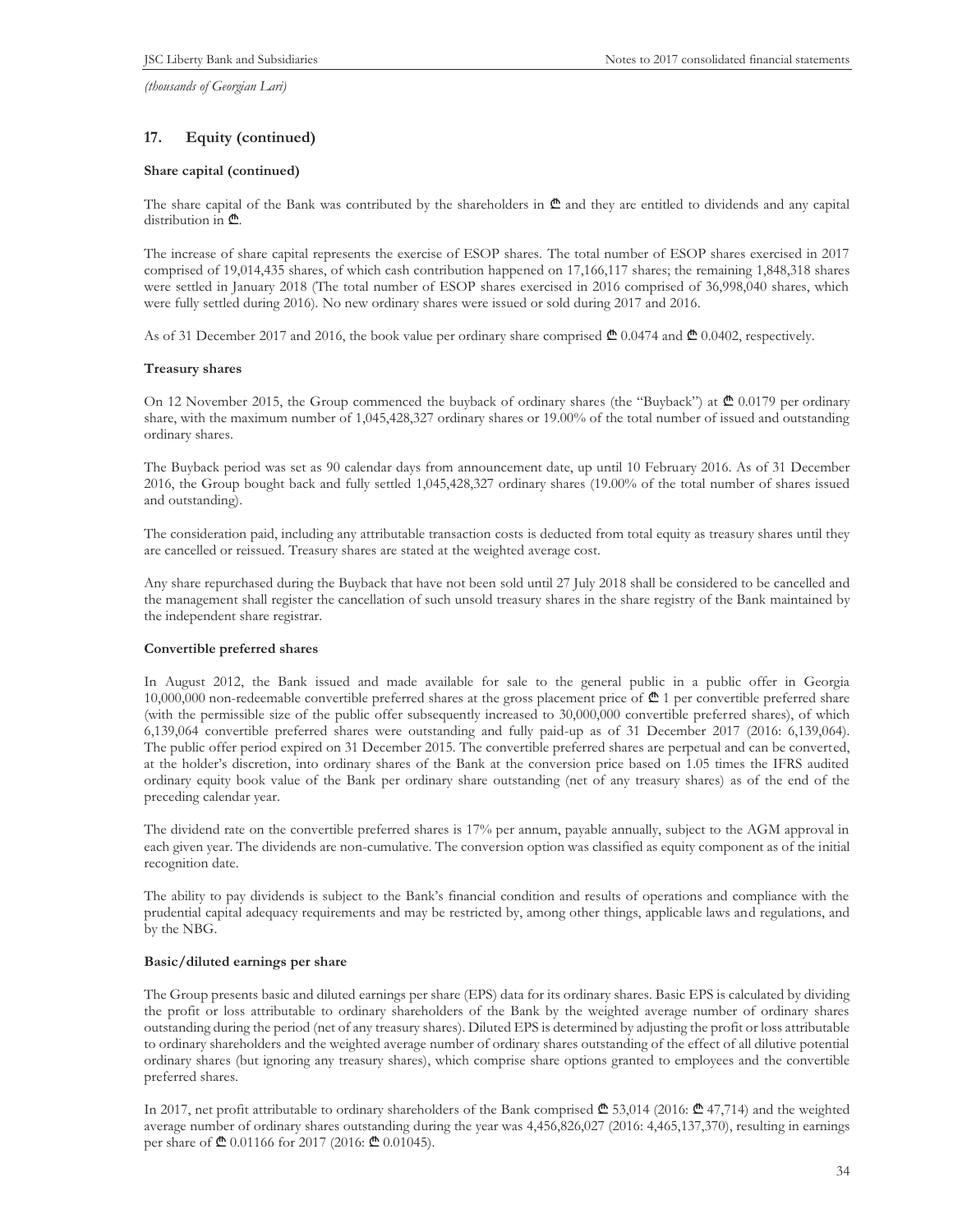### **17. Equity (continued)**

### **Basic/diluted earnings per share (continued)**

At 31 December 2017, the convertible preferred shares did not have a dilutive effect as the conversion price of ₾ 0.050 exceeded the quoted weighted average market price for the period of  $\triangle$  0.033. Thus, the potential dilution did not include the potential effect from the conversion of 6,139,064 convertible preferred shares into ordinary shares as of 31 December 2017 (at 31 December 2016, the convertible preferred shares did not have a dilutive effect as the conversion price of  $\spadesuit$  0.042 exceeded the quoted weighted average market price for the period of  $\mathbf{\Phi}$  0.017).

### **Dividends**

The Bank paid dividends on its ordinary shares in the amount of  $\triangle$  20,000 in 2017 (2016:  $\triangle$  nil). The Bank paid dividends on the convertible preferred shares in the amount of  $\mathbb{C}$  1,044 in 2017 (2016:  $\mathbb{C}$  1,044).

### **Other reserves**

Movements in other reserves were as follows:

|                                                 | <b>Revaluation reserve</b><br>for property<br>Total<br>and equipment |        |  |  |
|-------------------------------------------------|----------------------------------------------------------------------|--------|--|--|
| At 31 December 2015                             | 8,282                                                                | 8,282  |  |  |
| Revaluation of buildings, net of tax            | 8,851                                                                | 8,851  |  |  |
| Revaluation reserve of sold assets, net of tax  | (182)                                                                | (182)  |  |  |
| Depreciation of revaluation reserve, net of tax | (162)                                                                | (162)  |  |  |
| At 31 December 2016                             | 16,789                                                               | 16,789 |  |  |
| Revaluation reserve of sold assets, net of tax  | (40)                                                                 | (40)   |  |  |
| Depreciation of revaluation reserve, net of tax | (335)                                                                | (335)  |  |  |
| At 31 December 2017                             | 16,414                                                               | 16,414 |  |  |

### **Nature and purpose of other reserves**

*Revaluation reserve for property and equipment* 

The revaluation reserve for property and equipment is used to record increases in the fair value of the buildings and decreases to the extent that such decrease relates to an increase on the same asset previously recognised in equity.

### **18. Commitments and contingencies**

### **Operating environment**

In November and September 2017, the Standard & Poor's and Fitch Ratings reconfirmed their respective sovereign ratings of Georgia at "BB-"with outlook "Stable", while in September 2017, Moody's upgraded by one-notch to "Ba2". In the recent years, country has implemented and largely maintained far-reaching structural reforms. In 2017, Georgia became No. 9 country in the World Bank Ease of Doing Business global rankings (upgraded from 16th in 2016) and No. 13 in the Index of Economic Freedom. However, it still remains a small open economy, which is exposed to exogenous trends and pressures. In 2017, the trade deficit widened by just 1.5% year-on-year, notably, excluding a one-off import of aircraft in November, the trade deficit was flat in the reporting period (from US Dollar 5.12 bln in 2016 to US Dollar 5.20 bln in 2017); the net inflows from remittances increased by 22.3% (from US Dollar 957 mln in 2016 to US Dollar 1,171 mln in 2017), number of international arrivals from tourism increased by 19.0% (from 6.4 mln in 2016 to 7.6 mln in 2017) and net FDI raised by 16.2% (from US Dollar 1.6 bln in 2016 to US Dollar 1.9 bln in 2017). As a result, the local currency appreciated (against the US Dollar, in nominal terms) by 2.1% as compared to prior year depreciation of 10.5%; the real exchange rate (nominal exchange rate adjusted by trading countries inflation) appreciated by 0.1%, as compared to the prior year depreciation of 3.6%. Real GDP growth reached 4.8% in 2017, as compared to 2.7% in 2016, 2.8% and 4.6% in 2015 and 2014, respectively.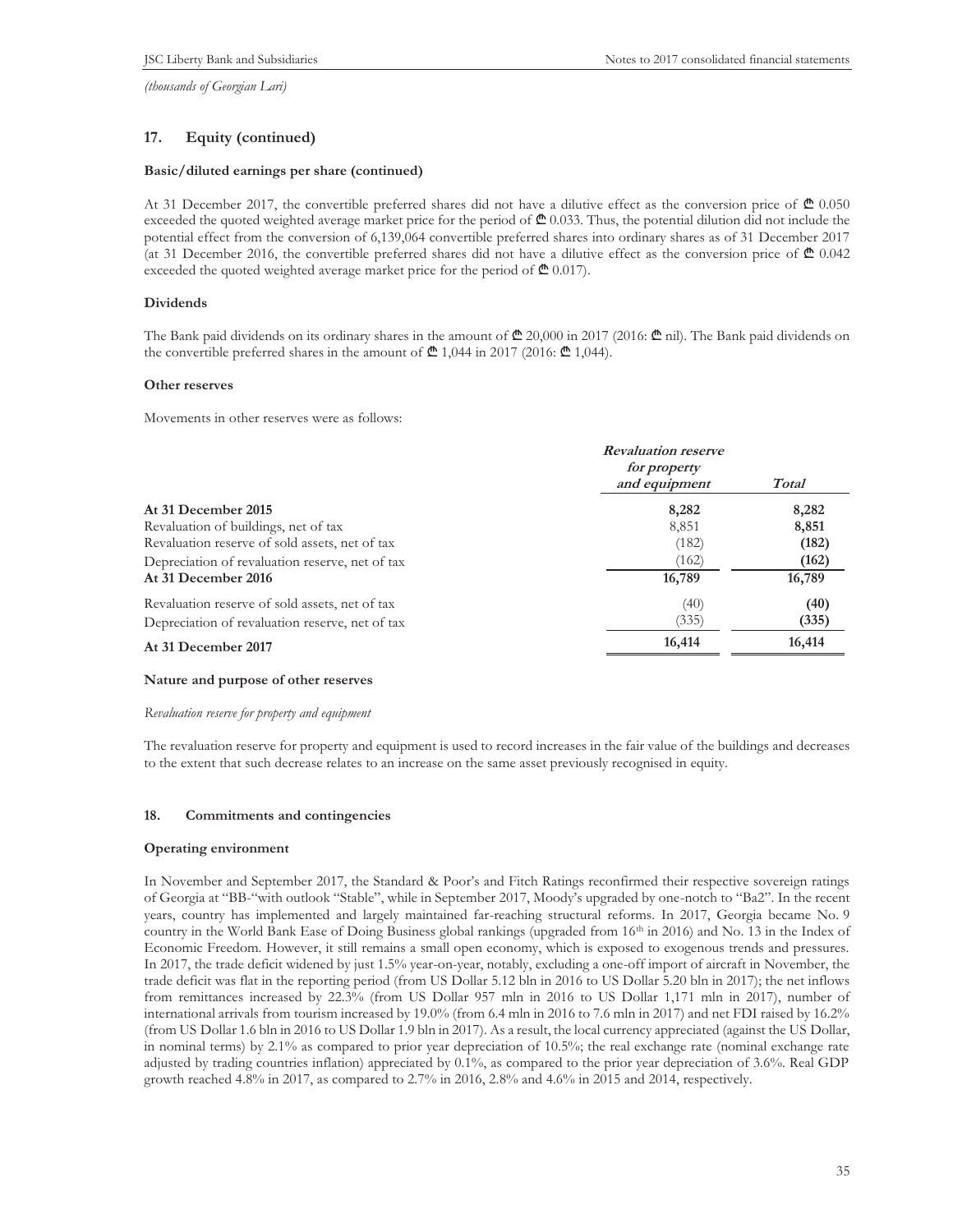### **18. Commitments and contingencies (continued)**

### **Operating environment (continued)**

Budget deficit reduced to 3.9% of GDP in 2017 from 4.1% in 2016. Proper fiscal-monetary interaction and prudent banking sector supervision allowed to sustain positive development dynamics in the financial sector and credit risks, providing for 17.9% banking sector loan book growth while keeping the banking sector NPLs (defined as loans overdue by 90 days) at a relatively low level (below 3%). As of 31 December 2017, the loan and deposit dollarization ratios were also down to 56.9% and 65.6% as compared to 65.4% and 72.4% as of 31 December 2016, respectively.

The period average inflation rate increased from 2.1% as of 31 December 2016 to 6.7% as of 31 December 2017. Nearly 40% of the price growth was due to excise tax-related increases and core inflation remained close to the NBG's target of 4.0% throughout 2017. Public debt remained flat at 44.7% as a share of GDP in 2017. The government and the NBG sustain sufficient liquidity – in the form of the government cash deposit at the NBG and in the form of the NBG's international reserves (NBG International Reserves increased by 10.2% year-on-year to US Dollar 3,039 mln in 2017 from US Dollar 2,757 mln in 2016). Economic fundamentals in the region appear to be improving in 2018, alongside with better-than-expected growth momentum among Georgia's main trading partners (29.1% year-on-year growth in export in 2017); fast growing tourism sector (27.0% year-on-year growth in revenue from tourism in 2017, US Dollar 2.8 bln, 18.2% of GDP); commencement of large investment projects and acceleration of the positive impact from growth-enhancing reforms by the government.

The management believes that the Bank is well-equipped to follow the upcoming trend, due to well diversified retail loan book, low concentrations in overall credit portfolio and funding base; high capitalization and fairly stable liquidity buffer. Furthermore, the Bank's refinancing risk is materially restricted due to significant reliance on retail fixed term deposits and CDs.

### **Legal**

In the ordinary course of business, the Group is subject to legal actions and complaints. Management believes that the ultimate liability, if any, arising from such actions or complaints will not have a material adverse effect on the financial condition or the results of future operations of the Group.

The Group's commitments and contingencies comprised the following:

|                                                                  | 2017   | 2016    |
|------------------------------------------------------------------|--------|---------|
| Credit related commitments                                       |        |         |
| Guarantees                                                       | 840    | 849     |
| Undrawn loan commitments                                         | 32,312 | 31,101  |
|                                                                  | 33,152 | 31,950  |
| <b>Operating lease commitments</b>                               |        |         |
| Not later than 1 year                                            | 7,445  | 8,438   |
| Later than 1 year but not later than 5 years                     | 20,959 | 26,440  |
| Later than 5 years                                               | 8,104  | 12,093  |
|                                                                  | 36,508 | 46,971  |
| Capital expenditure commitments                                  | 2,330  | 259     |
| Less - provisions                                                |        | (1)     |
| Commitments and contingencies (before deducting collateral)      | 71,990 | 79,179  |
| Less - cash held as security against guarantees issued (Note 15) | (814)  | (1,319) |
| Commitments and contingencies                                    | 71,176 | 77,860  |

As of 31 December 2017 and 31 December 2016, the Bank had Bankers Blanket Bond insurance, Directors and Officers liability insurance, and Property and Vehicle insurance coverage.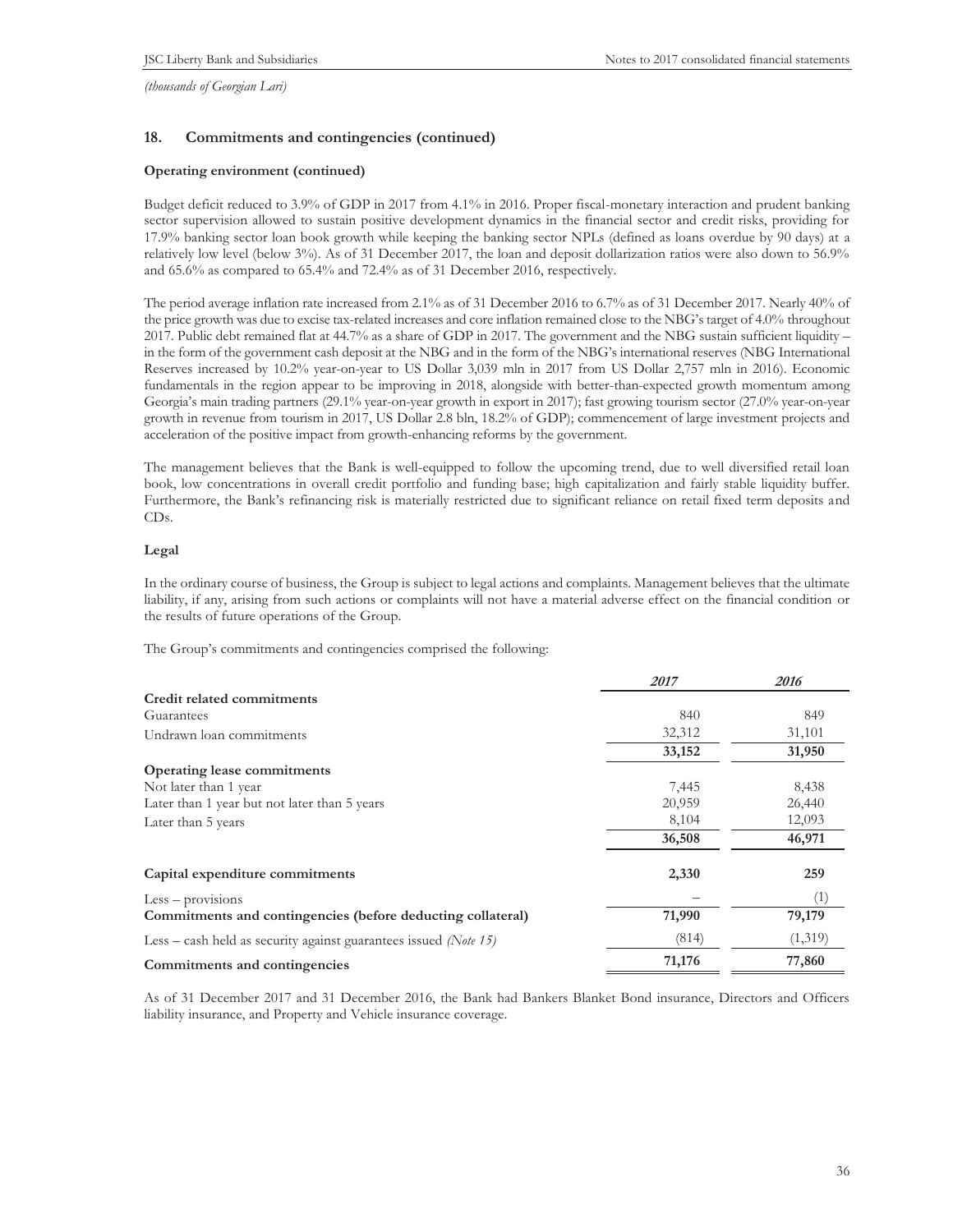### **18. Commitments and contingencies (continued)**

### **Legal (continued)**

#### *Litigation*

In October-November 2013, several of the former shareholders of JSC Liberty Bank – Irina Jincharadze, Elena Kovalenko, Tamar Marshania and Ana Gerbyak (hereinafter the "Claimants") – filed a claim at the Tbilisi City Court against the respondents Eurooil LLP, the Bank, Liberty Holding Georgia LLC, JSC Liberty Capital and Liberty Investments Holding BV (hereinafter the "Respondents"). In their claims the Claimants alleged that they were coerced to sell their respective shares of the Bank to Eurooil LLP and that Eurooil LLP and the Respondents were related and/or acted in concert, and thus seek partial annulment of the share purchase agreement (hereinafter the "SPA"). The Claimants sold in total 914,827,300 ordinary shares of the Bank. In conjunction with the claim, the Claimants requested injunctive relief in the form of an encumbrance over 58.18% of the Bank's ordinary shares held by Liberty Holding Georgia LLC and nine units of real estate property owned by JSC Liberty Bank. Tbilisi City Court partially satisfied the Claimants' application for an injunction and encumbered 58.18% of the ordinary shares of the Bank held by Liberty Holding Georgia LLC.

In addition, on 8 June 2016 Tbilisi Court of Appeals issued a resolution satisfying the application of European Financial Group B.V. against Liberty Holding Georgia LLC, Elvin Solutions Limited and Olive Capital Management (minority shareholders of the Bank) regarding the arbitral proceedings between the abovementioned parties at London Court of International Arbitration and as an injunctive relief restrained Liberty Holding Georgia LLC, Elvin Solutions Limited and Olive Capital Management to dispose of or to collateralise their respective ordinary shares of the Bank in the amount of 3,326,488,049 (Liberty Holding Georgia LLC – 3,201,321,628 ordinary shares; Elvin Solutions Limited – 72,584,672 ordinary shares and Olive Capital Management – 52,581,749 ordinary shares). Abovementioned case at London Court of International Arbitration was settled among the parties.

Consequently, Tbilisi City Court approved the settlement between the Claimants and Liberty Holding Georgia LLC on 20 September 2017 regarding the litigation for the annulment of the SPA, the case was closed and all respective encumbered shares were fully released.

### **19. Net fee and commission income**

Net fee and commission income comprise:

|                                        | <i>2017</i> | 2016    |
|----------------------------------------|-------------|---------|
| Plastic card operations                | 10,157      | 10,567  |
| Settlements operations                 | 6,020       | 6,222   |
| Remittances                            | 4,750       | 5,073   |
| Fee income received from bill payments | 3,517       | 2,905   |
| Cash operations                        | 3,370       | 4,220   |
| Guarantees and letters of credit       | 26          | 31      |
| Other                                  | 6,769       | 5,655   |
| Fee and commission income              | 34,609      | 34,673  |
| Plastic card operations                | (6,160)     | (5,400) |
| Fee expense paid for bill payments     | (755)       | (806)   |
| Settlements operations                 | (798)       | (854)   |
| Cash operations                        | (11)        | (10)    |
| Guarantees and letters of credit       |             | (3)     |
| Fee and commission expense             | (7, 724)    | (7,073) |
| Net fee and commission income          | 26,885      | 27,600  |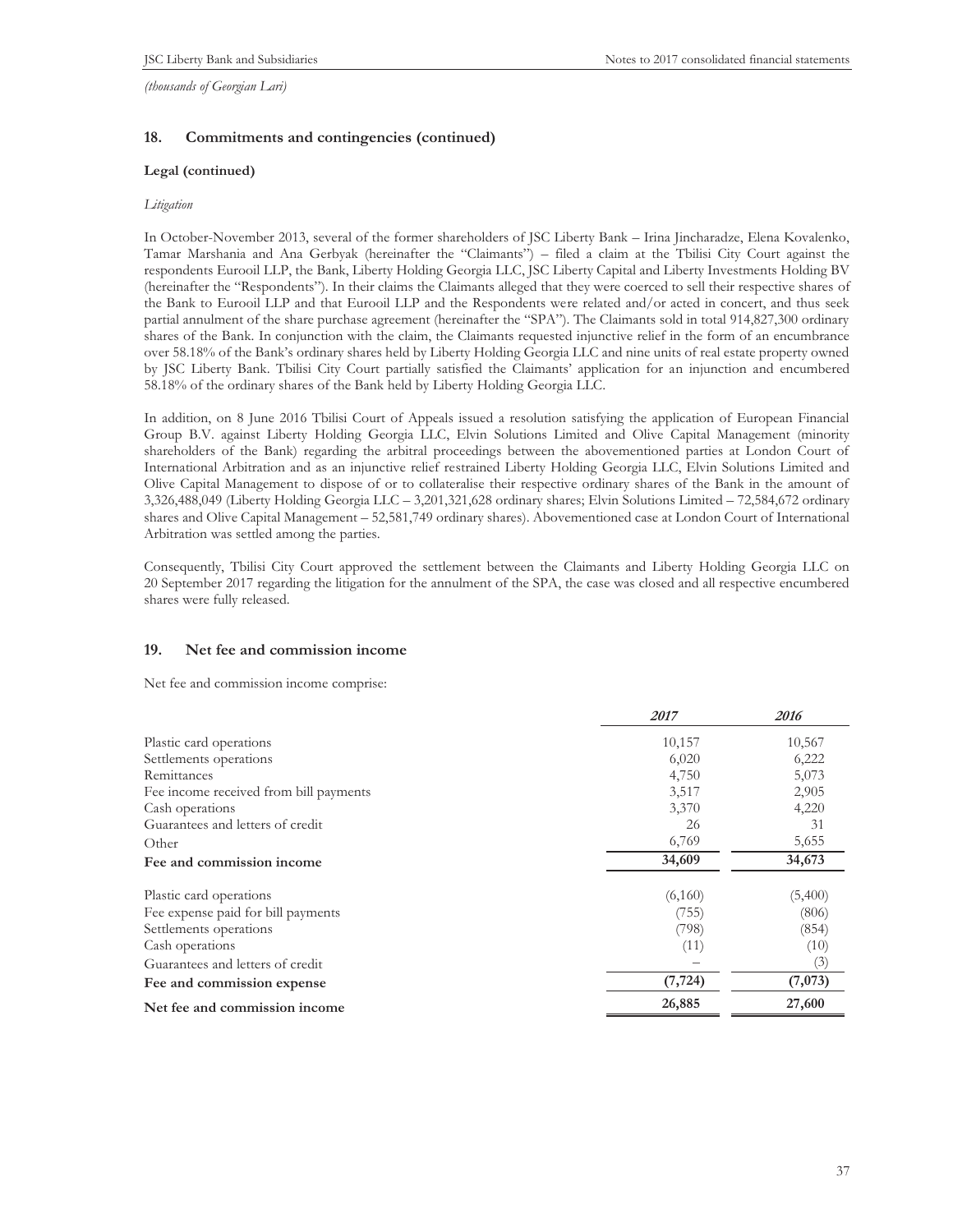### **20. Other income**

Other income comprise:

|                                                                     | 2017   | 2016   |
|---------------------------------------------------------------------|--------|--------|
| Income from penalty on late payments on customer loans and advances | 18,371 | 14,581 |
| Income from sale of shares in investment available for sale         | 1,026  | 231    |
| Gain from sale of assets                                            | 379    | 375    |
| Income from rent                                                    | 344    | 499    |
| Gain from revaluation of assets                                     | 46     | 47     |
| Other                                                               | 1.295  | 1.387  |
| Total other income                                                  | 21,461 | 17,120 |

### **21. Personnel and general and administrative expenses**

Personnel and general and administrative expenses comprise:

|                                                   | 2017   | 2016   |
|---------------------------------------------------|--------|--------|
| Salaries                                          | 53,434 | 50,960 |
| Variable monthly bonuses                          | 7,785  | 7,285  |
| Performance based discretionary bonus pool        | 9,057  | 7,766  |
| Employee retention of subordinated debt contracts | 1,760  | 1,593  |
| Personnel expenses                                | 72,036 | 67,604 |
|                                                   | 2017   | 2016   |
| Occupancy and rent                                | 8,865  | 8,748  |
| Legal and other professional services             | 3,861  | 4,715  |
| Marketing and advertising                         | 3,937  | 3,829  |
| Communications                                    | 3,707  | 3,896  |
| Office supplies                                   | 2,648  | 3,181  |
| Utility expense                                   | 2,286  | 2,283  |
| Repair and maintenance                            | 1,347  | 1,346  |
| Operating taxes                                   | 1,326  | 1,377  |
| Security                                          | 1,095  | 1,231  |
| Audit, audit related and other service expenses   | 380    | 429    |
| Travel expenses                                   | 865    | 986    |
| Insurance                                         | 836    | 913    |
| Corporate hospitality and entertainment           | 405    | 645    |
| Other                                             | 3,492  | 2,657  |
| General and administrative expenses               | 35,050 | 36,236 |

### **22. Risk management**

### **Introduction**

Risk is inherent in the Group's activities but it is managed through a process of ongoing identification, measurement and monitoring, subject to risk limits and other controls. This process of risk management is critical to the Group's continuing profitability and each individual within the Group is accountable for the risk exposures relating to his or her responsibilities. The Group is exposed to credit risk, liquidity risk, market risk, operational risk and other non-financial risks. The risk management framework adopted by the Group sets the boundaries of risk bearing capacity for each risk and business line and ensures its compliance.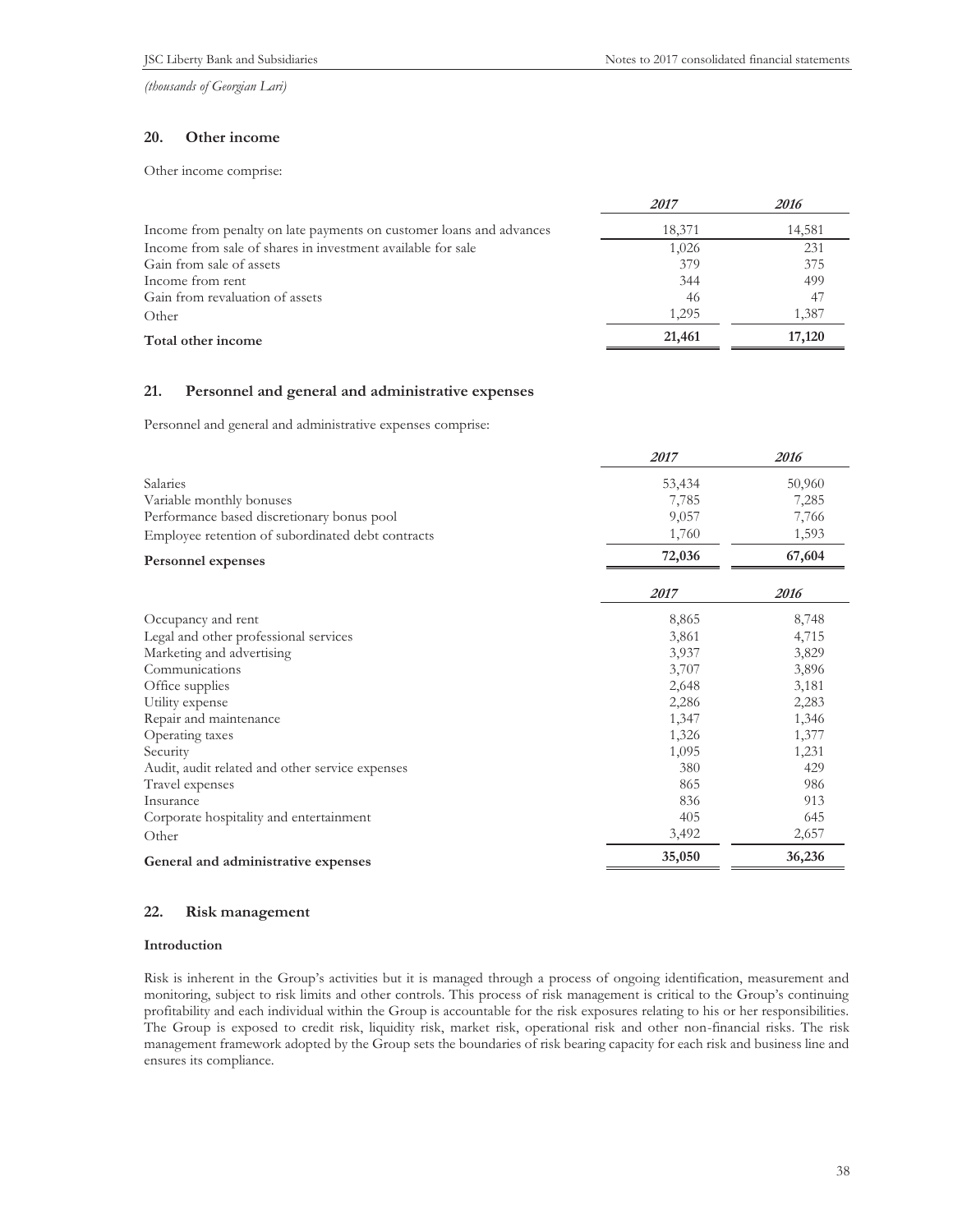### **22. Risk management (continued)**

#### **Introduction (continued)**

The responsibility of the individuals responsible for risk management is to ensure the compliance of the Group to the Risk Appetite Statement ("RAS") set by the Supervisory Board of the Bank. The compliance is ensured by continuous monitoring of the RAS parameters and proposing any changes to these parameters when circumstances change. The Enterprise Risk Management ("ERM") Department has the overall responsibility for monitoring of the RAS set by the Supervisory Board. RAS establishes escalation routes for trigger events and limits breaches in order to timely and effectively initiate and implement pre-defined mitigation actions. For the purposes of effective inclusion into daily activities of the Group, RAS parameters are detailed into more granular business unit and transactional levels. With the active involvement of Management Board risk management functions ensure proper communication and clarity at all levels regarding risk objectives, constant monitoring of risk profile against risk appetite, timely escalation of risk-related alerts and design of mitigating actions.

#### **Risk management framework and structure**

The Supervisory Board of the Bank has overall responsibility for the establishment and oversight of the Group's risk management framework. The Supervisory Board has established committees, which are responsible for developing and monitoring Group risk management policies in relevant specified areas, which are communicated through RAS.

The Group's risk management policies are established to identify and analyse the risks faced by the Group, to set appropriate risk limits and controls, and to monitor risks and adherence to limits. Risk management policies and systems are reviewed regularly to reflect changes in market conditions, products and services offered. The Group, through its management standards, procedures and trainings aims, has a disciplined and constructive control environment, in which all employees understand their roles and obligations.

#### *Audit Committee*

The Audit Committee is responsible for monitoring compliance with the Group's risk management policies and procedures, and for reviewing the adequacy of the risk management framework in relation to the risks faced by the Group. It is responsible for the fundamental risk issues and manages and monitors relevant risk decisions. The Audit Committee is assisted in these functions by Internal Audit.

#### *Internal Audit*

Risk management processes throughout the Group are audited by the internal audit function, which examines, by undertaking regular and ad-hoc reviews, both the adequacy of the procedures and the Group's compliance with the procedures. Internal Audit discusses the results of all assessments with the Management Board, and reports its findings and recommendations to the Audit Committee.

#### *Other structural units*

The Supervisory Board is ultimately responsible for identifying and controlling risks; however, there are separate independent bodies responsible for managing and monitoring risks. Risk Appetite metrics are set by the Supervisory Board and monitored by the following committees and units with the active involvement of Management Board:

- ► Credit risk is managed by the Credit Risk Committees;
- Liquidity risk is managed by Asset-Liability Committee ("ALCO");
- Market risk is managed by ALCO;
- ► Operational risk is managed by the Operational Risk Management Department with close cooperation of Management Board;
- Information security and technology risks are managed by Information Security Department.

All committees have representatives of all relevant business units and report regularly to the Management Board.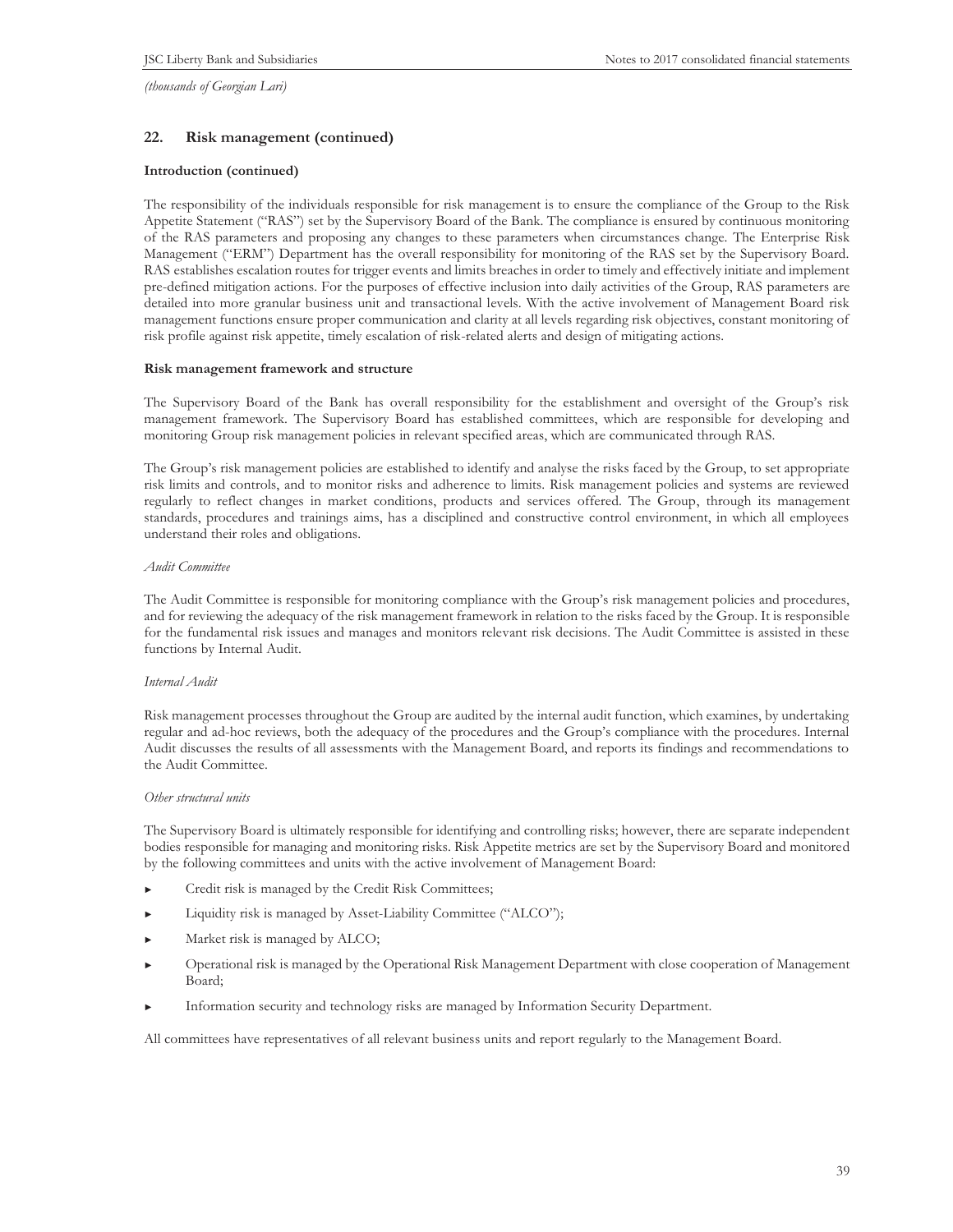### **22. Risk management (continued)**

### **Risk management framework and structure (continued)**

Business lines represent the primary owners of risks affecting daily activities and operations within the Group. Business processes incorporate controlling activities performed by the relevant risk unit representatives. Units with risk management functions represent the second line of defense. The following departments are responsible for day-to-management of credit, liquidity, market, operational and other financial risks:

- ► Enterprise Risk Management;
- ► Credit Underwriting;
- ► Credit Administration;
- ► Credit Controlling;
- Collections;
- ► Operational Risk Management;
- Information Security.

Anti-Money Laundering ("AML") and Compliance Risks are managed by Operational Risk Management Department. Collections function is divided into two broad sub-functions, each responsible for leading and monitoring collection process per types of outstanding receivables.

Business lines represent the primary owners of risks affecting daily activities and operations within the Group. Business processes incorporate day-to-day involvement of risk management representatives, with focus on risk identification, analysis, evaluation and treatment.

#### **Risk measurement and reporting systems**

The Group's risks are measured using a method which reflects both the expected loss likely to arise in normal circumstances and unexpected losses, which are an estimate of the ultimate actual loss based on statistical models. The models make use of probabilities derived from historical experience.

Monitoring and controlling risks is primarily performed based on limits established by the RAS. These limits reflect the business strategy and market environment of the Group as well as the level of risk that the Group is willing to accept.

Information compiled from all the businesses is examined and processed in order to analyse, control and identify early risks. This information is presented and explained to the Management Board, and the head of each business division. Senior management assesses the appropriateness of the allowance for credit losses on a monthly basis.

For all levels throughout the Group, specifically tailored risk reports are prepared and distributed in order to ensure that all business divisions have access to extensive, necessary and up-to-date information.

#### *Risk mitigation*

The Group uses collateral and diversification to mitigate its credit risks.

#### *Excessive risk concentration*

Concentrations arise when a number of counterparties are engaged in similar business activities, or activities in the same geographic region, or have similar economic features that would cause their ability to meet contractual obligations to be similarly affected by changes in economic, political or other conditions. Concentrations indicate the relative sensitivity of the Group's performance to developments affecting a particular industry or geographical location. The Group risk management functions ensure that potential negative impact from concentration is identified in a timely manner, respective risks properly measured and evaluated, and, ultimately, responsive actions planned and realised. RAS sets overall limits on excessive credit risk, liquidity and market risk concentrations.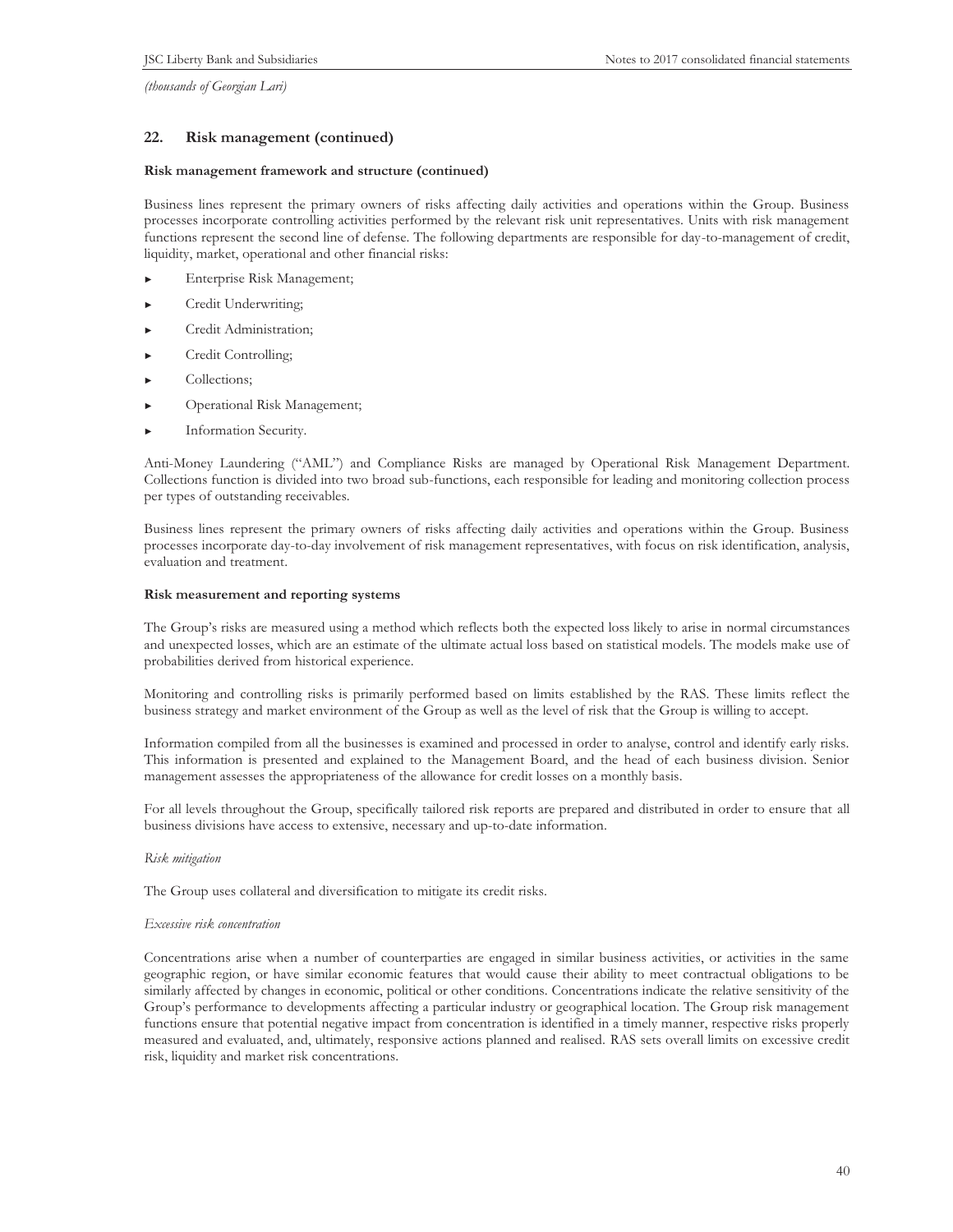### **22. Risk management (continued)**

### **Credit risk**

Credit risk is the risk that the Group will incur a loss because its customers, clients or counterparties failed to discharge their contractual obligations. The Group manages and controls credit risk by setting limits on the amount of risk it is willing to accept for individual counterparties and for geographical and industry concentrations, and by monitoring exposures in relation to such limits.

The Group has established a credit quality review process to provide early identification of possible changes in the creditworthiness of counterparties, including regular collateral revisions. The credit quality review process allows the Group to assess the potential loss as a result of the risks to which it is exposed and take corrective action.

Actual exposure per borrower against limits is monitored on loans granted. The Credit Committee may initiate a change in the limits.

Where appropriate, the Group obtains collateral and corporate guarantees. The credit risks are monitored on a continuous basis and are subject to annual or more frequent reviews.

#### *Credit-related commitments risks*

The Group makes available to its customers guarantees which may require that the Group make payments on their behalf. Such payments are collected from customers based on the terms of the letter of credit. They expose the Group to similar risks to loans and these are mitigated by the same control processes and policies.

### *Credit quality per class of financial assets*

The credit quality of financial assets is managed by the Group's internal credit policies. The table below shows the credit quality by class of asset for loan-related lines in the statement of financial position, based on the categories specified in the tables.

|                                                          |              |           |                               |       | Past due                               |          |           |
|----------------------------------------------------------|--------------|-----------|-------------------------------|-------|----------------------------------------|----------|-----------|
|                                                          |              |           | Neither past due nor impaired |       | but not                                |          |           |
|                                                          |              | High      | Standard                      |       | Sub-standard individually Individually |          |           |
| As of 31 December 2017                                   | <b>Notes</b> | grade     | grade                         | grade | impaired                               | impaired | Total     |
| Cash and cash<br>equivalents, except for<br>cash on hand | 6            | 307,439   |                               |       |                                        |          | 307,439   |
|                                                          |              |           |                               |       |                                        |          |           |
| Amounts due from credit                                  |              |           |                               |       |                                        |          |           |
| institutions                                             | 7            | 73,430    |                               |       |                                        |          | 73,430    |
| Loans to customers                                       | 8            |           |                               |       |                                        |          |           |
| Loans to retail clients with                             |              |           |                               |       |                                        |          |           |
| regular inflows                                          |              | 360,795   | 4,744                         | 1,760 | 36,069                                 |          | 403,368   |
| Consumer loans                                           |              | 187,036   | 3,949                         | 3,298 | 66,780                                 |          | 261,063   |
| Micro loans                                              |              | 106,337   | 814                           | 190   | 9,862                                  |          | 117,203   |
| Gold pawn loans                                          |              | 57,238    |                               | 4     | 1,415                                  | 1,926    | 60,583    |
| Residential mortgage loans                               |              | 18,672    | 262                           | 210   | 854                                    |          | 19,998    |
| Corporate & SME loans                                    |              | 968       | 115                           | 68    | 625                                    | 2,560    | 4,336     |
|                                                          |              | 731,046   | 9,884                         | 5,530 | 115,605                                | 4,486    | 866,551   |
| <b>Investment securities</b>                             | 9            |           |                               |       |                                        |          |           |
| - Loans and receivables                                  |              | 152,425   |                               |       |                                        |          | 152,425   |
| - Held to maturity                                       |              | 70,375    |                               |       |                                        |          | 70,375    |
|                                                          |              | 222,800   |                               |       |                                        |          | 222,800   |
| Total                                                    |              | 1,334,715 | 9,884                         | 5,530 | 115,605                                | 4,486    | 1,470,220 |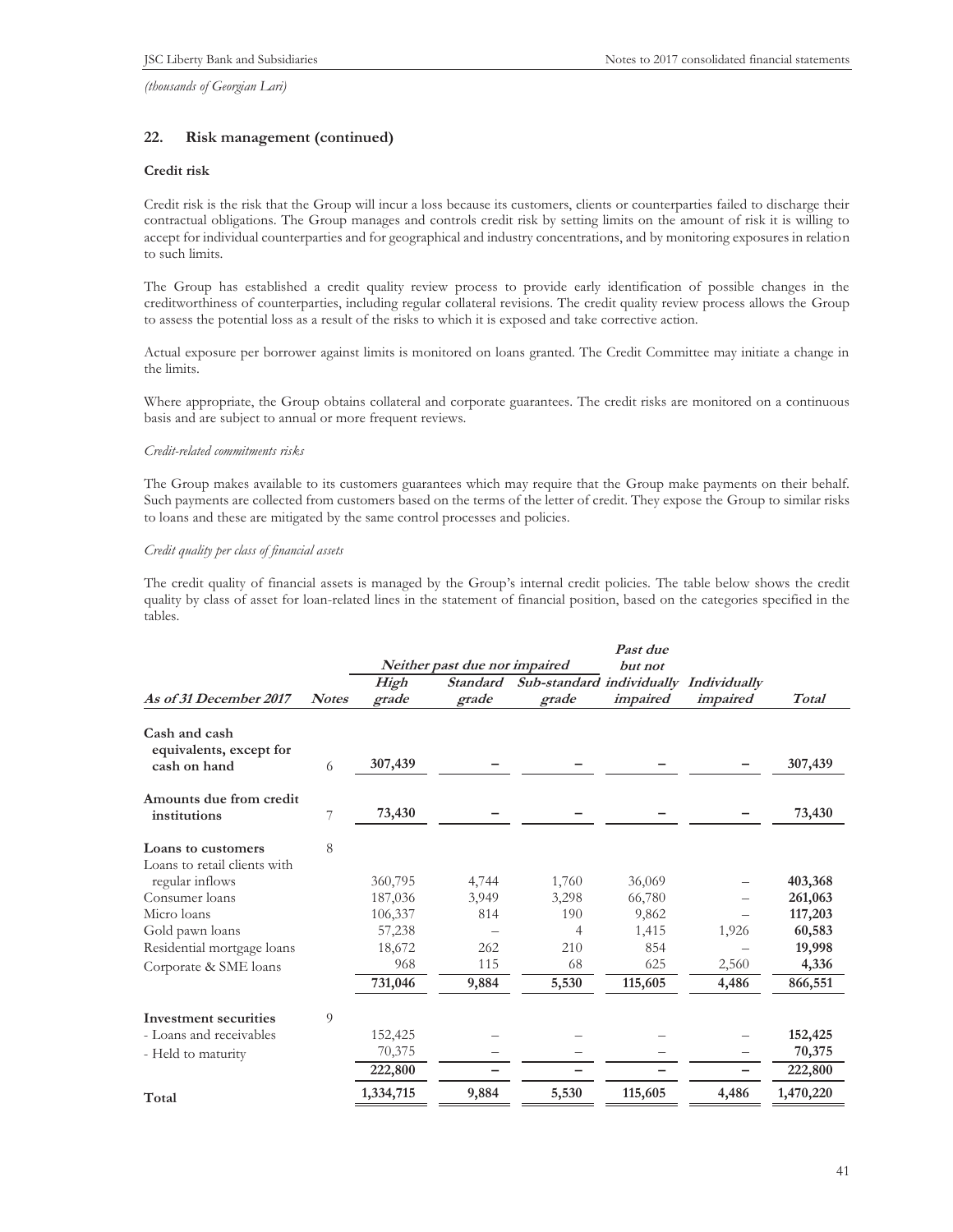### **22. Risk management (continued)**

### **Credit risk (continued)**

|                                          |              |               |                               |       | Past due                                           |          |           |
|------------------------------------------|--------------|---------------|-------------------------------|-------|----------------------------------------------------|----------|-----------|
|                                          |              |               | Neither past due nor impaired |       | but not                                            |          |           |
| As of 31 December 2016                   | <b>Notes</b> | High<br>grade | <b>Standard</b><br>grade      | grade | Sub-standard individually Individually<br>impaired | impaired | Total     |
|                                          |              |               |                               |       |                                                    |          |           |
| Cash and cash<br>equivalents, except for |              |               |                               |       |                                                    |          |           |
| cash on hand                             | 6            | 329,146       |                               |       |                                                    |          | 329,146   |
| Amounts due from credit                  |              |               |                               |       |                                                    |          |           |
| institutions                             | 7            | 96,255        |                               |       |                                                    |          | 96,255    |
| Loans to customers                       | 8            |               |                               |       |                                                    |          |           |
| Loans to retail clients with             |              |               |                               |       |                                                    |          |           |
| regular inflows                          |              | 293,149       | 6,699                         | 1,575 | 29,697                                             |          | 331,120   |
| Consumer loans                           |              | 130,705       | 5,467                         | 3,803 | 44,826                                             |          | 184,801   |
| Micro loans                              |              | 100,168       | 846                           | 188   | 7,471                                              |          | 108,673   |
| Gold pawn loans                          |              | 50,160        |                               |       | 1,309                                              | 3,257    | 54,726    |
| Residential mortgage loans               |              | 15,958        |                               | 181   | 456                                                |          | 16,595    |
| Corporate & SME loans                    |              | 2,677         | 431                           | 118   | 1,466                                              | 3,957    | 8,649     |
|                                          |              | 592,817       | 13,443                        | 5,865 | 85,225                                             | 7,214    | 704,564   |
| <b>Investment securities</b>             | 9            |               |                               |       |                                                    |          |           |
| - Loans and receivables                  |              | 164,139       |                               |       |                                                    |          | 164,139   |
| - Held to maturity                       |              | 82,451        |                               |       |                                                    |          | 82,451    |
|                                          |              | 246,590       |                               |       |                                                    |          | 246,590   |
| Total                                    |              | 1,264,808     | 13,443                        | 5,865 | 85,225                                             | 7,214    | 1,376,555 |

The credit risk assessment policy for neither past due not impaired financial assets has been determined by the Group as follows:

- ► A financial asset that is neither past due nor impaired at the reporting date, but historically used to be past due no more than 30 days is assessed as a financial asset with high grade;
- A financial asset that is neither past due nor impaired at the reporting date, but historically used to be past due more than 30 but less than 90 days is assessed as a financial asset with standard grade;
- ► A financial asset that is neither past due nor impaired at the reporting date, but historically used to be past due more than 90 days is assessed as a financial asset with sub-standard grade.

It is the Group's policy to maintain accurate and consistent risk ratings across the credit portfolio. This facilitates focused management of the applicable risks and the comparison of credit exposures across all lines of business and products. The rating system is supported by a variety of financial analytics, combined with processed market information to provide the main inputs for the measurement of counterparty risk. All internal risk ratings are tailored to the various categories. The attributable risk ratings are assessed and updated regularly.

An analysis of past due but not individually impaired loans, by age, is provided below.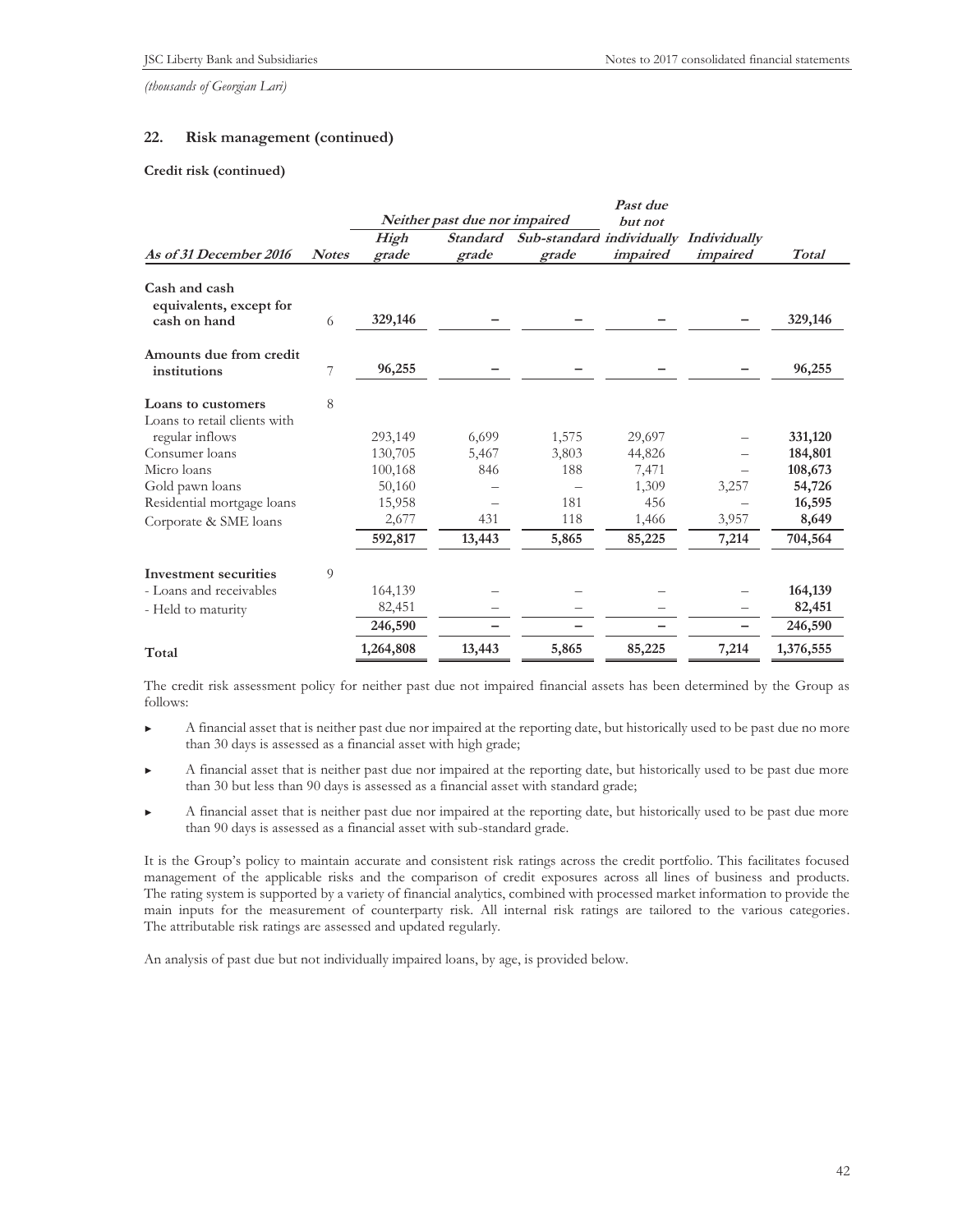### **22. Risk management (continued)**

### **Credit risk (continued)**

*Aging analysis of past due but not individually impaired loans per class of financial assets* 

| As of 31 December 2017       | <b>Notes</b> | Less than<br>30 days | 31 to<br>60 days | 61 to<br>90 days | More than<br>90 days | Total        |
|------------------------------|--------------|----------------------|------------------|------------------|----------------------|--------------|
| Loans to customers           | 8            |                      |                  |                  |                      |              |
| Loans to retail clients with |              |                      |                  |                  |                      |              |
| regular inflows              |              | 3,675                | 1,683            | 1,165            | 29,546               | 36,069       |
| Consumer loans               |              | 8,799                | 2,888            | 2,757            | 52,336               | 66,780       |
| Micro loans                  |              | 1,635                | 509              | 395              | 7,323                | 9,862        |
| Gold pawn loans              |              | 780                  | 375              | 260              |                      | 1,415        |
| Residential mortgage loans   |              | 216                  | 58               | 5                | 575                  | 854          |
| Corporate & SME loans        |              | 9                    |                  | 25               | 591                  | 625          |
| Total                        |              | 15,114               | 5,513            | 4,607            | 90,371               | 115,605      |
|                              |              | Less than            | 31 to            | 61 to            | More than            |              |
| As of 31 December 2016       | <b>Notes</b> | 30 days              | 60 days          | 90 days          | 90 days              | <b>Total</b> |
| Loans to customers           | 8            |                      |                  |                  |                      |              |
| Loans to retail clients with |              |                      |                  |                  |                      |              |
| regular inflows              |              | 3,983                | 1,673            | 1,153            | 22,888               | 29,697       |
| Consumer loans               |              | 7,492                | 2,853            | 2,418            | 32,063               | 44,826       |
| Micro loans                  |              | 1,257                | 465              | 483              | 5,266                | 7,471        |
| Gold pawn loans              |              | 771                  | 375              | 159              | 4                    | 1,309        |
| Residential mortgage loans   |              | 168                  | 35               | 11               | 242                  | 456          |
| Corporate & SME loans        |              |                      | 118              | 90               | 1,258                | 1,466        |
| Total                        |              | 13,671               | 5,519            | 4,314            | 61,721               | 85,225       |

See *Note 8* for more detailed information with respect to the allowance for impairment of loans to customers.

#### *Carrying amount per class of financial assets whose terms have been renegotiated*

The table below shows the carrying amount for renegotiated financial assets, by class.

|                                              | 2017   | 2016   |
|----------------------------------------------|--------|--------|
| Loans to customers                           |        |        |
| Loans to retail clients with regular inflows | 9,494  | 9,734  |
| Consumer loans                               | 1,870  | 3,469  |
| Micro loans                                  | 3,346  | 1,572  |
| Residential mortgage loans                   | 78     |        |
| Total                                        | 14,788 | 14,775 |

#### *Impairment assessment*

The main considerations for the loan impairment assessment include whether any payments of principal or interest are overdue or there are any known difficulties in the cash flows of counterparties or infringement of the original terms of the contract. The Group addresses impairment assessment in two areas: individually assessed allowances and collectively assessed allowances.

#### *Individually assessed allowances*

The Group determines the allowances appropriate for each individually significant loan on an individual basis. The main consideration for the individual assessment include whether any payment of principal or interest are overdue by more than 90 days for all loans. Items considered when determining allowance amounts include the sustainability of the counterparty's business plan, its ability to improve performance once a financial difficulty has arisen, projected receipts and the expected dividend payout should bankruptcy ensue, the availability of other financial support and the realisable value of collateral, and the timing of the expected cash flows. The impairment losses are evaluated at each reporting date, unless unforeseen circumstances require more careful attention.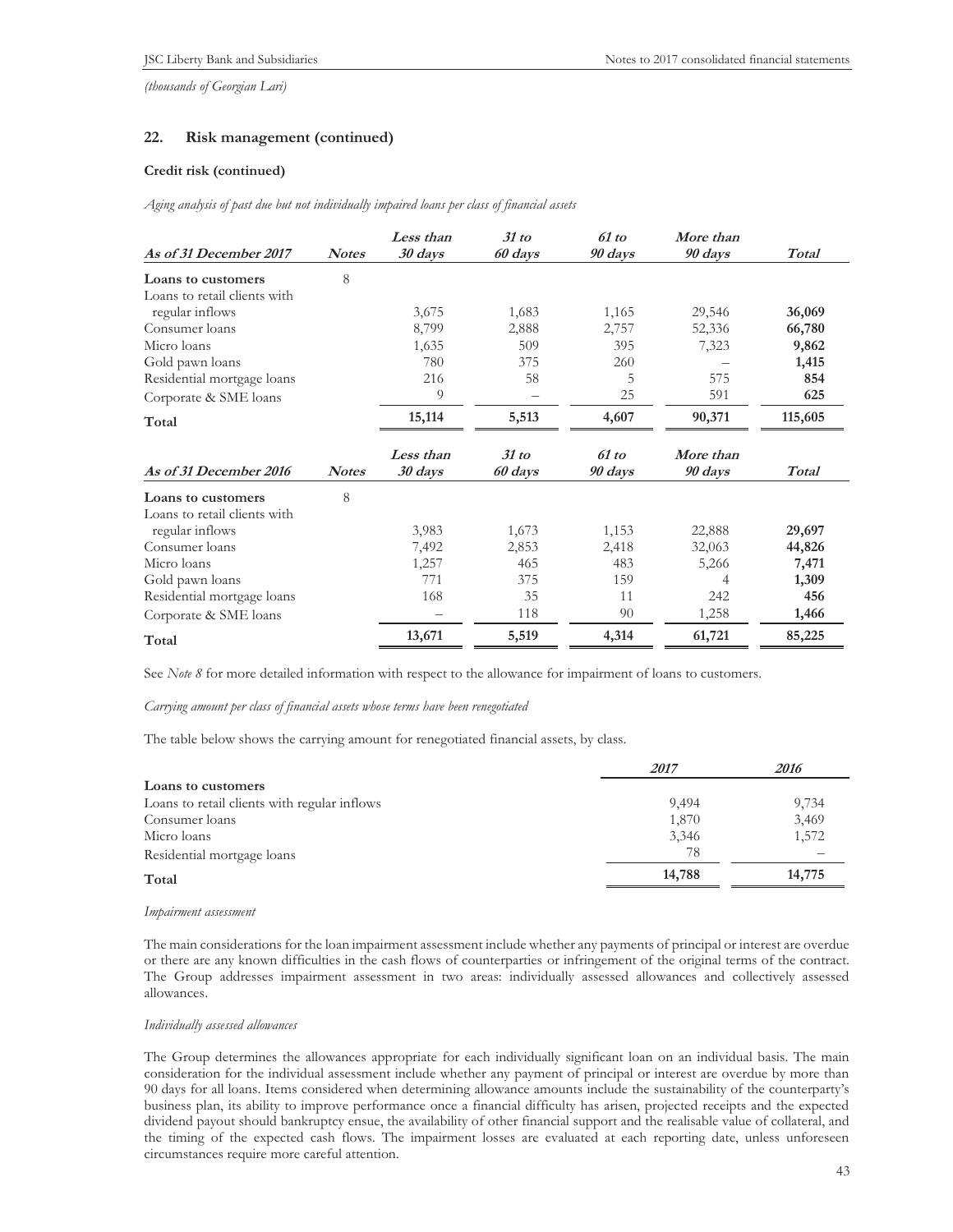### **22. Risk management (continued)**

#### **Credit risk (continued)**

#### *Collectively assessed allowances*

Allowances are evaluated on each reporting date. The calculations are made by homogenous products, meaning that all the statistical data and parameters are collected and computed for each product individually. To determine the Probability of Default (PD), the Bank applies Marginal Mortality Rate (MMR) in order to define the PD for various loan products by their age (number of the months from loan issuance to the reporting date: maximum history of 36 month to the lowest of 24 months, depending on the loan product). Recovery Rate (RR) of the defaulted loans (defined as Days Past Due >90) includes the cash paid from the default date cumulatively until the reporting date. The paid sums are discounted by the average effective weighted interest rate for the product. The Loss Given Default (LGD), equals 1 − RR. The loans written off during the period being analysed, are treated as defaulted and are involved in definition of both PD and LGD. The credit portfolio on the reporting date is classified into three categories: standard portfolio exposed to the PD in the next 12 months; nonstandard portfolio exposed to the PD during its lifetime and defaulted portfolio.

- For standard portfolio, possible loan loss allowance equals total exposure provisioned at 12 months PD and LGD.
- ► For nonstandard portfolio, possible loan allowance equals total exposure provisioned at lifetime PD and LGD.
- For defaulted portfolio, possible loan loss allowance equals total exposure provisioned at LGD only.

The geographical concentration of the Group's assets and liabilities is set out below:

|                                                      |           |             | 2017                                     |           | 2016      |             |                                          |              |
|------------------------------------------------------|-----------|-------------|------------------------------------------|-----------|-----------|-------------|------------------------------------------|--------------|
|                                                      | Georgia   | <b>OECD</b> | CIS and<br>other<br>foreign<br>countries | Total     | Georgia   | <b>OECD</b> | CIS and<br>other<br>foreign<br>countries | <b>Total</b> |
| Assets                                               |           |             |                                          |           |           |             |                                          |              |
| Cash and cash equivalents<br>Amounts due from credit | 253,424   | 209,128     | 1,850                                    | 464,402   | 324,714   | 136,437     | 1,736                                    | 462,887      |
| institutions                                         | 73,430    |             |                                          | 73,430    | 96,255    |             |                                          | 96,255       |
| Loans to customers                                   | 757,065   |             | -                                        | 757,065   | 631,481   |             |                                          | 631,481      |
| Investment securities:                               |           |             |                                          |           |           |             |                                          |              |
| - Loans and receivables                              | 152,425   |             |                                          | 152,425   | 164,139   |             |                                          | 164,139      |
| - Held to maturity                                   | 70,375    |             |                                          | 70,375    | 82,451    |             |                                          | 82,451       |
| All other assets                                     | 175,451   | 5,642       | 4,687                                    | 185,780   | 169,224   | 3,538       | 3,110                                    | 175,872      |
|                                                      | 1,482,170 | 214,770     | 6,537                                    | 1,703,477 | 1,468,264 | 139,975     | 4,846                                    | 1,613,085    |
| Liabilities                                          |           |             |                                          |           |           |             |                                          |              |
| Amounts due to credit                                |           |             |                                          |           |           |             |                                          |              |
| institutions                                         | 6,479     |             | 18                                       | 6,497     | 21,782    |             | 18                                       | 21,800       |
| Amounts due to customers                             | 1,237,354 | 68,472      | 40,462                                   | 1,346,288 | 1,177,702 | 65,377      | 48,974                                   | 1,292,053    |
| Subordinated debt                                    | 53,641    | 36,720      | 15,392                                   | 105,753   | 53,007    | 33,657      | 8,256                                    | 94,920       |
| All other liabilities                                | 21,219    | 6,387       |                                          | 27,606    | 17,406    | 1,675       |                                          | 19,081       |
|                                                      | 1,318,693 | 111,579     | 55,872                                   | 1,486,144 | 1,269,897 | 100,709     | 57,248                                   | 1,427,854    |
| Net assets/(liabilities)                             | 163,477   | 103,191     | (49, 335)                                | 217,333   | 198,367   | 39,266      | (52, 402)                                | 185,231      |

#### **Liquidity risk and funding management**

#### *Liquidity risk management and supervision*

Liquidity risk is the risk that the Group will encounter difficulty in meeting obligations associated with its financial liabilities that are settled by delivering cash or another financial asset. The Group's approach to managing liquidity is to ensure, as far as possible, that it will always have sufficient liquidity to meet its liabilities when due, under both normal and stressed conditions, without incurring unacceptable losses or risking damage to the Group's reputation.

The primary objective of the liquidity risk management is to ensure with a high degree of confidence that the Group is in a position to both address its daily liquidity obligations and withstand a period of liquidity stress, the source of which could be either Group-specific or market-wide. Other objectives include securing a balanced financing mix for the Group's activities, compliance with standards set by the NBG, managing crisis situations and controlling the cost of funding.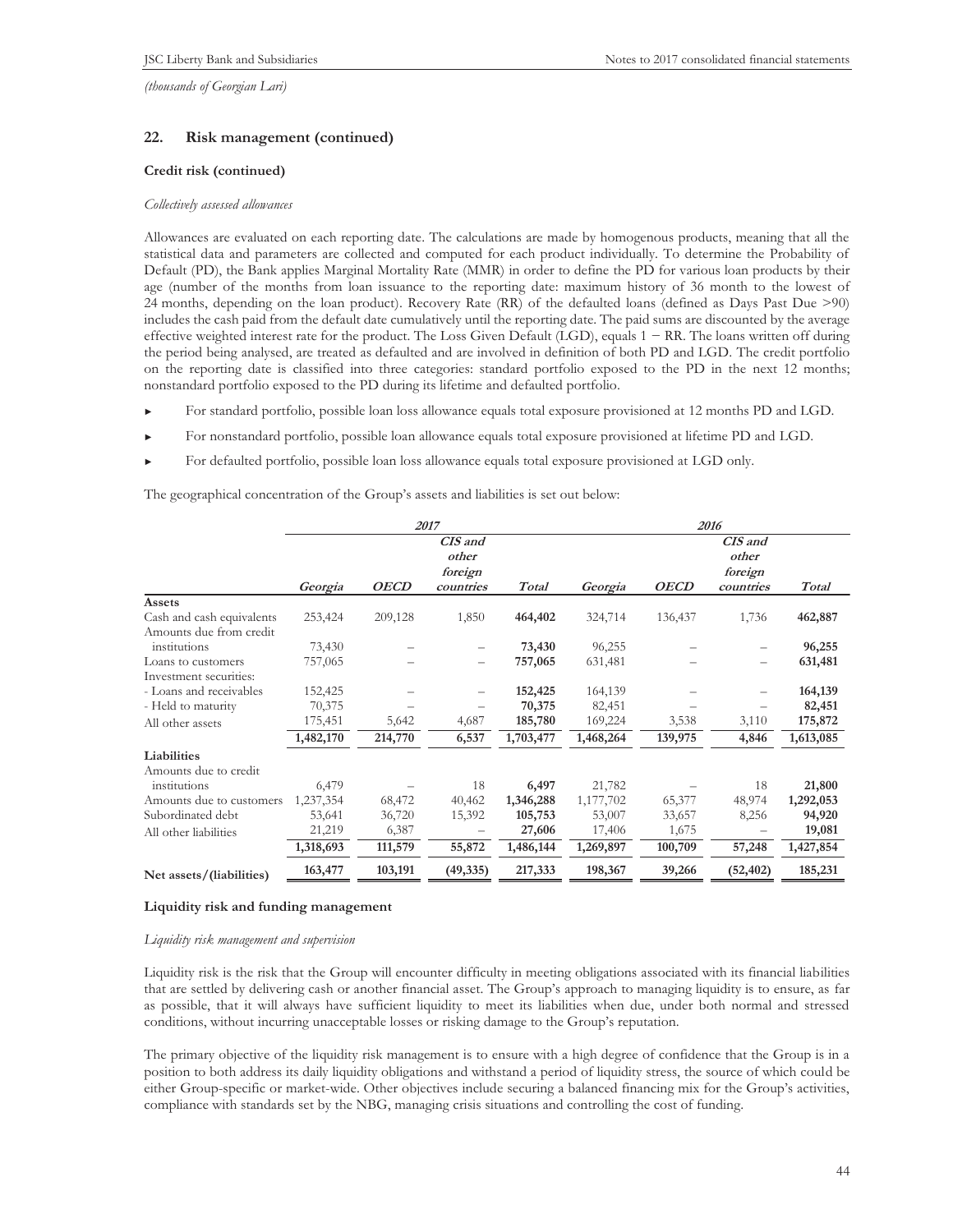### **22. Risk management (continued)**

#### **Liquidity risk and funding management (continued)**

The main liquidity risk mitigation techniques are building liquidity reserves, diversifying funding sources and extending financing maturities. However, significant liquidity in excess of statutory requirements due to unexpected net cash inflows should be avoided and the Management Board should examine options to reduce liquidity to an appropriate level.

The Treasury Department is responsible for the management of the liquidity and funding risk within targets, boundaries and limits being set out in the RAS. The Treasury Department manages the liquidity risk on a centralised level and reports to the Management Board at least weekly. Key decisions on liquidity risk management and monitoring are taken by the ALCO. Input for analysis for ALCO purposes is presented by Treasury and ERM Departments. ERM performs additional monthly stresstests on liquidity position of the Bank and reports the results to the ALCO.

The Bank maintains a Recovery Plan which includes pressure on liquidity triggers and recovery plan strategy. Since the precise nature of any stress event cannot be known in advance, the plans are designed to be flexible to the nature and severity of the stress event and provide a menu of options that could be used as appropriate at the time. The liquidity triggers are monitored by Treasury and ERM departments on a daily basis. Any potential trigger event is escalated to the Management Board level and should be discussed at the ALCO meeting. Recovery Plan contains step-by-step actions, to generate additional liquidity in order to facilitate recovery in a severe stress, and is executed by the Head of Treasury Department under the supervision of ALCO and Management Board.

The Group uses stress testing and scenario analysis to evaluate the impact of a sudden and severe stress events on its liquidity position. The scenarios cover the Group-specific and market related risk events.

#### *Statutory requirement*

The NBG requires all banks in Georgia to maintain average liquidity ratio, calculated as the ratio of average liquid assets to average liabilities for the respective month, including borrowings from financial institutions and part of off-balance sheet liabilities with residual maturity of up to 6 months, of no less than 30.0%. The Bank's average liquidity ratio for the month was 61.7% as of 31 December 2017 (31 December 2016: 68.2%). The Bank's average liquidity ratio for the year 2017 was 64.9% (2016: 64.6%).

Approved and published on 15 May 2017 by the NBG (Decree N70/04), liquidity coverage ratio (LCR) regulation, became effective on 1 September 2017. The LCR is calculated following Basel III framework, however, higher run-off rates apply. The NBG requires all banks to maintain the LCR of 75.0% in ₾, and LCR of 100.0% in foreign currency and total LCR of 100% on a daily basis. As of 31 December 2017, the Bank's total LCR stood at 287.3%, the LCR in ₾ was 285.9% and the LCR in foreign currency was 289.0% (31 December 2016: total LCR stood at 292.2%, the LCR in ₾ was 262.8% and the LCR in foreign currency was 330.9%).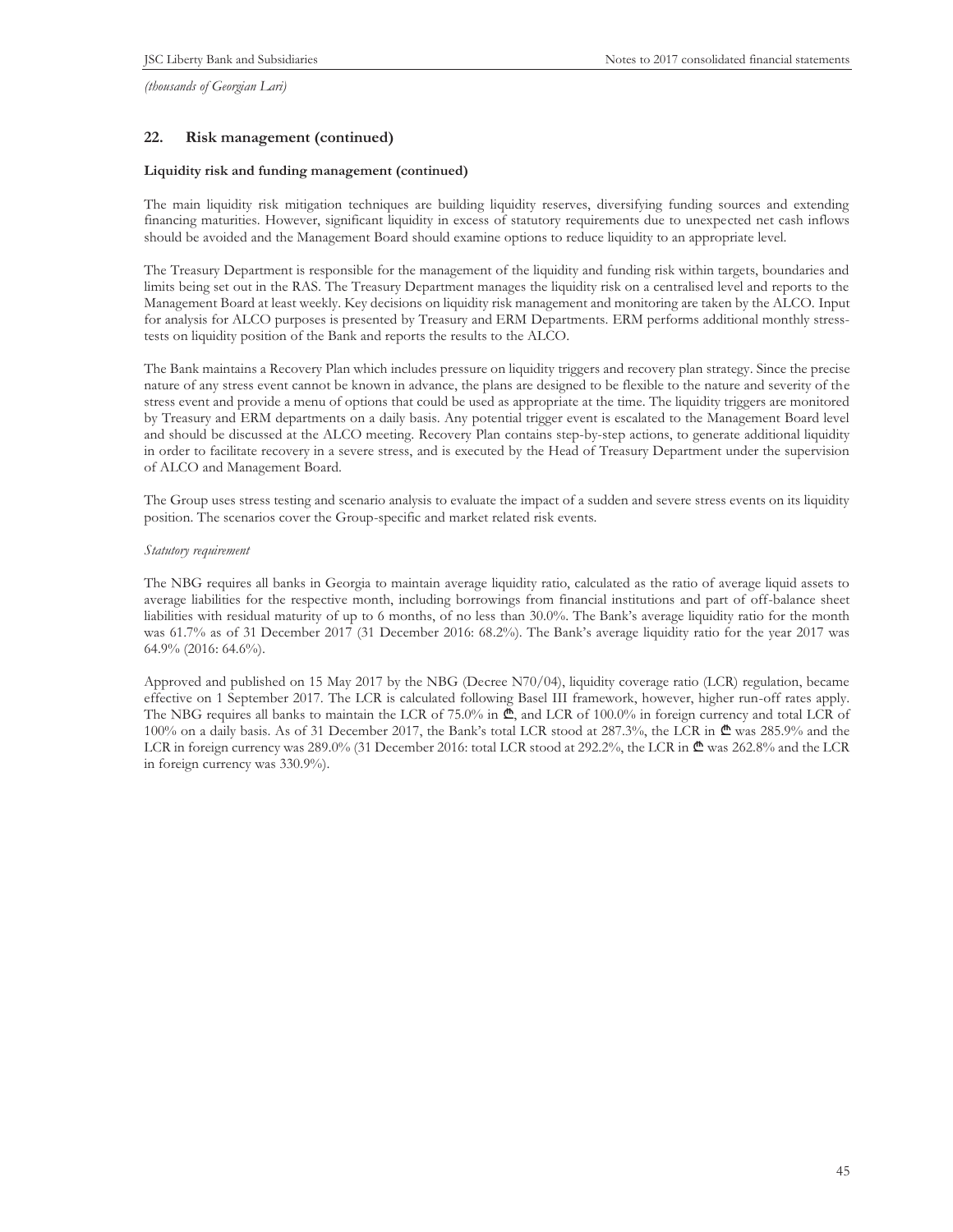### **22. Risk management (continued)**

### **Liquidity risk and funding management (continued)**

#### *Analysis by remaining contractual maturities*

The tables below summarise the maturity profile of the Group's financial liabilities as of 31 December 2017 and as of 31 December 2016 based on contractual undiscounted repayment obligations. Repayments which are subject to notice are treated as if notice were to be given immediately. However, the Group expects that many customers will not request repayment on the earliest date the Group could be required to pay and the table does not reflect the expected cash flows indicated by the Group's deposit retention history.

| As of 31 December 2017                                                                                           | Less than<br>3 months | 3 to<br>12 months | 1 to<br>5 years     | Over<br>5 years | Total               |
|------------------------------------------------------------------------------------------------------------------|-----------------------|-------------------|---------------------|-----------------|---------------------|
| Non-derivative financial liabilities                                                                             |                       |                   |                     |                 |                     |
| Amounts due to credit institutions                                                                               | 6,303                 | 194               |                     |                 | 6,497               |
| Amounts due to customers                                                                                         | 831,936               | 399,710           | 180,491             | 1,273           | 1,413,410           |
| Subordinated debt                                                                                                | 4,016                 | 10,576            | 111,191             | 22,306          | 148,089             |
| Total undiscounted financial liabilities                                                                         | 842,255               | 410,480           | 291,682             | 23,579          | 1,567,996           |
| Derivative financial instruments -<br>gross settled                                                              |                       |                   |                     |                 |                     |
| Positive fair value of derivatives                                                                               |                       |                   |                     |                 |                     |
| (Inflow)                                                                                                         |                       |                   | (17,898)            |                 | (17, 898)           |
| Outflow                                                                                                          |                       |                   | 17,741              |                 | 17,741              |
| Derivative financial instruments -<br>gross settled                                                              |                       |                   |                     |                 |                     |
| Negative fair value of derivatives<br>(Inflow)                                                                   | (1,303)               | (1,160)           | (44, 552)           |                 | (47, 015)           |
| Outflow                                                                                                          | 1,303                 | 1,348             | 51,922              |                 | 54,573              |
|                                                                                                                  |                       |                   |                     |                 |                     |
|                                                                                                                  | Less than             | 3 to              | 1 to                | Over            |                     |
| As of 31 December 2016                                                                                           | 3 months              | 12 months         | 5 years             | 5 years         | Total               |
| Non-derivative financial liabilities                                                                             |                       |                   |                     |                 |                     |
| Amounts due to credit institutions                                                                               | 21,466                | 350               |                     |                 | 21,816              |
| Amounts due to customers                                                                                         | 782,915               | 411,249           | 160,949             | 1,607           | 1,356,720           |
| Subordinated debt                                                                                                | 3,210                 | 9,630             | 124,530             | 7,059           | 144,429             |
| Total undiscounted financial liabilities                                                                         | 807,591               | 421,229           | 285,479             | 8,666           | 1,522,965           |
| Derivative financial instruments -<br>gross settled<br>Positive fair value of derivatives<br>(inflow)<br>Outflow | (1,520)<br>1,505      |                   | (21, 218)<br>19,859 |                 | (22, 738)<br>21,364 |
|                                                                                                                  |                       |                   |                     |                 |                     |
| Derivative financial instruments -<br>gross settled                                                              |                       |                   |                     |                 |                     |
| Negative fair value of derivatives<br>(inflow)                                                                   |                       | (1,045)           | (43,778)            |                 | (44, 823)           |

The table below shows the contractual expiry by maturity of the Group's financial commitments and contingencies. Each undrawn loan commitment is included in the time band containing the earliest date it can be drawn down. For issued financial guarantee contracts, the maximum amount of the guarantee is allocated to the earliest period in which the guarantee could be called.

|      | Less than<br>3 months | 3 to<br>12 months | 1 to<br><i>5 vears</i> | Over<br><i>5 vears</i> | Total  |
|------|-----------------------|-------------------|------------------------|------------------------|--------|
| 2017 | 36,380                | 6,329             | 21,127                 | 8.154                  | 71,990 |
| 2016 | 33,841                | 6,603             | 26,593                 | 12.143                 | 79,180 |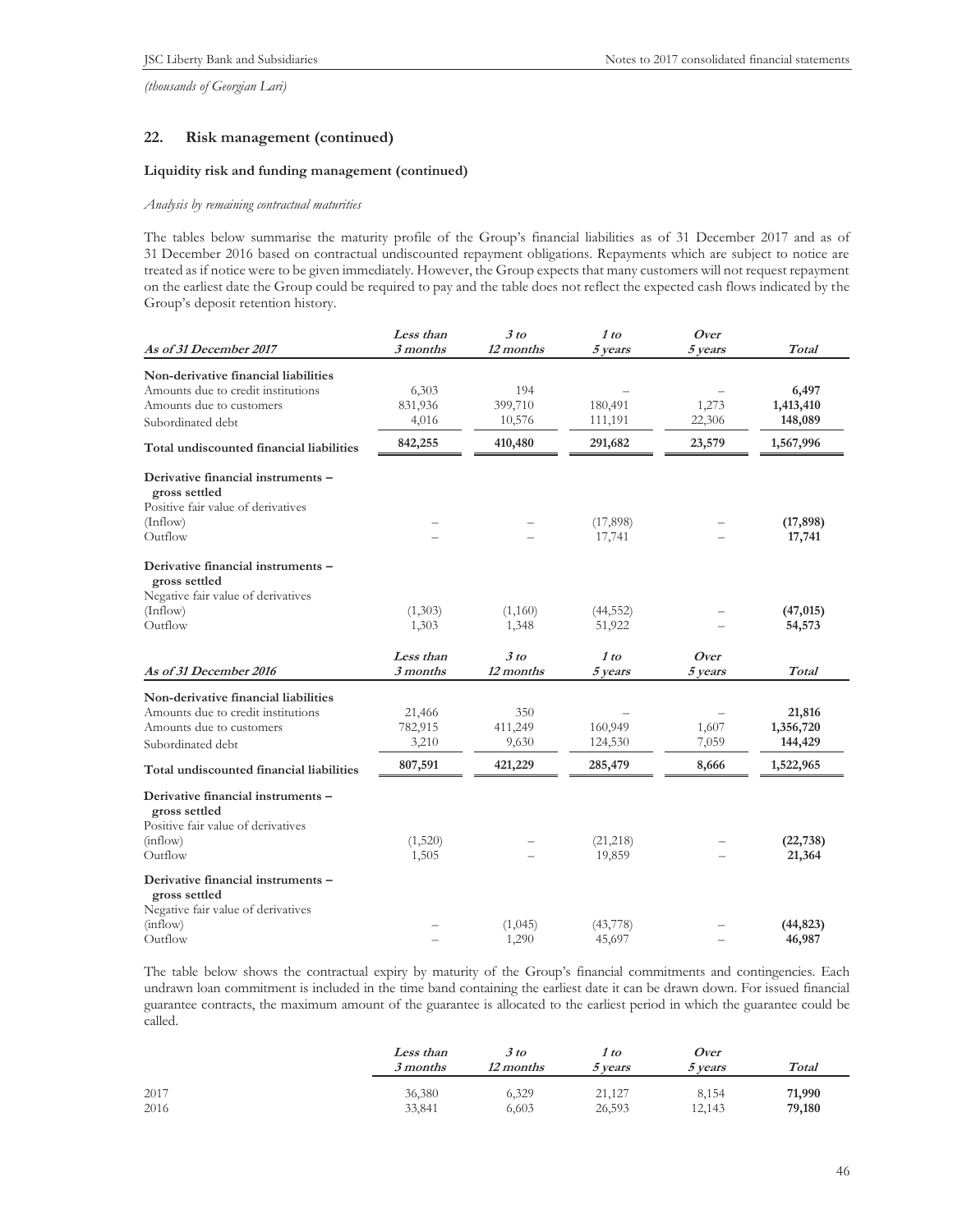### **22. Risk management (continued)**

#### **Liquidity risk and funding management (continued)**

The Group expects that not all of the contingent liabilities or commitments will be drawn before expiry of the commitments.

The maturity analysis does not reflect the historical stability of current accounts. Their liquidation has historically taken place over a longer period than indicated in the tables above. These balances are included in amounts due in less than three months in the tables above.

#### *Maturity analysis of assets and liabilities*

Treasury Department manages the maturity analysis of assets and liabilities. Modeling of assets and liabilities is necessary where contractual maturity does not adequately reflect the liquidity risk position. The most significant example in this context for the Group would be current and savings accounts from retail, corporate and municipal and other state entities. Although, contractually, current accounts are repayable on demand and savings accounts at short notice, the Bank's broad base of customers – numerically and by depositor type – helps protect against unexpected fluctuations in balances. Such accounts form a stable funding base for the Group's operations and liquidity needs. Table below shows the maturity analysis of the Group's monetary assets and liabilities according to when they are expected to be recovered or settled.

|                                            | 2017      |               |           | 2016      |               |              |  |
|--------------------------------------------|-----------|---------------|-----------|-----------|---------------|--------------|--|
|                                            | Within    | More than one |           | Within    | More than one |              |  |
|                                            | one year  | vear          | Total     | one year  | vear          | <b>Total</b> |  |
| Cash and cash equivalents                  | 464,402   |               | 464,402   | 462,887   |               | 462,887      |  |
| Amounts due from credit institutions       | 73,430    |               | 73,430    | 96,255    |               | 96,255       |  |
| Loans to customers                         | 500,093   | 256,972       | 757,065   | 458,907   | 172,574       | 631,481      |  |
| Investment securities:                     |           |               |           |           |               |              |  |
| - Loans and receivables                    | 95,888    | 56,537        | 152,425   | 146,004   | 18,135        | 164,139      |  |
| - Held to maturity                         | 6,120     | 64,255        | 70,375    | 14,783    | 67,668        | 82,451       |  |
| Total                                      | 1,139,933 | 377,764       | 1,517,697 | 1,178,836 | 258,377       | 1,437,213    |  |
| Amounts due to credit institutions         | 6,497     |               | 6,497     | 21,800    |               | 21,800       |  |
| Amounts due to customers, of which:        | 644,960   | 701,328       | 1,346,288 | 577,362   | 714,691       | 1,292,053    |  |
| - Current accounts                         | 120,053   | 549,200       | 669,253   | 24,310    | 590,841       | 615,151      |  |
| - Time deposits (including certificates of |           |               |           |           |               |              |  |
| deposit)                                   | 524,907   | 152,128       | 677,035   | 553,052   | 123,850       | 676,902      |  |
| Subordinated debt                          |           | 105,753       | 105,753   |           | 94,920        | 94,920       |  |
| Total                                      | 651,457   | 807,081       | 1,458,538 | 599,162   | 809,611       | 1,408,773    |  |
| <b>Net</b>                                 | 488,476   | (429, 317)    | 59,159    | 579,674   | (551, 234)    | 28,440       |  |

The maturity of the assets is based on their carrying amounts and upon earliest legally exercisable maturity as of 31 December of the year concerned. The maturity of liabilities is based on the earliest contractual maturity or first call. The portion of current and savings accounts is presented in more than one year maturity range due to their stability. Customer deposits diversification by number and type of depositors and the past experience of the Group indicate that such accounts and deposits provide a long term and stable source of funding, and as a result they are allocated per expected time of the funds outflow in the gap analysis table on the basis of the statistical data accumulated by the Group during the previous periods and assumptions made regarding the "permanent" part of current account balances.

As of 31 December 2017, total Amounts due to customers amounted to ₾ 1,346,288 (as of 31 December 2016: ₾ 1,292,053), of which current accounts comprised ₾ 669,253 (as of 31 December 2016: ₾ 615,151). The Bank conducts the analysis of the stability of the current account balances for the period of the preceding two years on a daily basis. These balances have not fallen below  $\mathbf{\hat{C}}$  549,200 (2016:  $\mathbf{\hat{C}}$  590,841) for the respective periods of the preceding 24 months. As such, it is reasonable to present these funds in Amounts due to customers in more than one year maturity range in the above schedule. If the contractual maturities of Amounts due to customers were considered, the cumulative liquidity gap within one year as of 31 December 2016 would have been negative ₾ 60,724 (31 December 2016: negative ₾ 11,167).

As of 31 December 2017, the Bank had sufficient liquid collateral to additionally draw down ₾ 209,245 (2016: ₾ 217,941) from the NBG at immediate notice.

On 4 May 2017, Fitch Ratings affirmed the Bank's Long-Term Foreign Currency Issuer Default Rating (IDR) of 'B+' with Stable Outlook, Short-Term Foreign Currency IDR of 'B', Support Rating of '4' and Support Rating Floor of 'B'.

On 30 May 2017, Standard & Poor's affirmed the Bank's long-term counterparty credit rating of 'B' and short-term counterparty credit rating of 'B' and revised its Outlook from Stable to Positive.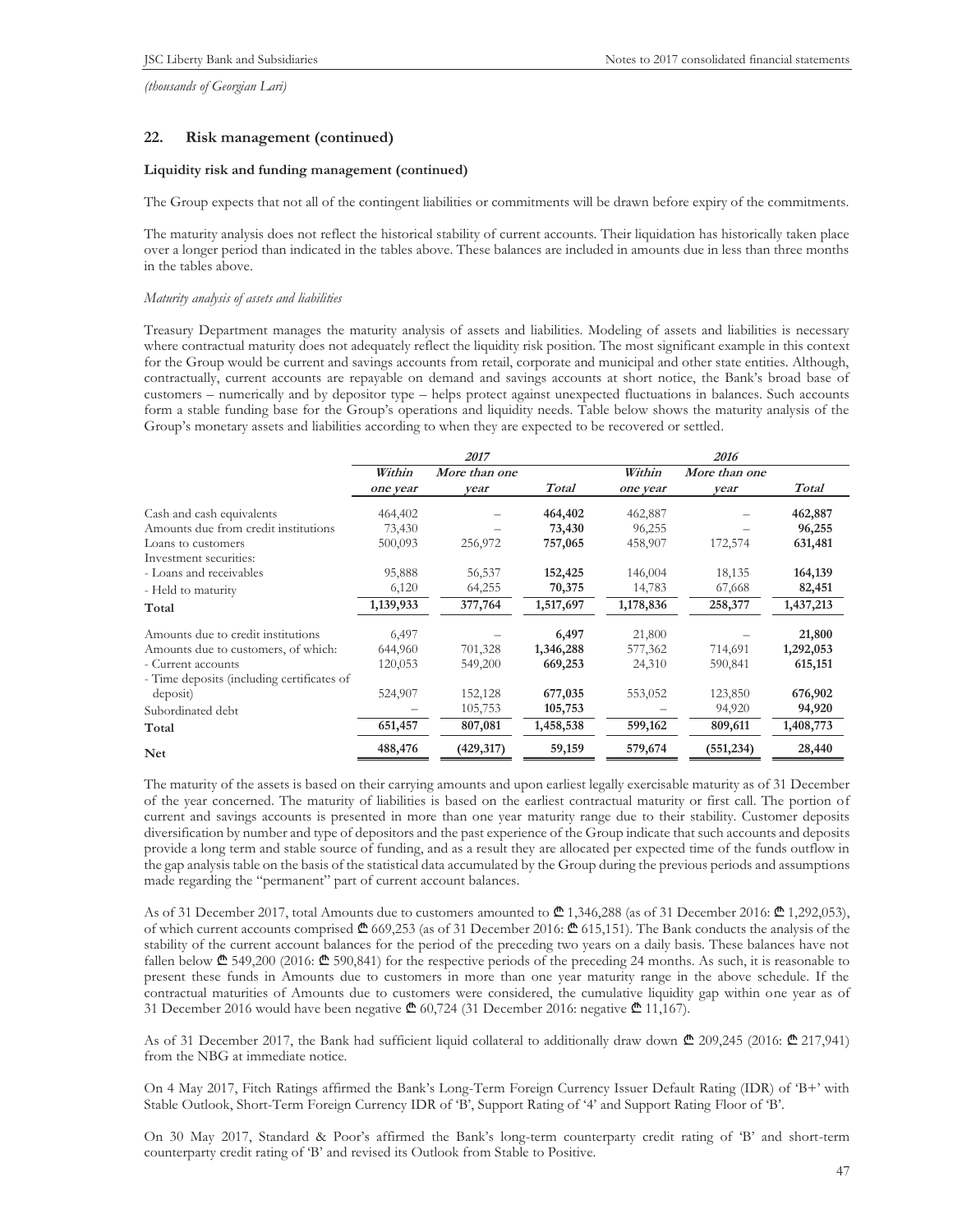### **22. Risk management (continued)**

#### **Market risk**

Market risk is the risk that the fair value or future cash flows of financial instruments will fluctuate due to changes in market variables such as interest rates, foreign exchanges, and equity prices. The Bank's strategy is not to be involved in trading book activity or investments in commodities. Accordingly, the Bank`s exposure to market risk is limited to interest rate risk and currency risk.

#### *Interest rate risk*

Interest rate risk arises from the possibility that changes in interest rates will affect future cash flows or the fair values of financial instruments.

The sensitivity of the statement of profit or loss is the effect of the assumed changes in interest rates on the net interest income for one year, due to re-pricing or maturity period characteristics of financial instruments. The Bank is exposed to interest rate risk in case of material drop in interest rates from competitors on loan products or rise in the cost of funds due to macro and Bank specific events.

#### *Currency risk*

Currency risk is the risk that the value of a financial instrument will fluctuate due to changes in foreign exchange rates. The NBG requires the Bank to monitor both balance-sheet and total aggregate (including off-balance sheet) open currency positions and to maintain the later one within 20.0% of the Bank's total regulatory capital. As at 31 December 2017, the Bank maintained an aggregate open currency position of 1.9% of regulatory capital (31 December 2016: 1.3%).

The Bank has approved Foreign Currency Risk Management Policy, which is intended to establish parameters for the Bank for the management of foreign currency exposures.

The process of foreign currency risk management includes, but is not limited to:

- Selection of adequate methodology for foreign currency risk identification and quantitative measurement;
- Daily monitoring of the open foreign currency position;
- Minimising currency risk through compliance with established limits;
- Revealing existing and anticipated negative tendencies of increased currency risk followed by the analysis of its causes and implications;
- Making recommendations on the currency risk management strategy;
- Determining the types and limits on instruments used in the foreign currency risk operations.

ALCO sets limits on the level of exposure by currency as well as on aggregate exposure positions which are more conservative than those set by the NBG. The Bank's compliance with such limits is monitored daily by Treasury and ERM Departments.

The tables below indicate the currencies to which the Group had significant exposure at 31 December on its non-trading monetary assets and liabilities. The analysis calculates the effect of a reasonably possible movement of the currency rate against the ₾, with all other variables held constant on the statement of profit or loss (due to the fair value of currency sensitive nontrading monetary assets and liabilities). The effect on equity does not differ from the effect on the statement of profit or loss. A negative amount in the table reflects a potential net reduction in statement of profit or loss or equity, while a positive amount reflects a net potential increase.

| Currency                | Appreciation/<br>(depreciation) of<br>the exchange rate<br>of $\triangle$ against the<br>respective currency<br>in $\%$<br>2017 | Effect on profit<br>before tax<br>2017 | Appreciation/<br>(depreciation) of<br>the exchange rate<br>of $\triangle$ against the<br>respective currency<br>in $\%$<br>2016 | Effect on profit<br>before tax<br>2016 |
|-------------------------|---------------------------------------------------------------------------------------------------------------------------------|----------------------------------------|---------------------------------------------------------------------------------------------------------------------------------|----------------------------------------|
|                         |                                                                                                                                 |                                        |                                                                                                                                 |                                        |
| US Dollar<br><b>EUR</b> | $2.06\%$<br>$-11.11\%$                                                                                                          | (76)<br>(15)                           | $-10.52%$<br>$-6.77\%$                                                                                                          | 200<br>29                              |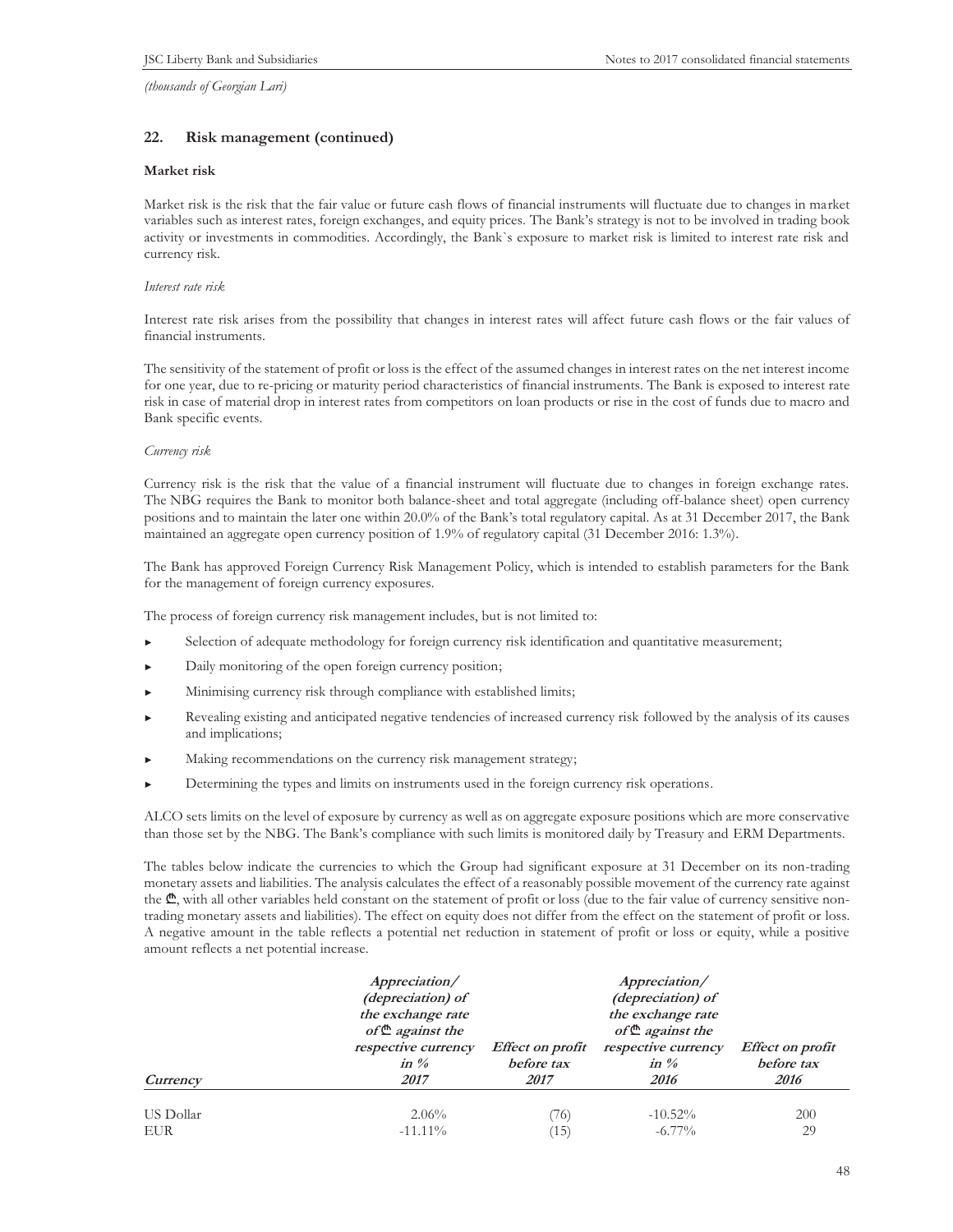### **22. Risk management (continued)**

### **Operational risk**

Operational risk is defined as the risk of a financial loss resulting from the inadequacy or failure of internal processes, systems or people, or from external events, whether deliberate, accidental or natural occurrences. External events include, but are not limited to fraud, floods, fire, earthquakes and terrorist or hacker attacks. Credit or market events such as default or fluctuations in value do not fall in the scope of operational risk. Compliance risk is included under operational risk. Compliance risk is the potential that the Bank may incur regulatory sanctions, financial loss and/or reputational damage arising from its failure to comply with applicable laws, rules and regulations. The operational risk does not cover the reputational risk.

The overall objective of the operational risk management is to identify risks arising from inadequate or failed internal processes, people and systems or from external events and mitigate them where feasible and to the extent economically reasonable.

The Bank has established the Operational Risk Management (ORM) framework and takes all possible steps to understand exposure of the business to the variety of operational risks arising from inadequate or failed internal processes, people and systems or from external events. The aim of the ORM framework is to enable the Bank to collect, assess, manage, and report operational risk efficiently and effectively.

The responsibilities of the Operational Risk Management and ERM Departments, Internal Audit and Business Owners within ORM framework are defined in the Operational Risk Management Policy.

In general, the Bank has low appetite towards the operational risks and aims to reduce the losses resulting from risk events to the point where the Bank is not materially impacted by them. The Bank has no appetite towards operational risks related to fraud, information security (including IT) and compliance breaches, therefore the Bank makes all efforts to eliminate these types of risks.

The Risk Event Database (RED) is developed and maintained to ensure that all incidents, losses and near misses are evidenced and treated appropriately. It provides the Bank with a technical tool to systematically collect realised and potential risk events. This information is used to refine the identification of risks and the appropriate approaches to managing them. The collection of the data and a corresponding analysis is carried out by the Operational Risk Management Department in a centralised manner. Operational risk events from the RED database with material impacts, direct and indirect losses are reported to the Management Board.

Compliance with Group standards is supported by a programme of periodic reviews undertaken by Internal Audit. The results of Internal Audit reviews are discussed with the management of respective business lines, with summaries submitted to the Audit Committee and Supervisory Board.

The key mitigation controls the Bank deploys stem from its Operational Risk Profile (ORP) and the RAS of the Supervisory Board. The Bank actively uses corporate insurance to mitigate its operational risks.

### **23. Fair value disclosures**

### **Fair value measurement procedures**

External Appraisers are involved for valuation of significant assets, such as properties. Involvement of external Appraisers is decided upon annually by the management after discussion with and approval by the Bank's audit committee. The selection criteria include market knowledge, reputation, independence and whether professional standards are maintained. Valuators are normally rotated every three years. The management decides, after discussions with the Group's external Appraisers, which valuation techniques and inputs to use for each case.

At each reporting date, the management analyses the movements in the values of assets and liabilities which are required to be re-measured or re-assessed as per the Group's accounting policies. For this analysis, the management verifies the major inputs applied in the latest valuation by agreeing the information in the valuation computation to contracts and other relevant documents. The management, in conjunction with the Group's external Valuators, also compares each the changes in the fair value of each asset and liability with relevant external sources to determine whether the change is reasonable. On an interim basis, the management and the Group's external Valuators present the valuation results to the audit committee and the Group's independent auditors. This includes a discussion of the major assumptions used in the valuations.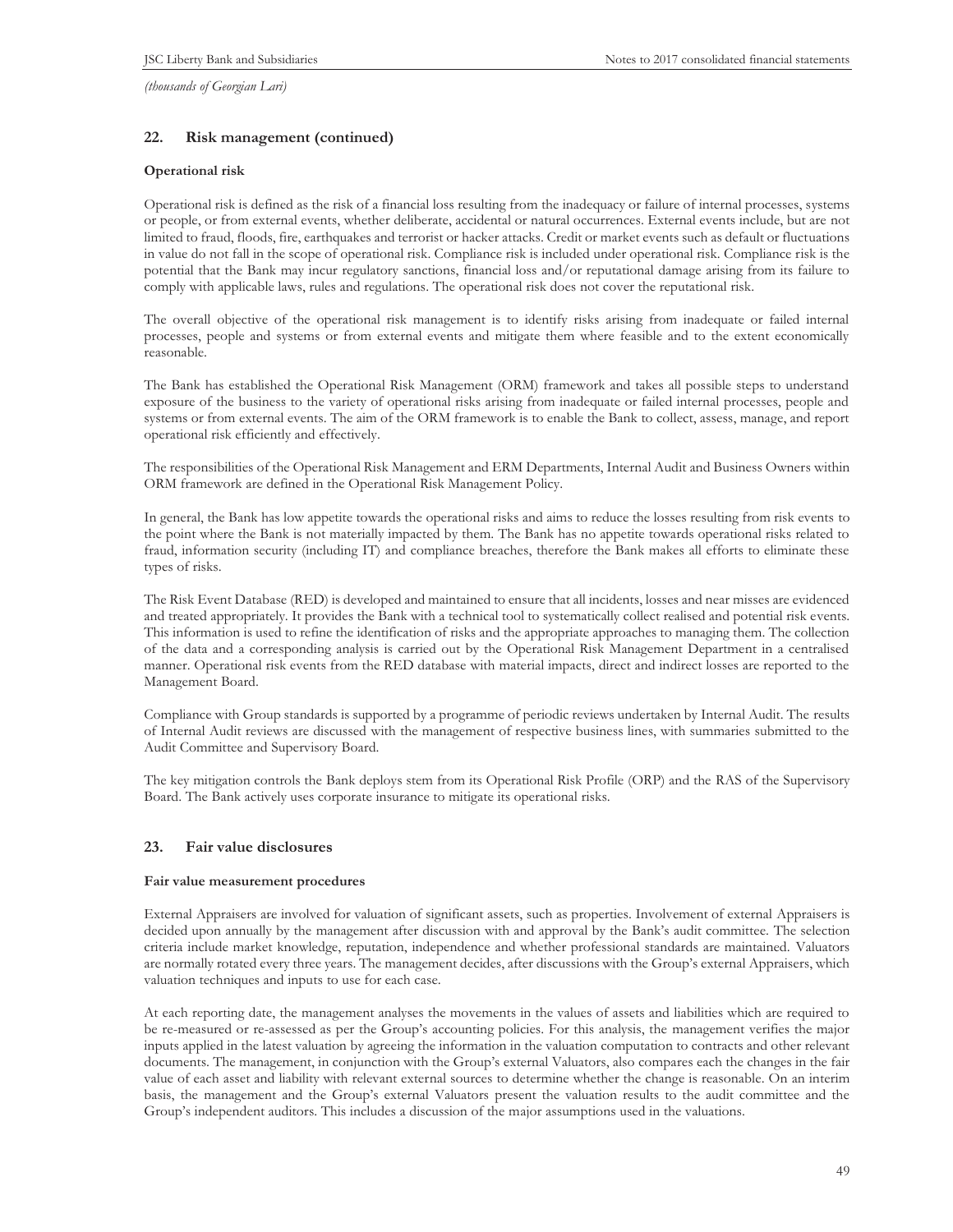### **23. Fair value disclosures (continued)**

### **Fair value hierarchy**

For the purpose of fair value disclosures, the Group has determined classes of assets and liabilities on the basis of the nature, characteristics and risks of the asset or liability and the level of the fair value hierarchy.

|                                                      |                   | Fair value measurement using |           |                              |              |  |
|------------------------------------------------------|-------------------|------------------------------|-----------|------------------------------|--------------|--|
| <i>At 31 December 2017</i>                           | Date of valuation | (Level 1)                    | (Level 2) | (Level 3)                    | Total        |  |
|                                                      |                   |                              |           |                              |              |  |
| Assets measured at fair value                        |                   |                              |           |                              |              |  |
| Foreign exchange forwards and swaps 31 December 2017 |                   |                              | 104       |                              | 104          |  |
| Investment properties                                | 31 December 2017  |                              |           | 2,597                        | 2,597        |  |
| Property and equipment - land and<br>buildings       | 31 December 2016  |                              |           | 80,730                       | 80,730       |  |
|                                                      |                   |                              | 104       | 83,327                       | 83,431       |  |
| Assets for which fair values are                     |                   |                              |           |                              |              |  |
| disclosed                                            |                   |                              |           |                              |              |  |
| Investment securities:                               | 31 December 2017  |                              |           |                              |              |  |
| - Loans and receivables                              |                   |                              | 153,286   |                              | 153,286      |  |
| - Held to maturity                                   |                   |                              | 75,409    |                              | 75,409       |  |
|                                                      |                   |                              | 228,695   |                              | 228,695      |  |
|                                                      |                   |                              |           |                              |              |  |
| Liabilities measured at fair value                   |                   |                              |           |                              |              |  |
| Foreign exchange forwards and swaps 31 December 2017 |                   |                              | 5,642     |                              | 5,642        |  |
|                                                      |                   |                              | 5,642     |                              | 5,642        |  |
| Liabilities for which fair values are<br>disclosed   |                   |                              |           |                              |              |  |
| Subordinated debt                                    | 31 December 2017  |                              | 108,874   |                              | 108,874      |  |
|                                                      |                   |                              | 108,874   |                              | 108,874      |  |
|                                                      |                   |                              |           |                              |              |  |
|                                                      |                   |                              |           | Fair value measurement using |              |  |
| At 31 December 2016                                  | Date of valuation | (Level 1)                    | (Level 2) | (Level 3)                    | <b>Total</b> |  |
|                                                      |                   |                              |           |                              |              |  |
| Assets measured at fair value                        |                   |                              |           |                              |              |  |
| Foreign exchange forwards and swaps 31 December 2016 |                   |                              | 1,195     |                              | 1,195        |  |
| Investment properties                                | 31 December 2016  |                              |           | 2,729                        | 2,729        |  |
| Property and equipment - land and                    |                   |                              |           | 81,349                       | 81,349       |  |
| buildings                                            | 31 December 2016  |                              |           |                              |              |  |
|                                                      |                   |                              | 1,195     | 84,078                       | 85,273       |  |
| Assets for which fair values are                     |                   |                              |           |                              |              |  |
| disclosed                                            | 31 December 2016  |                              |           |                              |              |  |
| Investment securities:                               |                   |                              |           |                              |              |  |
| - Loans and receivables                              |                   |                              | 164,088   |                              | 164,088      |  |
| - Held to maturity                                   |                   |                              | 86,058    |                              | 86,058       |  |
|                                                      |                   |                              | 250,146   |                              | 250,146      |  |
| Liabilities measured at fair value                   |                   |                              |           |                              |              |  |
| Foreign exchange forwards and swaps 31 December 2016 |                   |                              | 1,386     |                              | 1,386        |  |
|                                                      |                   |                              | 1,386     |                              | 1,386        |  |
| Liabilities for which fair values are<br>disclosed   |                   |                              |           |                              |              |  |
| Subordinated debt                                    | 31 December 2016  |                              | 95,410    |                              | 95,410       |  |
|                                                      |                   |                              | 95,410    |                              | 95,410       |  |
|                                                      |                   |                              |           |                              |              |  |

There were no transfers among the levels of the fair value hierarchy in 2017 and 2016.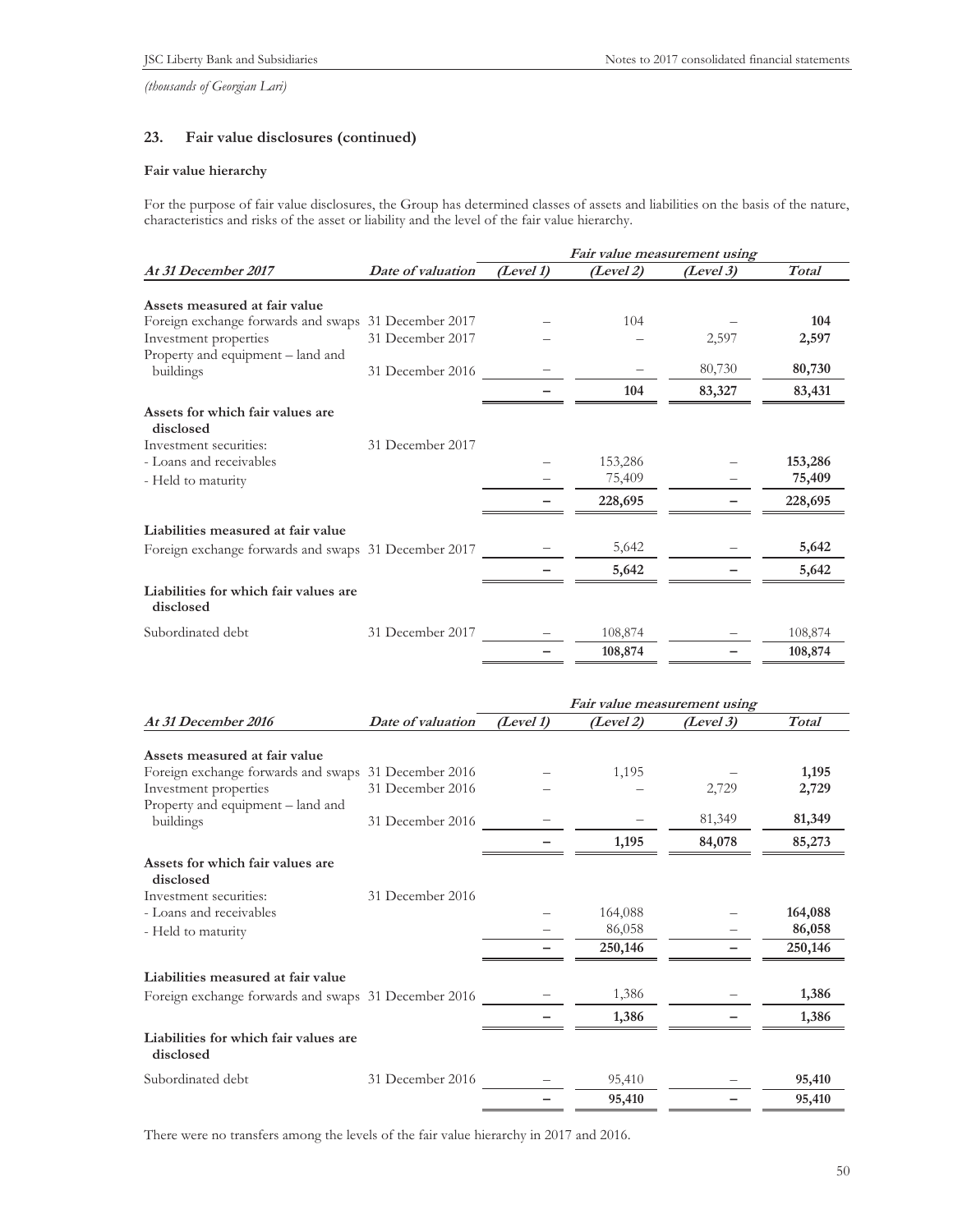### **23. Fair value disclosures (continued)**

### **Fair value of financial assets and liabilities not carried at fair value**

Set out below is a comparison by class of the carrying amounts and fair values of the Group's financial instruments that are carried in the consolidated statement of financial position. The table does not include the fair values of non-financial assets and non-financial liabilities.

|                                                       | Carrying<br>value<br>2017 | Fair<br>value<br>2017 | Unrecognised<br>$\frac{gain}{loss}$<br>2017 | Carrying<br>value<br>2016 | Fair<br>value<br>2016 | Unrecognised<br>gain/(loss)<br>2016 |
|-------------------------------------------------------|---------------------------|-----------------------|---------------------------------------------|---------------------------|-----------------------|-------------------------------------|
| <b>Financial assets</b>                               |                           |                       |                                             |                           |                       |                                     |
| Investment securities:                                |                           |                       |                                             |                           |                       |                                     |
| - Loans and receivables                               | 152,425                   | 153,286               | 861                                         | 164,139                   | 164,088               | (51)                                |
| - Held to maturity                                    | 70,375                    | 75,409                | 5,034                                       | 82,451                    | 86,058                | 3,607                               |
| <b>Financial liabilities</b>                          |                           |                       |                                             |                           |                       |                                     |
| - Subordinated debt                                   | 105,753                   | 108,874               | (3,121)                                     | 94,920                    | 95,410                | (490)                               |
| Total unrecognised change in<br>unrealised fair value |                           |                       | 2,774                                       |                           |                       | 3,066                               |

#### **Valuation techniques and assumptions**

The following describes the methodologies and assumptions used to determine fair values for assets and liabilities recorded at fair value in the consolidated financial statements and those items that are not measured at fair value in the statement of financial position but whose fair value are disclosed.

#### **Assets for which fair value approximates carrying amount**

The carrying amounts of cash and cash equivalents, amounts due from credit institutions, loans to customers, amounts due to credit institutions and amounts due to customers (including current and savings accounts), are considered to approximate their respective fair values due to their short-term maturities, liquid nature and as such continues repricing to market terms. Considering the nature and characteristics, the cash and cash equivalents are classified as Level 1 of the fair value hierarchy.

### **Derivatives**

Derivatives valued using a valuation technique with market observable inputs are mainly interest rate swaps, currency swaps and forward foreign exchange contracts. The most frequently applied valuation techniques include forward pricing and swap models, using present value calculations. The models incorporate various inputs including the credit quality of counterparties, foreign exchange spot and forward rates and interest rate curves.

### **Financial assets and financial liabilities carried at amortised cost**

Fair value of the quoted notes and bonds is based on price quotations at the reporting date, as such they fall under Level 2 fair value hierarchy. The fair value of unquoted instruments, loans to customers, customer deposits, amounts due from credit institutions and amounts due to the NBG and credit institutions and other financial assets and liabilities, is estimated by discounting future cash flows using rates currently available for debt on similar terms, credit risk and remaining maturities.

### **Investment properties and buildings**

There are three main approaches to valuation of real property:

### *Market approach*

Establishes limits on the market value for the real estate by examining the prices commonly paid for properties that compete with the subject property for buyers. Sales are investigated to ensure that the parties to the transaction were adequately motivated. Sale prices reflecting motivation other than that of a typical market participant, i.e. transactions of special purchasers who are willing to pay a premium for a particular property, should be eliminated. The method involves analysing units of comparison such as a price per square metre of gross building area. Adjustments are made to the sales/listing for differences in location, size, age and condition, financing and various other factors which may have any influence on the value.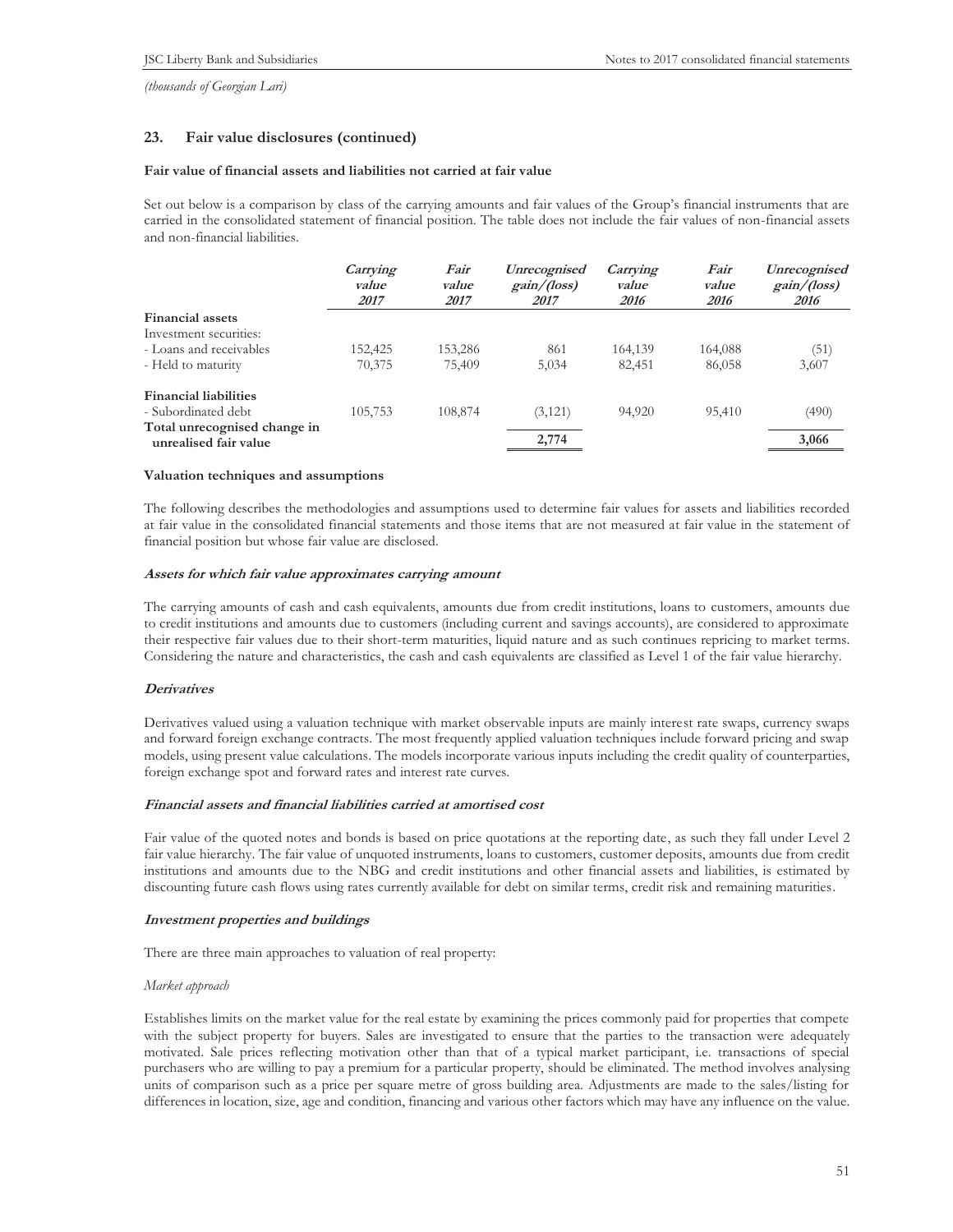### **23. Fair value disclosures (continued)**

### **Valuation techniques and assumptions (continued)**

In the analysis of the market value of appraised properties by the sales comparison (market data) approach, it is utilised the sales/listing measured to the best available, most recent and overall similar sales/listing available as of the report date.

Information on the comparable sales and listing is obtained from brokerage companies, agents and brokers, as well as public information, including commercial broker listings on websites and published data. Then such information is further confirmed with owners and/or principles or brokers involved in the listed transactions.

### *Cost approach*

Establishes the value of the real estate by estimating the cost of acquiring the land and building a new property or renovating an old property for equivalent utilisation purposes with no undue cost due to delay. An estimate of entrepreneurial incentive or developer's profit/loss is commonly added to the land and construction costs. For mature properties, the cost approach is used to estimate the depreciation cost, including items of physical deterioration and functional obsolescence.

The main approach of the cost replacement method reflects the idea that one will not pay for the given property more than he/she would pay for the construction of that property.

The cost approach involves the following steps:

- ► Estimate land value;
- ► Estimate reproduction or replacement cost of the improvements;
- ► Estimate accrued depreciation from all sources (physical deterioration, functional obsolescence, external and economic obsolescence);
- Deduct accrued depreciation from the reproduction or replacement cost to arrive at the depreciated improvement cost;
- Estimate equipment cost and deduct depreciation;
- Add the depreciated improvement cost to depreciated equipment cost and to the land value to arrive at a total property value indication.

#### *Income capitalisation approach*

The income generation methodology is based on the hypothetical incomes generated through the use of the property being valued. The estimation of the real estate market value is based on the capitalisation coefficient which is calculated based on the long-term rate of the alternative investment methodology.

### *Discount cash flow (DCF)*

The fair value of completed investment properties is determined using a discounted cash flow (DCF). Based on the actual and projected market demand, types of goods/services to be produced/provided, pricing policy and expected competitive environment in the market, the strategic financial projections for the business is developed. Using DCF method, a property's fair value is estimated using explicit assumptions regarding the benefits and liabilities of ownership over the asset's life including an exit or terminal value. As an accepted method within the income approach to valuation, the DCF method involves the projection of a series of cash flows on a real property interest. To this projected cash flow series, an appropriate, marketderived discount rate is applied to establish the present value of the cash inflows associated with the real property. The duration of the cash flow and the specific timing of inflows and outflows are determined by events such as rent reviews, lease renewal and related lease up periods, re-letting, redevelopment, or refurbishment. The appropriate duration is typically driven by market behaviour that is a characteristic of the class of real property.

In the case of investment properties, periodic cash flow is typically estimated as gross income less vacancy, non-recoverable expenses, collection losses, lease incentives, maintenance cost, agent and commission costs and other operating and management expenses. The series of periodic net cash inflows, along with an estimate of the terminal value anticipated at the end of the projection period, is then discounted.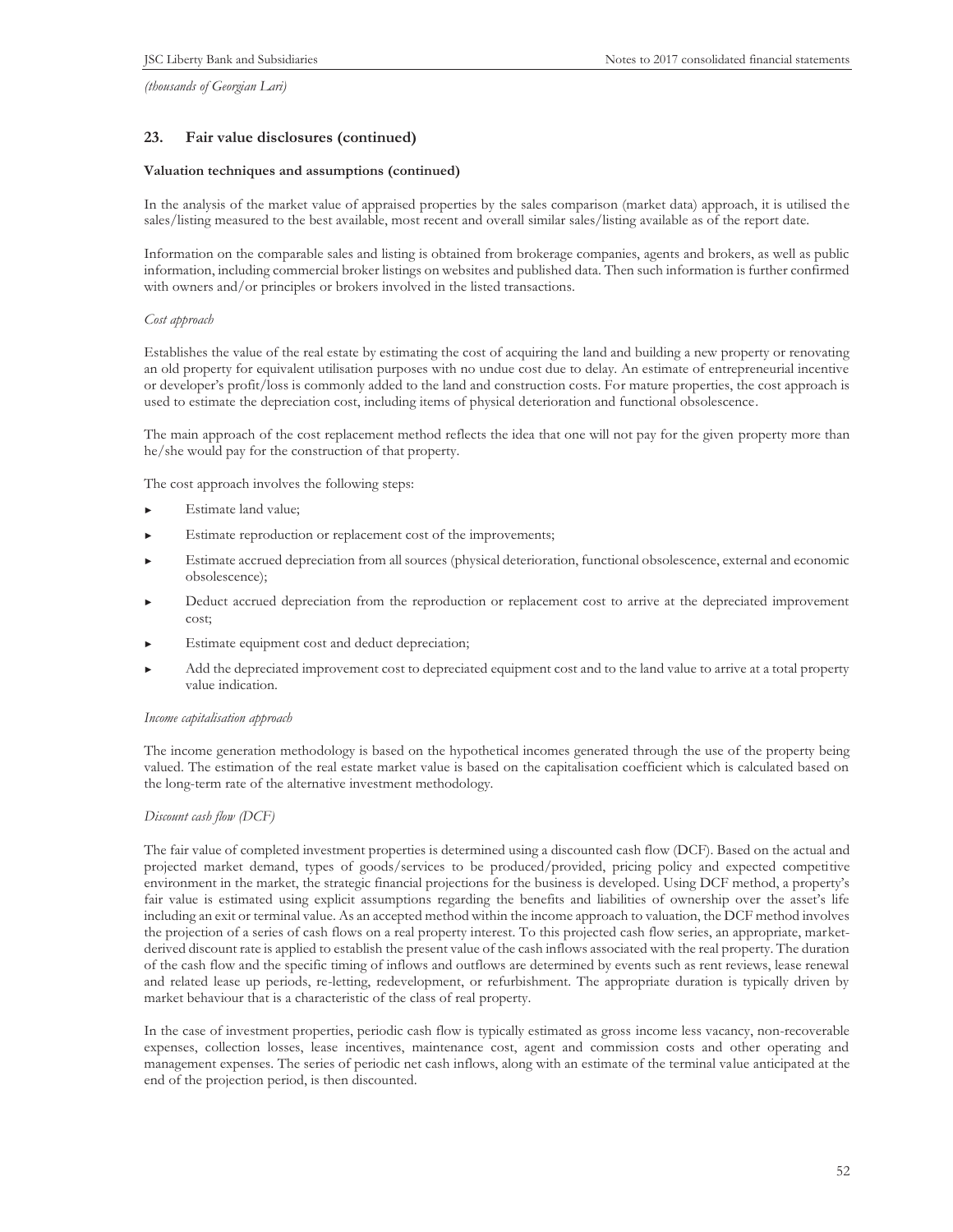### **23. Fair value disclosures (continued)**

### **Valuation techniques and assumptions (continued)**

#### **Movements in Level 3 assets and liabilities at fair value**

The following tables show a reconciliation of the opening and closing amount of investment properties in Level 3 assets and liabilities which are recorded at fair value. For the reconciliation of property and equipment – buildings refer to *Note 10*:

|                       | At<br>1 <i>January</i><br>2017 | <b>Total</b><br>gain/(loss)<br>recorded in<br>profit or loss | Purchases/<br>additions | <b>Sales</b> | At<br>31 December<br>2017 |
|-----------------------|--------------------------------|--------------------------------------------------------------|-------------------------|--------------|---------------------------|
| Assets                |                                |                                                              |                         |              |                           |
| Investment properties | 2,729                          | (132)                                                        |                         |              | 2,597                     |
|                       | 2,729                          | (132)                                                        |                         |              | 2,597                     |
|                       | At<br>1 <i>January</i><br>2016 | Total<br>gain/(loss)<br>recorded in<br>profit or loss        | Purchases/<br>additions | <b>Sales</b> | At<br>31 December<br>2016 |
| Assets                |                                |                                                              |                         |              |                           |
| Investment properties | 4,665                          | 47                                                           | 55                      | (2,038)      | 2,729                     |
|                       | 4,665                          | 47                                                           | 55                      | (2,038)      | 2,729                     |

The following table shows the quantitative information about significant unobservable inputs used in the fair value measurement categorised within Level 3 of the fair value hierarchy:

| As of 31 December 2017  | Carrying<br>amount | Valuation<br>techniques | Unobservable input                          | Range<br>(weighted average) |
|-------------------------|--------------------|-------------------------|---------------------------------------------|-----------------------------|
|                         |                    |                         |                                             |                             |
| Land and buildings -    | 45,540             | - Income Capitalisation | - 10% increase/decrease of rent price       | $(11.49\%)$ up to 8.05%     |
| head office             |                    | Approach (DCF)          | - 10% increase/decrease of Occupancy rate   |                             |
| Land and buildings      | 13,050             | - Income Capitalisation | - 10% increase/decrease of rent price       | $(13.18\%)$ up to $13.57\%$ |
|                         |                    | Approach (DCF)          | - 10% increase/decrease of Occupancy rate   |                             |
| Land and buildings      | 4,208              | - Cost approach         | - 10% increase/decrease of land price       | $(6.49\%)$ up to $6.36\%$   |
|                         |                    |                         | - 10% increase/decrease of Replacement cost |                             |
| Land and buildings      | 17,932             | - Market approach       | - Price volatility adjustment:              | $(9.31\%)$ up to $9.63\%$   |
|                         |                    |                         | 10% increase/decrease of market prices      |                             |
| Investment properties - | 777                | - Cost approach         | - 10% increase/decrease of land price       | $(3.33\%)$ up to $10\%$     |
| commercial building     |                    |                         | - 10% increase/decrease of Replacement cost |                             |
| Investment properties - | 1,763              | - Market approach       | - Price volatility/adjustment:              | $(10.30\%)$ up to $10.3\%$  |
| commercial building     |                    |                         | 10% increase/decrease of market prices      |                             |
| Investment properties - | 57                 | - Market approach       | - Price volatility adjustment:              | $(9.1\%)$ up to $9.1\%$     |
| commercial building     |                    |                         | 10% increase/decrease of market prices      |                             |
|                         | Carrying           | Valuation               |                                             | Range                       |
| As of 31 December 2016  | amount             | techniques              | Unobservable input                          | (weighted average)          |

| Land and buildings -    | 46,054 | - Income Capitalisation | - 10% increase/decrease of rent price       | $(11.49\%)$ up to 8.05%     |
|-------------------------|--------|-------------------------|---------------------------------------------|-----------------------------|
| head office             |        | Approach (DCF)          | - 10% increase/decrease of Occupancy rate   |                             |
| Land and buildings      | 12,982 | - Income Capitalisation | - 10% increase/decrease of rent price       | $(13.18\%)$ up to $13.57\%$ |
|                         |        | Approach (DCF)          | - 10% increase/decrease of Occupancy rate   |                             |
| Land and buildings      | 4,039  | - Cost approach         | - 10% increase/decrease of land price       | $(6.49\%)$ up to $6.36\%$   |
|                         |        |                         | - 10% increase/decrease of Replacement cost |                             |
| Land and buildings      | 18,274 | - Market approach       | - Price volatility adjustment:              | $(9.31\%)$ up to $9.63\%$   |
|                         |        |                         | 10% increase/decrease of market prices      |                             |
| Investment properties - | 882    | - Cost approach         | - 10% increase/decrease of land price       | $(6.31\%)$ up to 6.31%      |
| commercial building     |        |                         | - 10% increase/decrease of Replacement cost |                             |
| Investment properties - | 1,789  | - Market approach       | - Price volatility/adjustment:              | $(9.91\%)$ up to $10.06\%$  |
| commercial building     |        |                         | 10% increase/decrease of market prices      |                             |
| Investment properties - | 58     | - Market approach       | - Price volatility adjustment:              | $(9.09\%)$ up to $9.09\%$   |
| commercial building     |        |                         | 10% increase/decrease of market prices      |                             |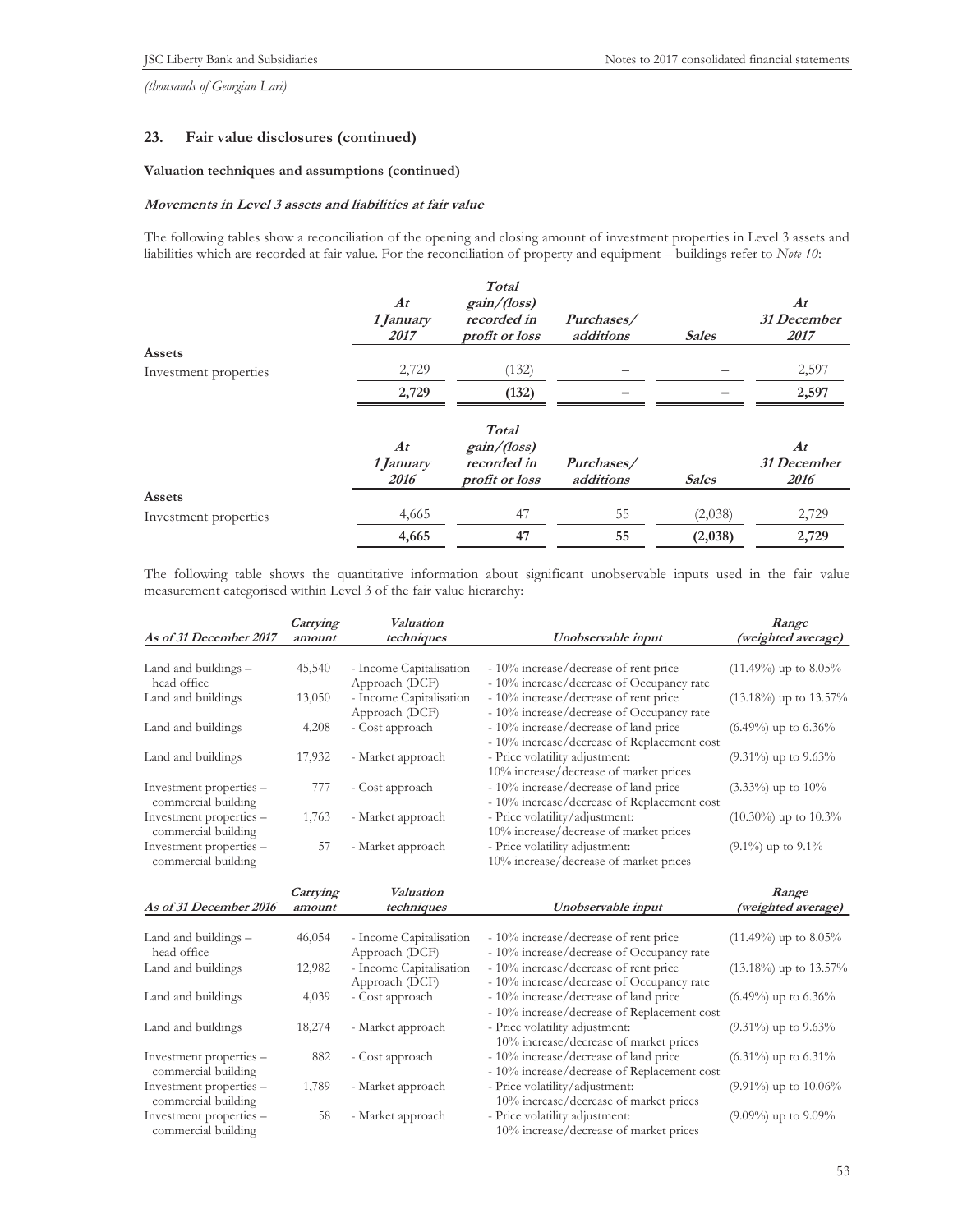### **24. Related party disclosures**

In accordance with IAS 24 *Related Party Disclosures*, parties are considered to be related if one party has the ability to control the other party or exercise significant influence over the other party in making financial or operational decisions. In considering each possible related party relationship, attention is directed to the substance of the relationship, not merely the legal form.

Related parties may enter into transactions which unrelated parties might not, and transactions between related parties may not be effected on the same terms, conditions and amounts as transactions between unrelated parties.

The outstanding balances at the period end of and related income and expense arising from related party transactions are as follows:

|                                               | 2017                         |          | 2016                         |        |         |              |
|-----------------------------------------------|------------------------------|----------|------------------------------|--------|---------|--------------|
|                                               | <b>Entities</b> under<br>Key |          | <b>Entities</b> under<br>Key |        |         |              |
|                                               |                              | common   | management                   |        | common  | management   |
|                                               | Parent                       | control  | personnel                    | Parent | control | personnel    |
| Loans outstanding at 1 January,               |                              |          |                              |        |         |              |
| gross                                         |                              |          | 233                          |        |         | 227          |
| Loans issued during the year                  |                              |          | 25                           |        |         | 13           |
| Loan repayments during the year               |                              |          | (40)                         |        |         | (7)          |
| Loans outstanding at                          |                              |          |                              |        |         |              |
| 31 December, gross                            |                              |          | 218                          |        |         | 233          |
| Less: allowance for impairment at             |                              |          |                              |        |         |              |
| 31 December                                   |                              |          | (4)                          |        |         | (5)          |
| Loans outstanding at                          |                              |          |                              |        |         |              |
| 31 December, net                              |                              |          | 214                          |        |         | 228          |
| Interest income on loans                      |                              |          | 32                           |        |         | 32           |
| Impairment charge/(reversal) for<br>loans     |                              |          | (1)                          |        |         | $\mathbf{2}$ |
| Deposits* at 1 January                        |                              |          | 101                          |        |         | 101          |
| Deposits received during the year             |                              |          | 365                          |        |         |              |
| Deposits repaid during the year               |                              |          | (112)                        |        |         |              |
| Deposits at 31 December                       |                              |          | 354                          |        |         | 101          |
| Subordinated debt at 1 January                |                              | 1,226    | 2,288                        |        | 996     | 798          |
| Subordinated debt received during<br>the year |                              | 111      | 904                          |        | 230     | 1,490        |
| Subordinated debt repaid during<br>the year   |                              | (1, 337) | (1, 149)                     |        |         |              |
| Subordinated debt at<br>31 December           |                              |          | 2,043                        |        | 1,226   | 2,288        |
| Current accounts at 31 December               |                              | 1,748    | 5,382                        | 42     | 3,099   | 3,135        |
| Interest expense on deposits and              |                              |          |                              |        |         |              |
| current accounts                              | 20                           | 90       | 325                          | 14     | 58      | 262          |
| Interest expense on subordinated<br>debt      |                              | 111      | 264                          |        | 142     | 118          |
| Fee and commission income                     |                              |          |                              |        |         |              |
| received                                      |                              | 1,091    | 9                            |        | 769     | 7            |
| Other operating expenses                      |                              | 336      | $\mathbf{1}$                 |        | 463     | 25           |

\* *Deposits include Time Deposits and CDs as well as Savings Account.*

Entities under common control comprises of organisations in which shareholders of the Group exercise control which represent related parties to the Group. Since control change of the Group occurred on 13 October 2017 (see Note 1), the year-end outstanding balances encompass the relationship with related parties presented at year-end, while expenses and income covers all transactions with the deliberated related parties throughout 2017.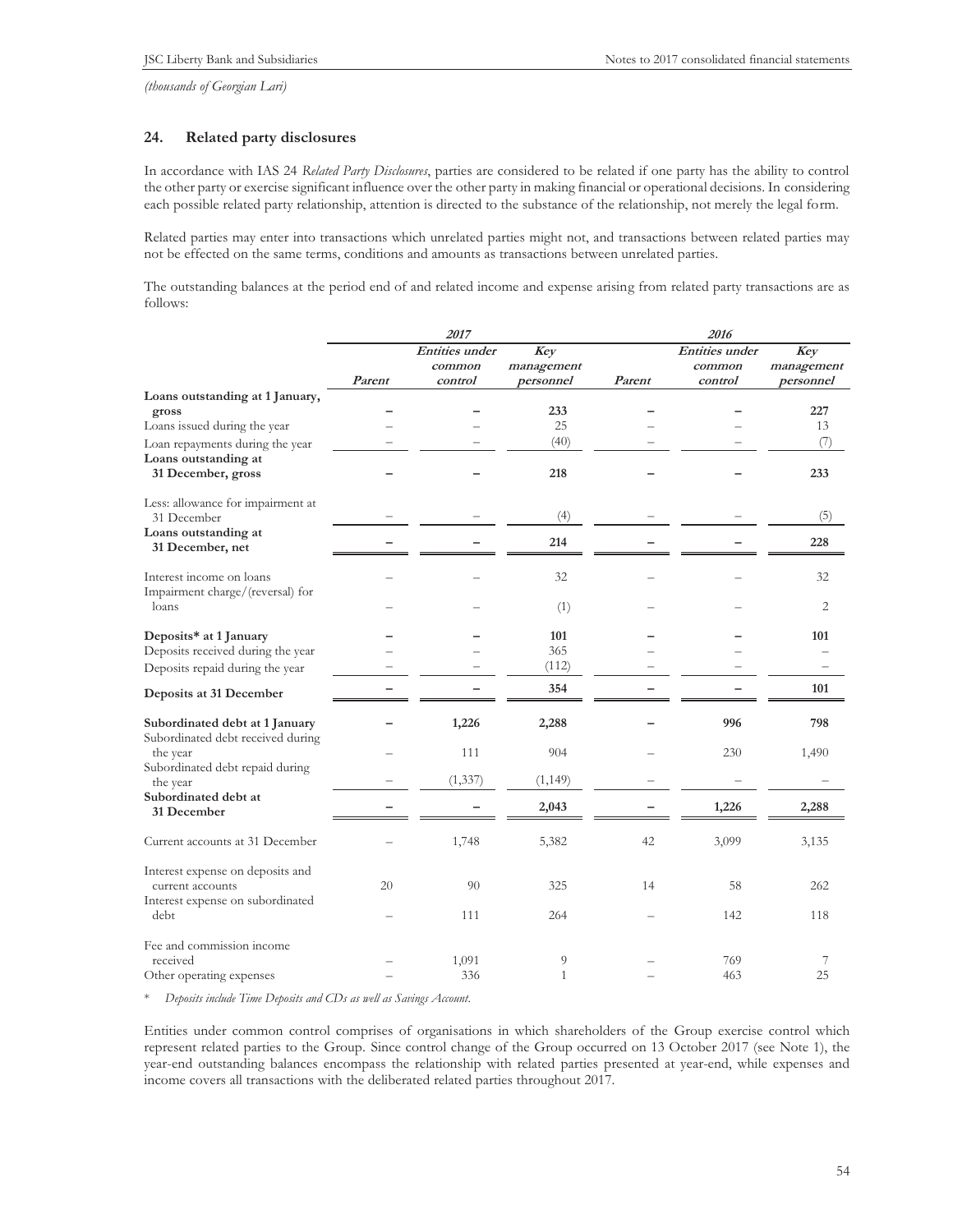### **24. Related party disclosures (continued)**

The number of key personnel at 31 December 2017 was 8 (2016: 9) and their compensation comprised the following:

|                                                                              | 2017   | 2016  |
|------------------------------------------------------------------------------|--------|-------|
| Salaries, bonuses and other short term benefits                              | 9.498  | 8,358 |
| Retention bonus paid in cash for purchase of the subordinated debt contracts | 1.760  | 1.593 |
| Total key personnel compensation                                             | 11,258 | 9.951 |

### **25. Changes in liabilities arising from financing activities**

|                                     | <b>Note</b> | <i>Subordinated</i><br>debt | <b>Total liabilities</b><br>from financing<br>activities |
|-------------------------------------|-------------|-----------------------------|----------------------------------------------------------|
| Carrying amount at 31 December 2015 |             | 58,346                      | 58,346                                                   |
| Proceeds from issue                 | 16          |                             |                                                          |
|                                     |             | 27,975                      | 27,975                                                   |
| Foreign currency translation        | 16          | 8,453                       | 8,453                                                    |
| Other                               | 16          | 146                         | 146                                                      |
| Carrying amount at 31 December 2016 |             | 94,920                      | 94,920                                                   |
| Proceeds from issue                 | 16          | 11,331                      | 11,331                                                   |
| Foreign currency translation        | 16          | (571)                       | (571)                                                    |
| Other                               | 16          | 73                          | 73                                                       |
| Carrying amount at 31 December 2017 |             | 105,753                     | 105,753                                                  |

The "Other" line includes the effect of accrued but not yet paid interest on subordinated debt. The Group classifies interest paid as cash flows from operating activities.

### **26. Capital management**

The Bank's capital management objectives consist of ensuring its solvency at all times, complying with the supervisory and internal capital requirements, and maintaining a prudent capital cushion in order to protect the Bank from known (and, to some extent, the unknown) risks.

The Bank's management of its total capital is based on the Internal Capital Adequacy Assessment Process (ICAAP), which represents its main capital management tool. Besides, as an additional capital management tool, the Bank maintains Recovery Plan which includes regulatory capital alert thresholds and recovery strategies.

The Bank maintains an actively managed capital base to cover risks inherent in the business. The adequacy of the Group's capital is monitored using, among other measures, the ratios established by the NBG.

### **NBG Capital adequacy ratio**

Under the current capital requirements set by the NBG throughout 2017 banks have to maintain minimum Capital adequacy ratio of 9.6% (2016: 10.8%) of the risk-weighted assets (RWA), as well as the minimum Tier 1 Capital adequacy ratio of 6.4% (2016: 7.2%) of the RWA, computed based on the Bank's stand-alone financial statements prepared in accordance with the NBG requirements.

The current capital adequacy calculation methodology was effective until 31 December 2017 and Decree 100/04 (New Methodology, Basel II/III framework) will remain only (see below: NBG Basel II/III Capital adequacy ratio).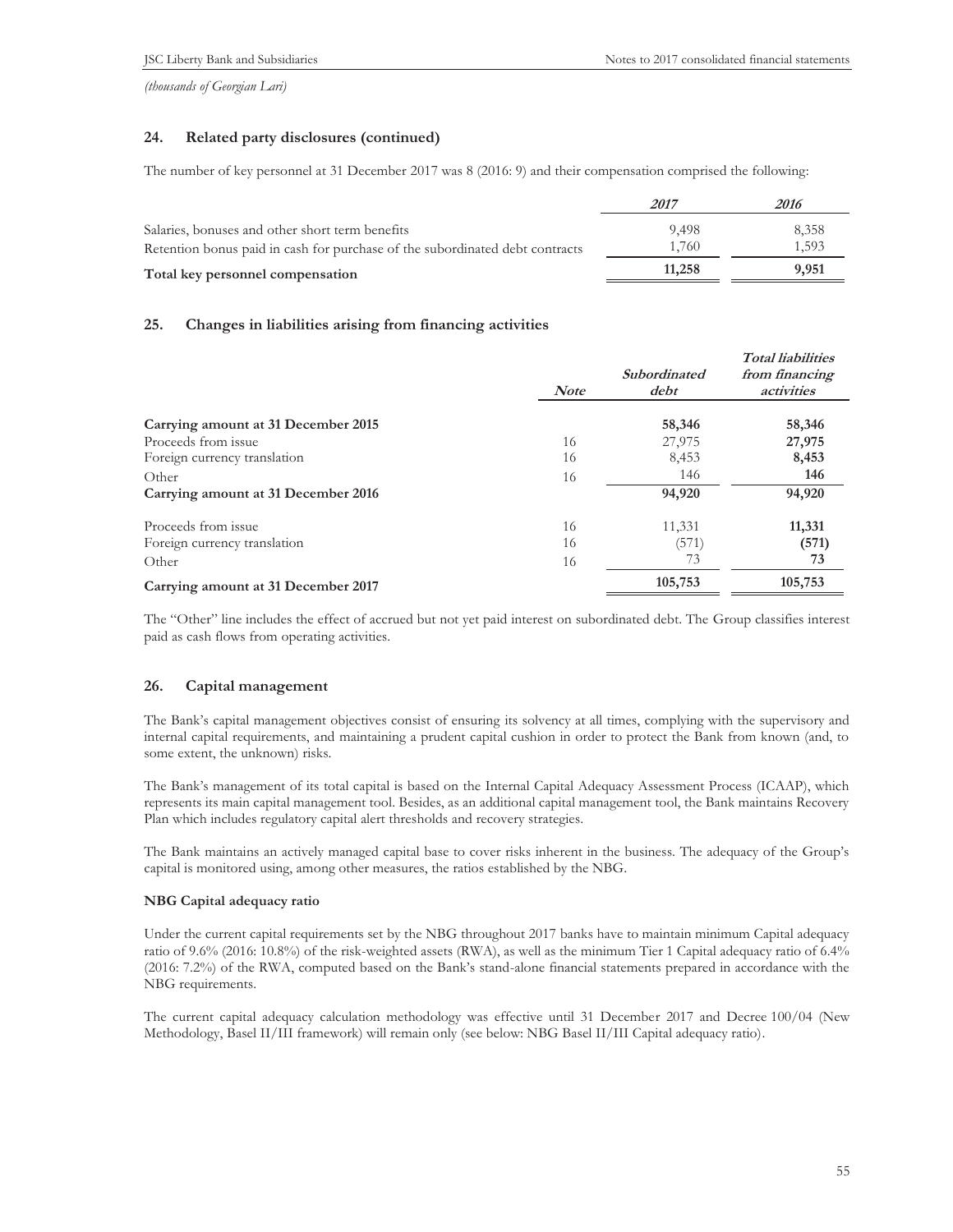### **26. Capital management (continued)**

### **NBG Capital adequacy ratio (continued)**

As of 31 December 2017 and 31 December 2016, the Bank's Capital adequacy ratios were as follows:

|                               | 2017      | 2016     |
|-------------------------------|-----------|----------|
| Tier 1 capital                | 118,497   | 109,222  |
| Tier 2 capital                | 118,497   | 102,049  |
| Less: deductions from capital | (110)     | (112)    |
| Total capital                 | 236,884   | 211,159  |
| Risk-weighted assets          | 1,140,371 | 903,312  |
| Tier 1 capital adequacy ratio | $10.4\%$  | $12.1\%$ |
| Capital adequacy ratio        | 20.8%     | $23.4\%$ |

### **NBG Basel II/III Capital adequacy ratio**

On 18 December 2017, the NBG published and approved amendments in capital adequacy regulation (Decree N100/04), according to which the minimum capital requirement ratios have been revised whereas incorporated Pillar I model and set Capital Conservation, Systemic Risk and Countercyclical buffers (Pillar I Buffers).

As at 31 December 2017 Common Equity Tier 1 Capital (CET I), Tier I Capital (Tier I) and Total Capital ratios were set at 4.50%, 6.00% and 8.00% respectively in addition to which the Bank had to maintain Pillar I Buffers and Pillar II requirements.

Systemic Risk buffer is designed as a build-up manner and is allocated over upcoming three years. Effective from 31 December 2018, first year is set at 0.6%, and increases every year by 0.3% throughout 31 December 2021. Capital Conservation and Countercyclical buffers are set at 2.50% and 0.00%, respectively. Any adjustment of Pillar I Buffers is at NBG's discretion.

On 18 December 2017, the NBG also published and approved Pillar II Requirements in additional to Pillar I Buffers. Pillar II Requirements include the following capital buffers: Unhedged Currency Induced Credit Risk (CICR), Net GRAPE, Credit Portfolio Concentration Risk and Net Stress-Test buffers.

As of 31 December 2017, the Bank had to maintain CICR buffer of 0.06%, primary due to percentage share of foreign currency denominated loans to customers. All the rest Pillar II buffers were to preserve at zero.

As of 31 December 2017, under total Basel II/III requirements the Bank was required to maintain a minimum Total Capital adequacy ratio of 10.56% of the risk-weighted exposures (RWE), minimum Tier 1 Capital adequacy ratio of 8.54% of the RWE and Common Equity Tier 1 Capital adequacy ratio of 7.03% of the RWE computed based on the Bank's stand-alone financial statements prepared in accordance with the NBG requirements (as at 31 December 2016 the Bank maintained minimum capital requirements in accordance to capital adequacy regulation approved and published on 28 October by the NBG (Decree N100/04) and adjusted for NBG's discretionary items, became effective on 30 June 2014. As at 31 December 2016 minimum Total Capital adequacy ratio, minimum Tier 1 Capital adequacy ratio and Common Equity Tier 1 Capital adequacy ratio was set as 10.50%, 8.50% and 7.00% respectively).

The Bank's capital adequacy ratios calculated in accordance with NBG Basel II/III requirement were as follows:

|                                    | 2017      | 2016      |
|------------------------------------|-----------|-----------|
| Common Equity Tier 1 capital       | 162,444   | 136,025   |
| Additional Tier 1 capital          | 6,139     | 6,139     |
| Tier 1 capital                     | 168,583   | 142,164   |
| Tier 2 capital                     | 63,911    | 72,275    |
| Total regulatory capital           | 232,494   | 214,439   |
| Risk-weighted exposures            | 1,355,391 | 1,149,962 |
| Common Equity Tier 1 capital ratio | $12.0\%$  | 11.8%     |
| Tier 1 capital ratio               | $12.4\%$  | $12.4\%$  |
| Total regulatory capital ratio     | $17.2\%$  | 18.6%     |